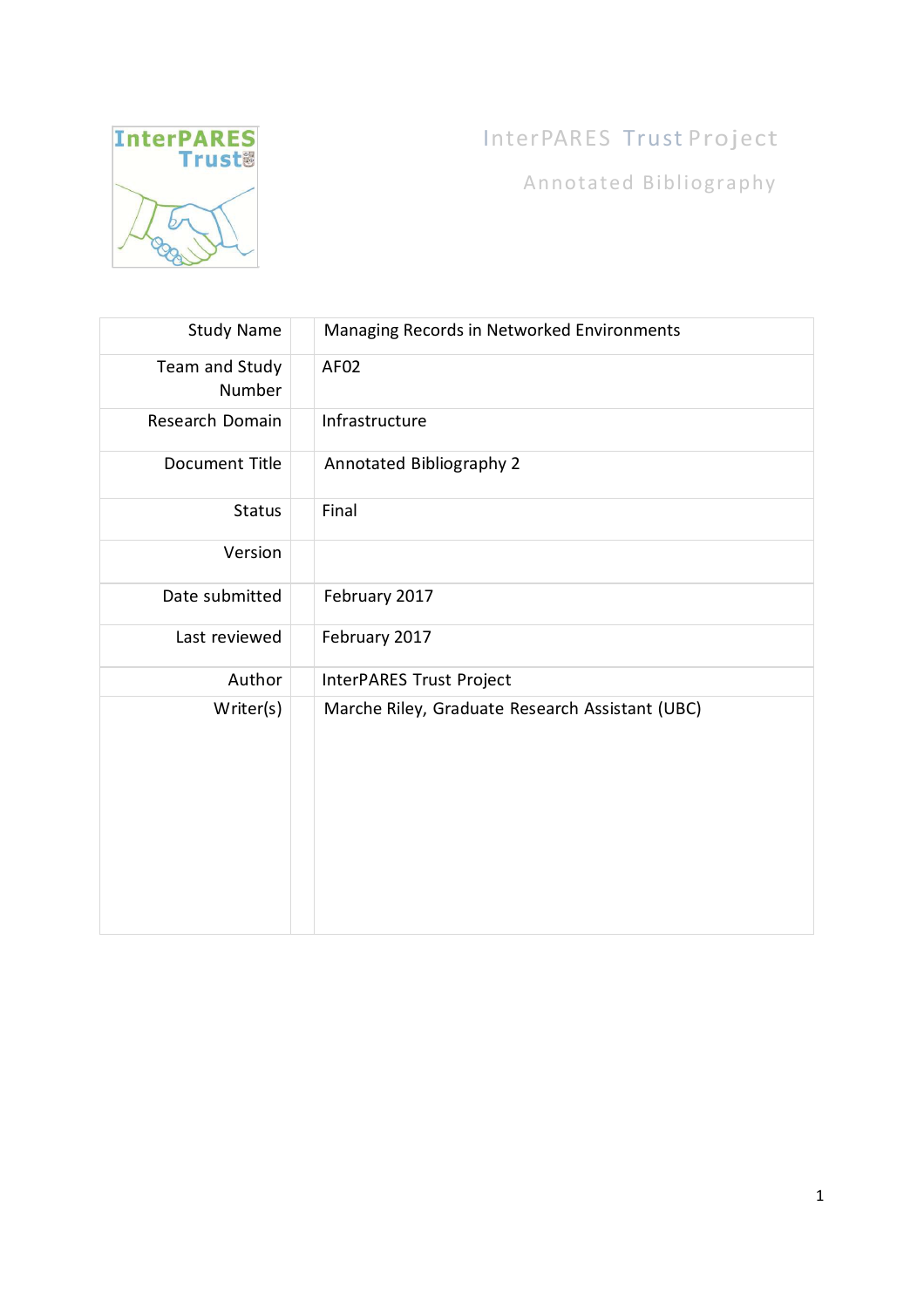1. Ngoepe, Mpho, and Segomotso Masegonyana Keakopa. "An Assessment of the State of National Archival and Records Systems in the ESARBICA Region." Records Management Journal 21, no. 2 (2011): 145-160.

### **Abstract/summary from article:**

- i. Purpose– The purpose of this paper is to assess and compare the current state of archival and records systems in two of ESARBICA member countries, namely South Africa and Botswana.
- ii. Design/methodology/approach– The paper uses a qualitative research approach. To draw inferences and make recommendations, a survey was conducted in national and provincial archival institutions of both countries. Secondary data were derived from literature search and primary data from questionnaires.
- iii. Findings– While archives and records services in both countries do have legislation, they are not being recognised and given status in the government and public arena. Archivists and records managers in either country are still marginalised by state administration. There is no political champion of archives and records management in either country. There is a shortage of funds and staff, accompanied by poor infrastructure and lack of vision by the leaders of archival institutions in both countries. In South Africa, the national archives have inherited a role from the previous dispensation and it still remains a subordinate functionary within the Department of Arts and Culture, rather than being relatively independent. In Botswana, the national archival system is centralised and is also a subordinate functionary within the Ministry of Youth, Sports and Culture. Practical implications– The findings and recommendations will help in guiding national and provincial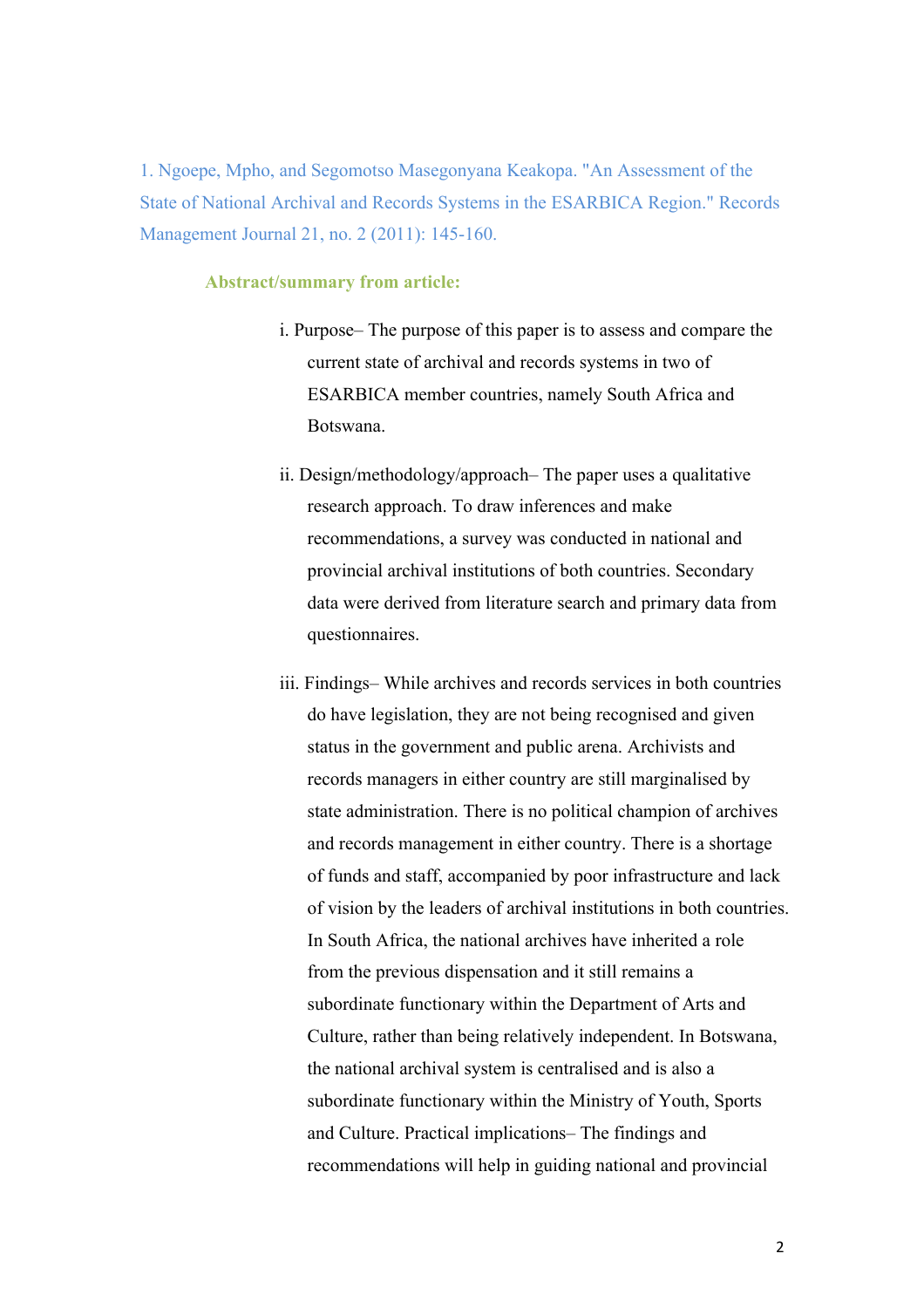archival institutions in both countries to facilitate the effective management of records to determine those of archival value, to preserve them for posterity and to make them accessible to the public.

- iv. Originality/value– This is the first comparative study on archival and reocrds management systems between Botswana and South Africa.
- v. Keywords Archival system, Records management, Record-keeping, National archives, South Africa, Archives, Storage, Botswana, ESARBICA
- vi. Paper type Research paper

**Annotation:** This article focuses primarily on the state of archival management systems in the ESARBICA region as examined by comparing the practices and state of affairs (regarding archival management systems) of Botswana and South Africa. The study involves a literature survey, questionnaire surveys, and telephonic interviews. The study lays out that the ESARBICA region's archival management systems are under a great deal of strain due to a number of factors, which include lack of recognition of their significance by either the government or the public. The findings of the study indicated a number of things, primarily that problematic issues in South Africa and Botswana stem from how the archival services are structured in the bureaucratic governmental hierarchy, and also that they lack the resources and capability to properly digest electronic records. The authors recommend:

- · that In order to acquire more recognition and support in pursuit of their goals, both national archival services should be independent and report to Parliament directly.
- · The South African provincial archives' should be moved to the Premier's Office so as to ensure the stability of the heritage of governance as well as accountability.
- · In order for the attraction and retention of skilled staff, there should be staff retention policies as well as "remuneration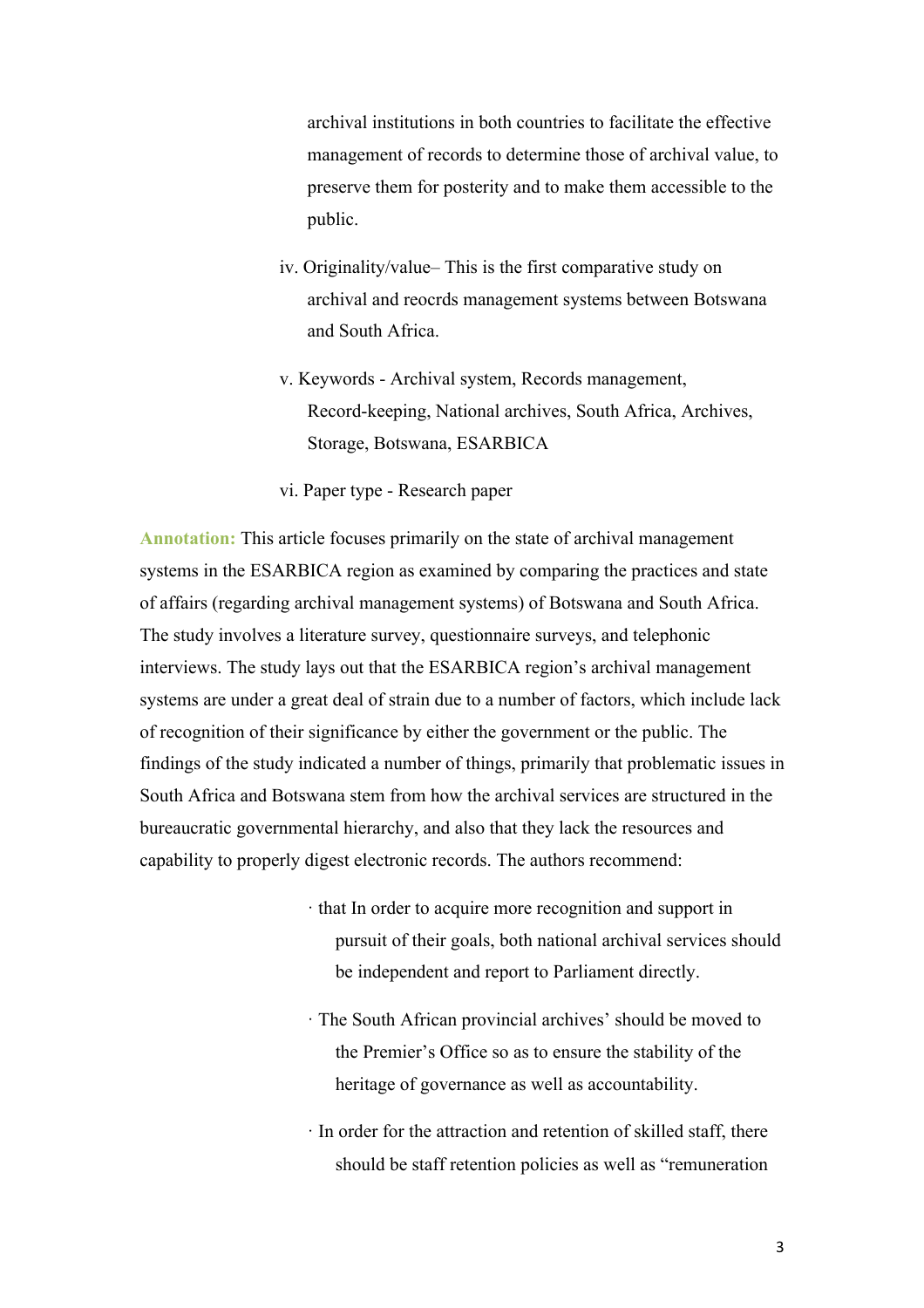and recognition benefits that are market related, as well as [develop] opportunities and career growth."

2. Kamatula, Gwakisa A., Nampombe Mnkeni-Saurombe, and Olefhile Mosweu. "The Role of Archives in the Promotion of Documentary National Heritage in Tanzania, South Africa, and Botswana." JOURNAL OF THE EASTERN AND SOUTHERN AFRICA REGIONAL BRANCH OF THE INTERNATIONAL COUNCIL ON ARCHIVES 32 (2013): 109-127.

**Abstract/summary from article:** *National heritage is an important part of a country's Identity. When a nation appreciates its heritage, it becomes more likely that this heritage will be sustained. In Africa, a lack of appreciation for national heritage is not uncommon (UNESCO 2006), and therefore various efforts are directed towards changing this trend. This paper argues in the affirmative that archives are described as evidence of history and these records, therefore, have the potential to contribute to promoting n ational heritage. Archives serve as documentary evidence of the individuals or governments that created them. As such, citizens have a right to review such records to learn more about their national heritage. This article seeks to examine the role of archives in promoting national heritage. The perception and experience of national archival institutions on this matter is explored in three Eastern and Southern Africa Regional Branch of the International Council on Archives (ESARBICA) member states, namely Tanzania, South Africa and Botswana. Documentary review and questionnaires were employed to identify, among other things, the types of archival materials preserved in the national archives of each country with regard to national heritage, the number and description of individuals or groups that normally visit such repositories and the categories of information that visitors frequently request. The findings indicate that the three archives, RAMD, NARS, and BNARS, have a good number of archives of national heritage value. However, the number of professionals and strategies to manage, preserve and promote them is inadequate. There is a need to think out of the box to determine*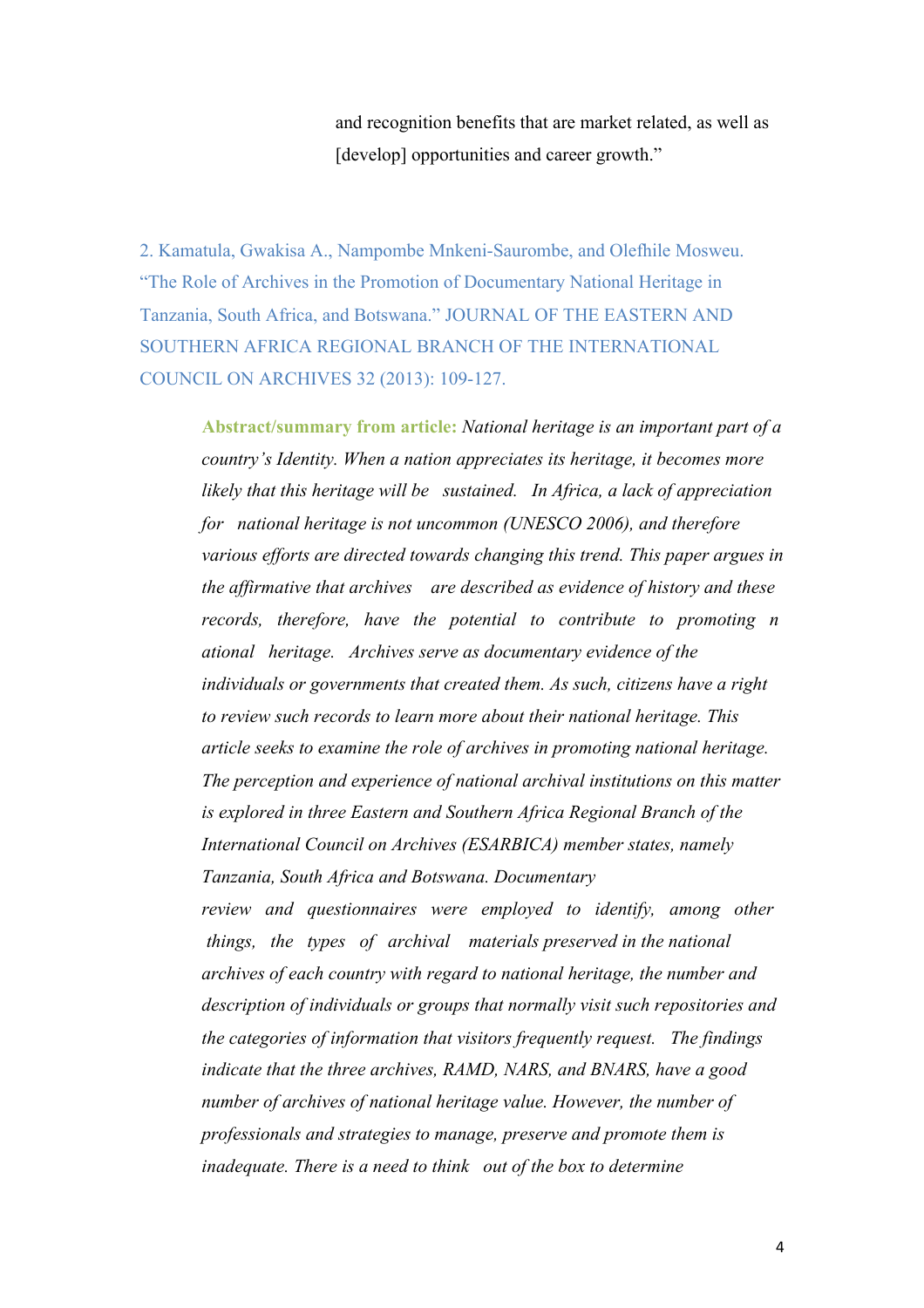*different ways to reach out to people and to promote access to information on our national heritage. For instance, social networking is an approach that none of the archival institutions in this study use to promote their collections, despite more and more people in these countries having access to social networks through mobile technologies. The study suggests that, while digitising recor ds has proved to be one solution to preserving archival heritage, it is important that archival institutions use such technological advancement by digitising archival documents and then uploading them to their websites for easy public access.*

**Annotation:** This article focuses on how national archives in Africa have the potential and capability to promote national heritage in their host/native countries. The authors delve into the topic of national heritage first – what it is, what is being done to promote it throughout Africa presently, and how archives tie into all of this. The approach engaged in regarding the study itself was a quantitative one – namely, a survey questionnaire and a documentary review so as to "collect data from the three national archives." The article concludes with a conclusion and recommendation after the findings are listed. The conclusion is that archives in the ESARBICA region certainly have a purpose and role to play in both preserving and promoting Africa's cultural heritage, and also that Web technologies have not been utilized to the full extent in pursuit of this endeavour. The recommendations the authors issue are as follows:

· Marketing the archival services in question so as to more greatly promote the cultural heritage that the archival services hold

· Strengthening archival legislation so as to "enable national archives in the ESARBICA region to have legal control of electronic archives management."

· National archives engaging in large-scale preparation for custody and management of electronic records by "capacity building" in this realm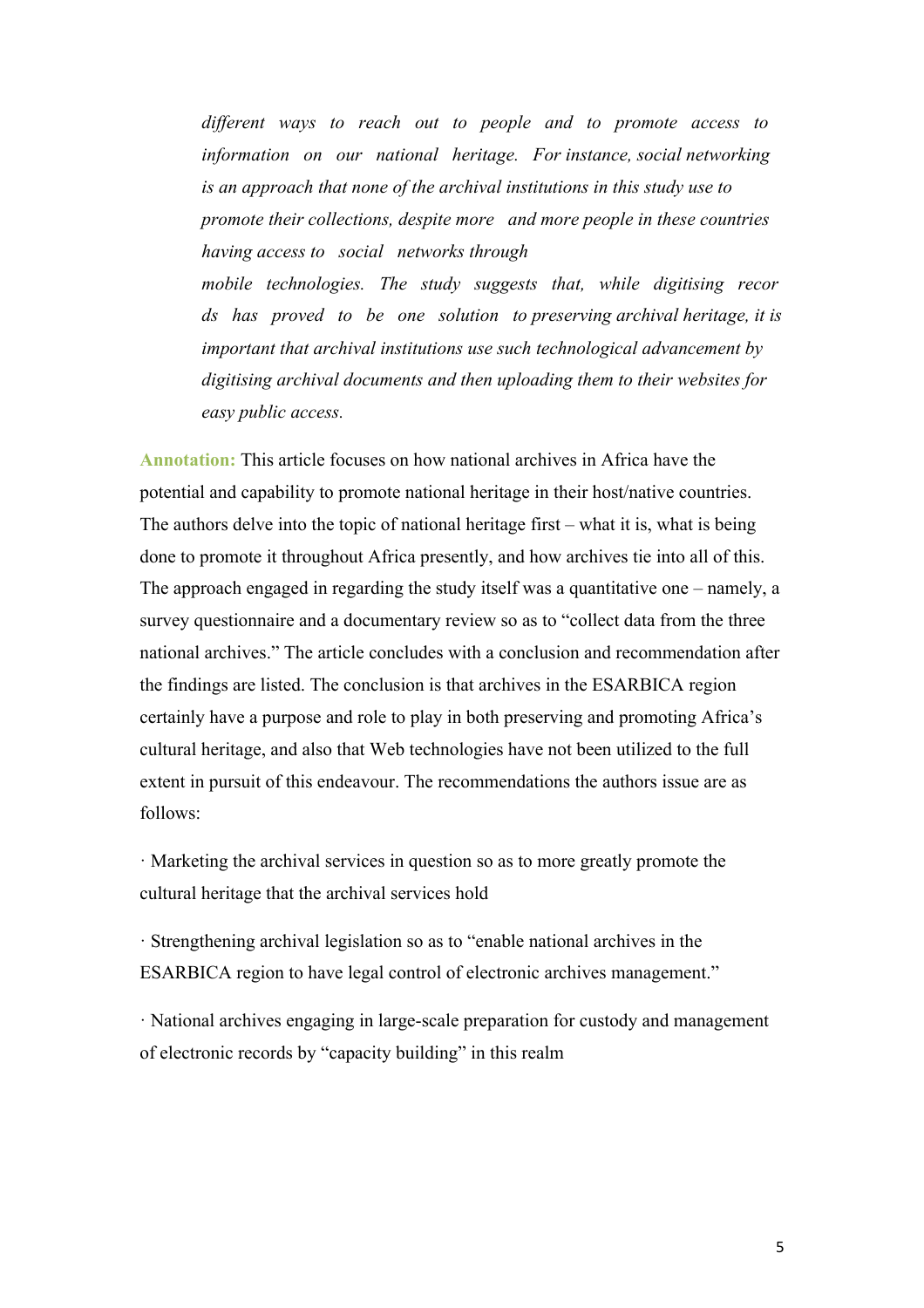3. Keakopa, Segomotso Masegonyana. "Overview of archival and records management developments in the ESARBICA region." Archives and Manuscripts 38, no. 1 (2010): 51-77.

#### **Abstract/summary from article:**

This article traces archival and records management developments in t he Eastern and Southern African Regional Branch of the International Council on Archives (ESARBICA). Using examples from selected countries in the region, the article argues that developments in this region have, ever since the establishment of archival institutions, focused on concerns that have mounted from the independence period. Some of these concerns included: collection and preservation of oral traditions; preservation and conservation of archival materials; congestion of registries; frustrations in retrieval of information; limited budgetary provision; and inadequate staffing levels. While the article argues that professionals in the region need to reposition themselves to play a new role in the management of electronic records, it recognises the need to also continue addressing the above concerns to ensure that archival institutions remain relevant in their 'traditional' role. To help

cope with the challenges faced by archivists and records managers in the region, the article argues that strengthened archival leadership, and forming partnership with stakeholders, would be a good step in the right direction. The article concludes by proposing that the region needs coordinated efforts and detailed research to find better solutions and inform regional policies in archival and records management developments.

### **Revised annotation:**

**Annotation:** The article opens with an introduction to the ICA, the ESARBICA branch of it, and a basic history of said branch. It also touches on various upheavals that have occurred in the ESARBICA branch, and following from this, that the purpose of the article is "an attempt to trace the challenges and progress made so far in archival and records management developments in the region with a view to proposing ways in which the challenges could be addressed if archival institutions in the region are to remain relevant in the information age."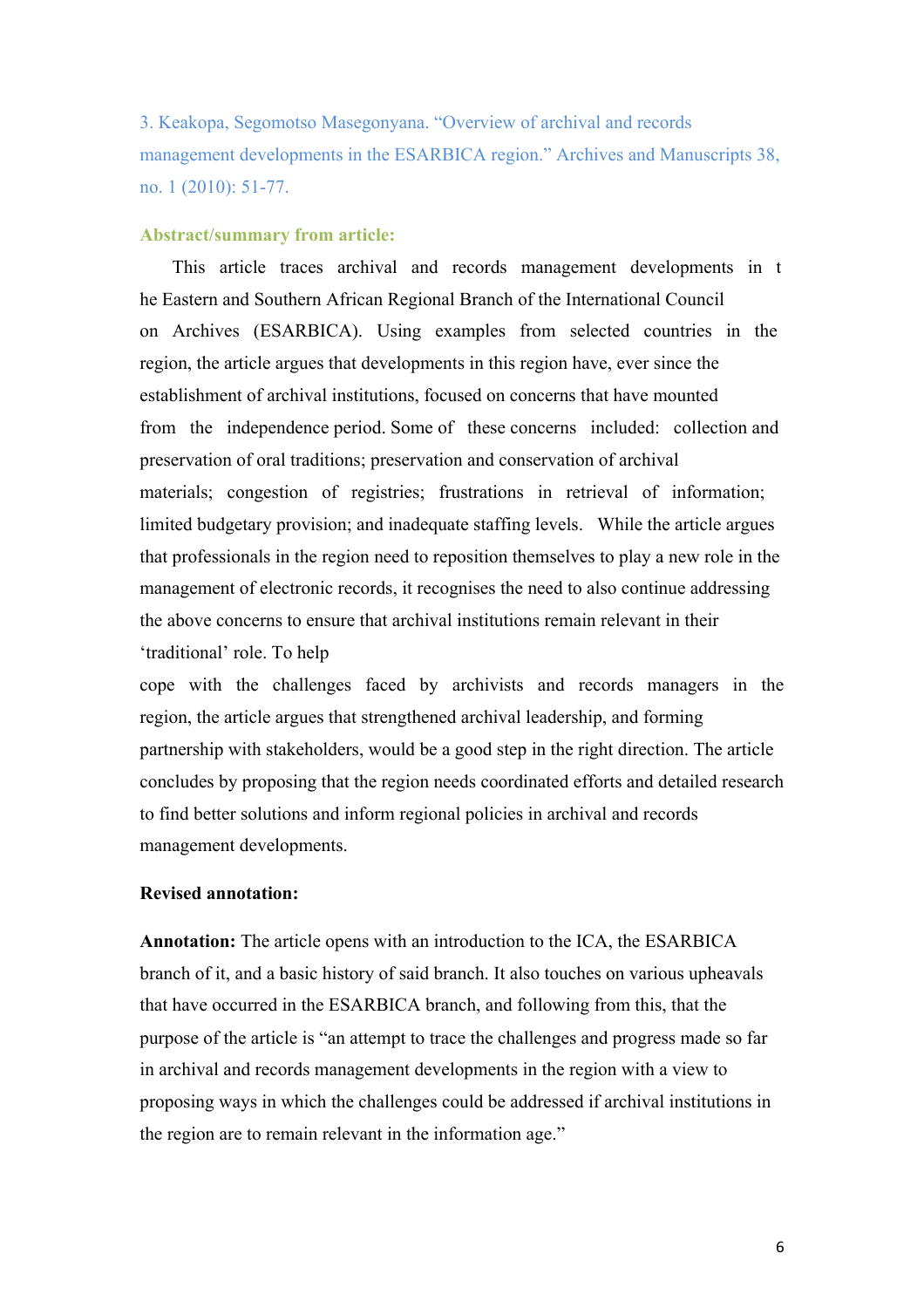The article then moves on to methodology. The article, the authors state, is based off of "extensive desk research of studies in archives and records management in the ESARBICA region", as well as the conclusions being informed by "informal discussions with professionals."

In the section on the purpose and significance of the paper, it is stated that the aim is to use particular examples of countries in the region to properly examine "archival and records management developments in ESARBICA." As well, it is desired to "[review] the status of archival institutions and their role in the management of public sector records."

The article then describes a number of challenges (where ESARBICA's membership is concerned) that ESARBICA has focused on since its formation in 1969 - among these, "collection and preservation of oral traditions...outdated archival legislation...limited budgetary provisions" and more.

The article then delves into the topic of oral histories with regard to African archives. The author notes that oral history has a unique and central role in African society and culture, given that in the past, histories were - rather than being written down - passed down orally from generation to generation. The author elaborates on the progress made throughout ESARBICA on modifying and adapting archival services to be capable of properly integrating oral histories into archival collections.

The article then delves into a number of other areas of concern for archives within the ESARBICA region/system; such as, the repatriation of migrated records (records that were in the past taken out of their native countries), "backlogs of unprocessed records in registries,"; "human resource development and training,"; issues with severely outdated archival legisation; issues with preservation, digitisation and conservation (such as how for a good deal of time conservation and preservation were not seen as a priority, among other things; "outreach and marketing strategies"; "establishment of integrated records management programmes"; and "management of electronic records."

The article then moves into laying out its conclusion and recommendations. The article concludes that while there are a number of problematic concerns, the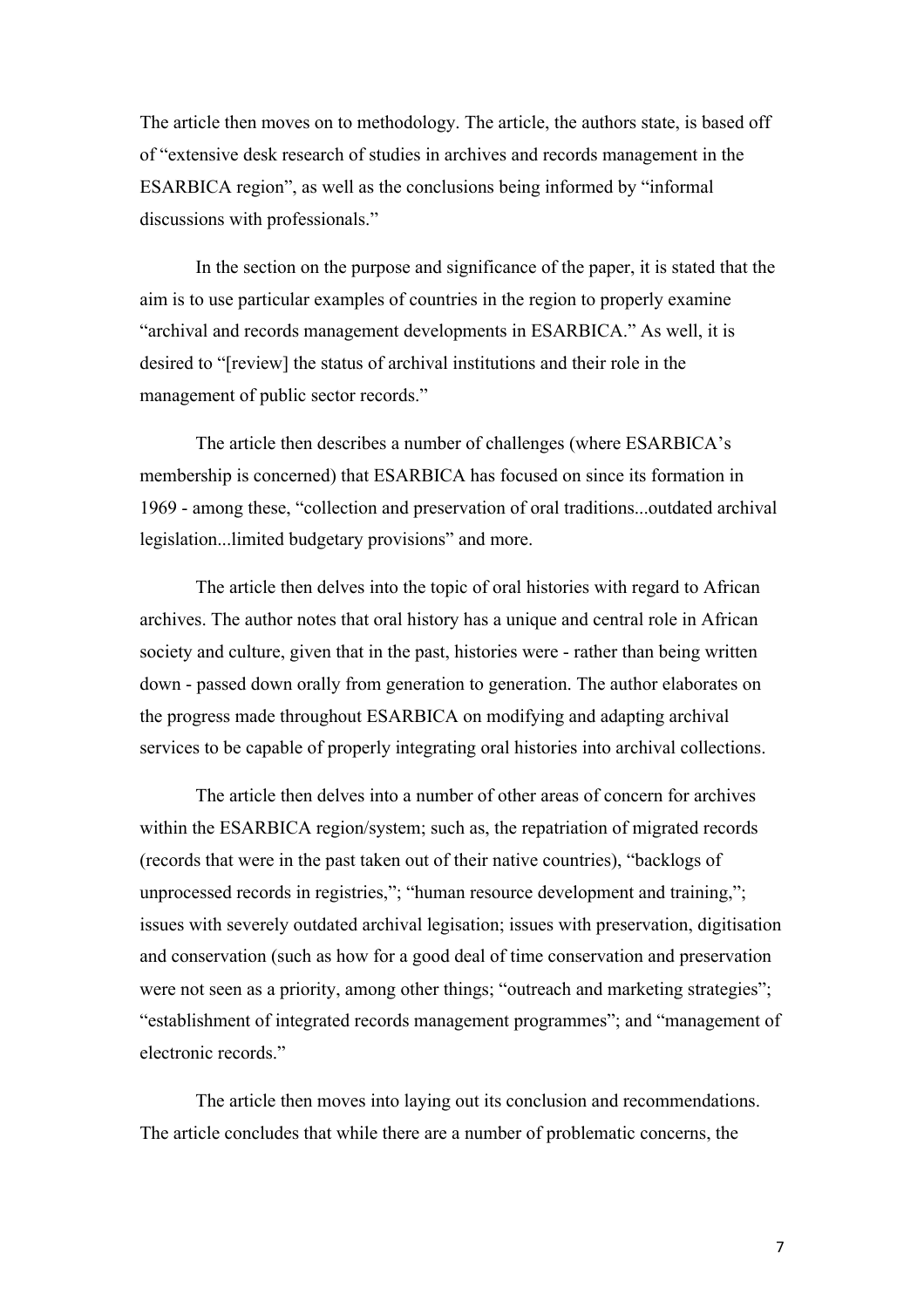ESARBICA region is "soldiering on" and that decent progress is being made on multiple fronts. The recommendations are as follows:

- l National archives must play a more proactive role so as to ensure "proper guidance is given through national records management policies and other relevant procedures."
- l Oral traditions programs must be "[established] and [strengthened]" because "the importance of oral traditions can no longer be taken for granted."
- l Archival legislation must be updated appropriately so as to enable archival services to "address new developments" in various areas, particularly "in the management of electronic records."
- l Collaboration and partnerships must be established between archival services and stakeholders, as well as between archival services and records management services.
- l Regional frameworks of cooperation must be established in the interest of pursuing "regional solutions to common problems."
- l There is a need for "practical research approaches" to tackle major issues for which there are no clear solutions, yet which are at the same time ones for which serious research may yield answers to.

The article closes by noting a number of points on possible avenues of assistance for ESARBICA - namely, through the ICA, UNESCO and other agencies, and various paths for how these agencies can partner with and assist ESARBICA.

4. Kalusopa, T. & Ngulube, P. "Record management practices in labour organisations in Botswana." SA Journal of Information Management 14 (1), (2012): 1-15.

### **Abstract/summary from article:**

*Background: This article is part of a doctoral research study that, amongst others, assessed*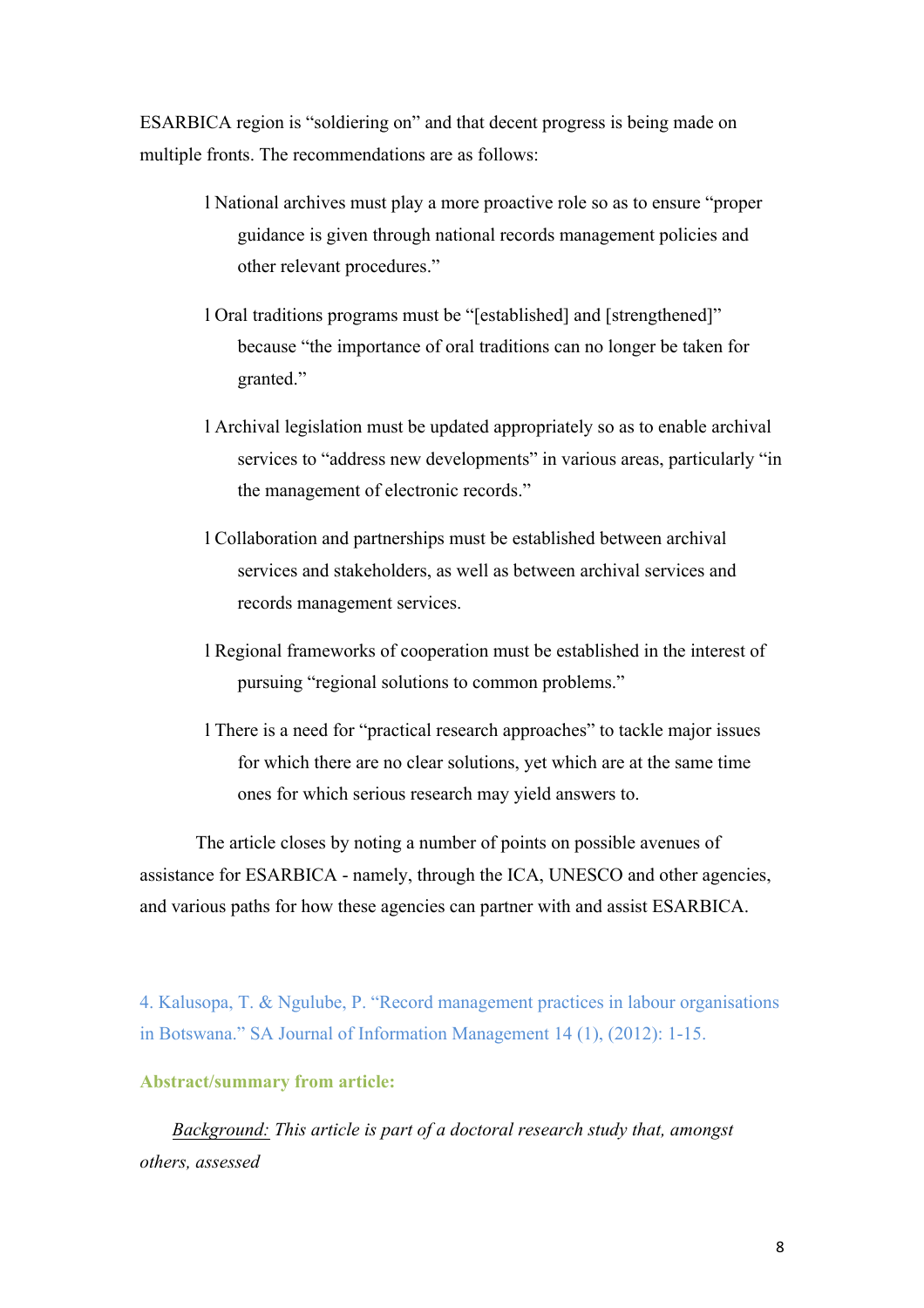*e-records readiness and examined the current records management practice s in labour organisations in Botswana.*

*Objective: The main objective of the study was to examine records management practices in labour organisations in Botswana*

*Methods: A quantitative paradigm largely guided this study. The researche rs used a* 

*survey research strategy. Methodological triangulation of both quantitative and qualitative data collection methods complemented the strategy. The researchers surveyed all of the 50 registered labour organisations in Botswana. Of these, 45 responded. This is a response rate of 90%. The researchers obtained their data through structured questionnaires, semi-structured interviews, document reviews and observations.* 

*Results: The study showed that labour organisations in Botswana had some form of records management function. However, the management of both paper-based and electronic records was not satisfactory and fell short of the best-recognised records management standards and practices.*

*Conclusion: Although the researchers limited the study to labour organisations, it sheds light on the challenges of managing records that most organisations in Botswana face. Its results provide useful strategic recommendations to promote effective records management in labour organisations in Botswana and elsewhere in Africa.*

# **Annotation:**

The article opens with some words on how records management is a vital and necessary practice in organizations, not just labour organizations, and then opens the rest of the article as a piece focusing on an empirical examination of records management practices of labour organizations in Botswana.

The article then explains the context of labour organizations in Botswana, defining what a labour organization is for the purposes of the article, how they've existed and operated in Botswana in recent decades and what their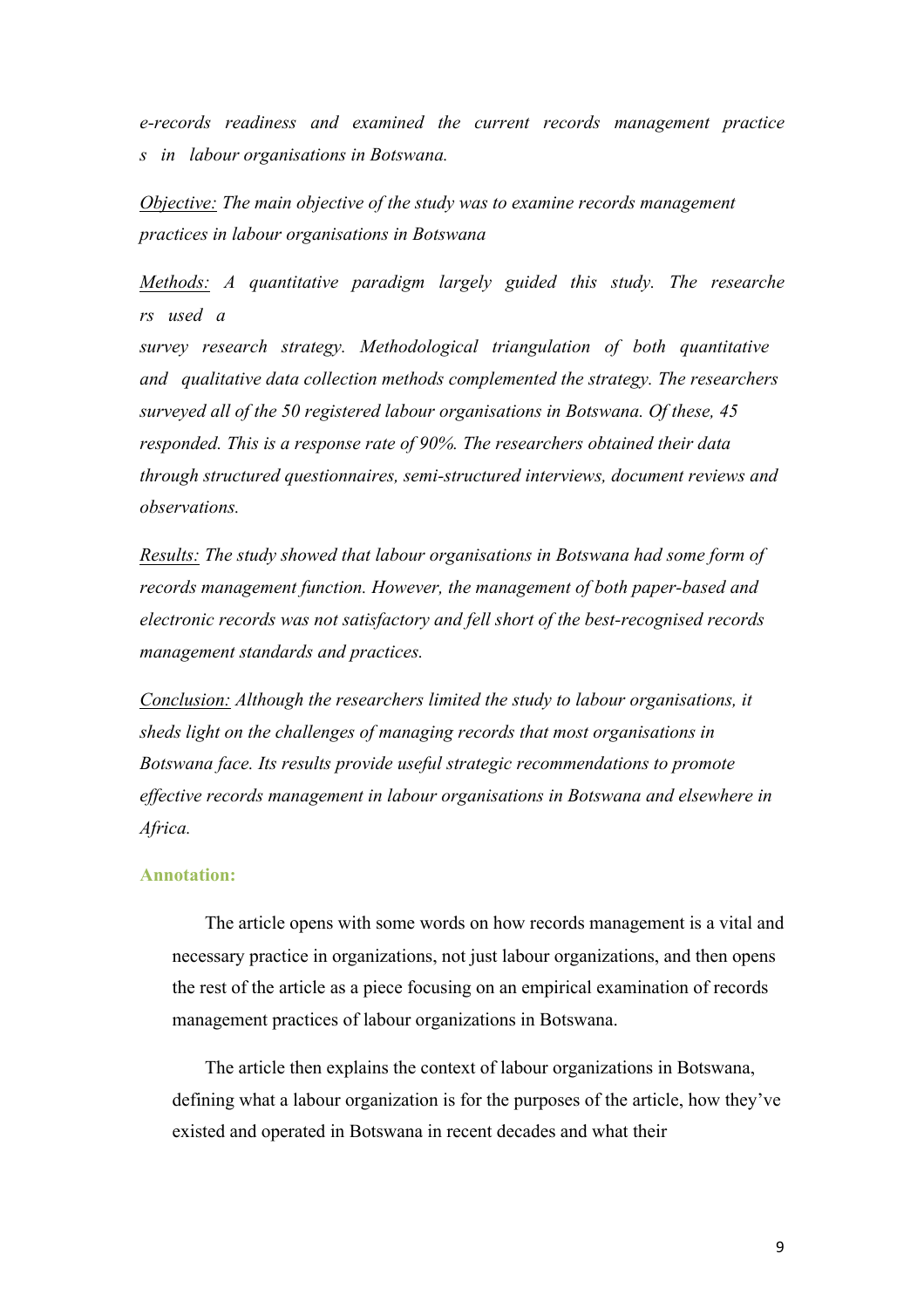meaningfulness is to Botswanan society, and lastly, why they must improve their records management practices.

The authors explain that they used a "quantitative research paradigm" with a "survey research strategy", employing the uses of "structured questionnaires, semi-structured interviews, document reviews and observations." The article then moves into the study's findings, using the records management standard ISO 15489-1 as a guide and framework. They touch on the following, laying out their findings:

l Legislative and regulatory framework

l creating and capturing records

l uses of records

l formats of records

l organising and classifying record collections

l accessing and retrieving records

l appraising, retaining and disposing of records

l storing and preserving records

l staffing and training

l managing vital records and disasters

l managing mail

l managing emails

l managing e-records.

The authors then lay out their recommendations and strategies for each area, which are as follows.

In regard to legislative framework, in order for labour organizations to truly fulfil their statutory requirements in addition to achieve improved operational efficiency, the authors stress that they will have to "develop and introduce a range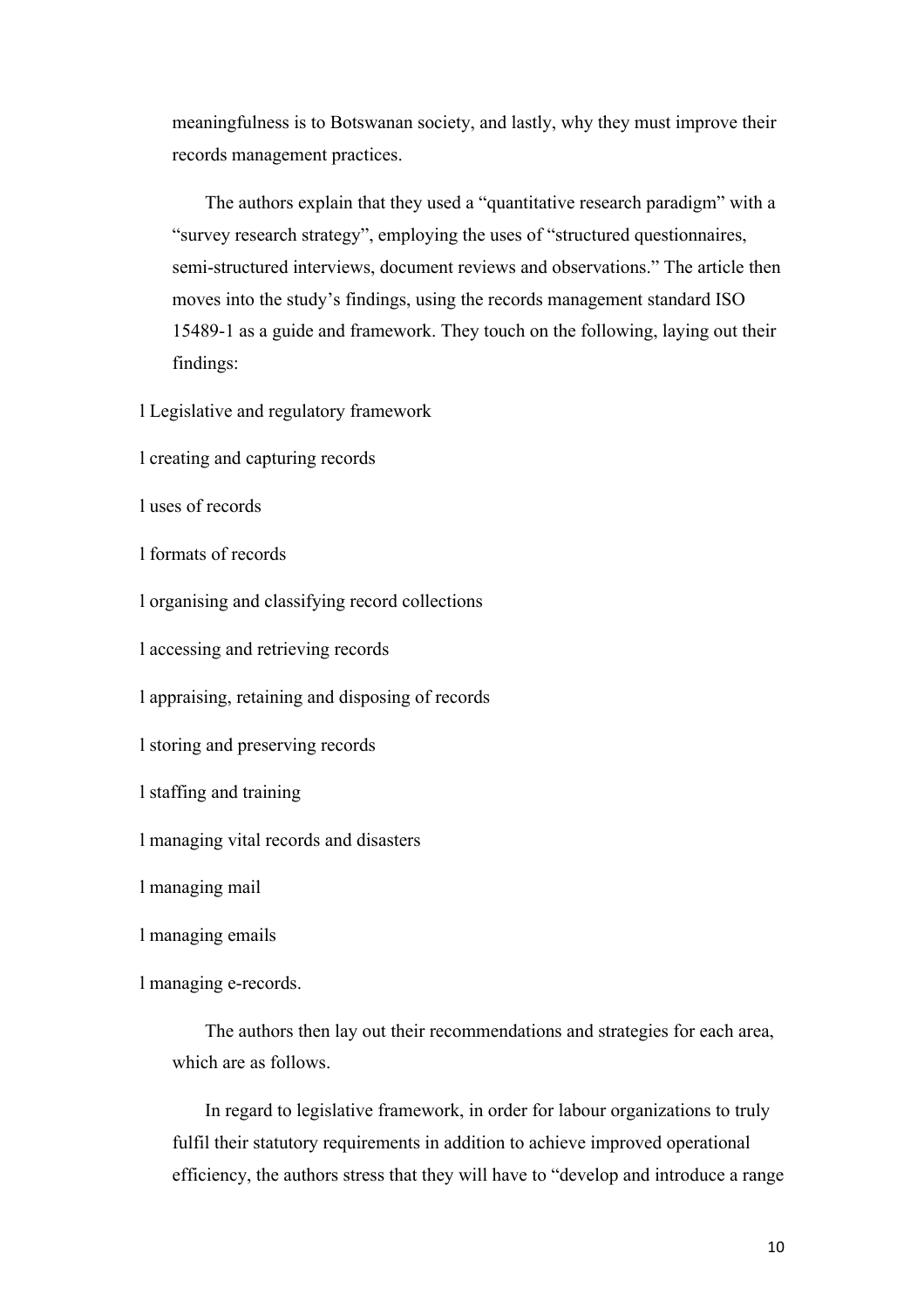of internal policies, standards and procedures" that will enable them to achieve the aforementioned aims.

The authors write that, in regard to capturing records, that labour organizations must "develop policies for creating records that stipulate the requirements for capturing, registering, classifying, retaining, storing, tracking, accessing records and disposing of them", because said policies are necessary for

5. Dewah, Peterson, and Nathan Mnjama. "An assessment of the National Archives of Zimbabwe's Gweru Records Centre." ESARBICA Journal 32 (2013): 55-67.

#### **Abstract/summary from article:**

The paper gives an empirical assessment of the suitability of Gweru Records Centre in housing public

records. The study employed the descriptive survey method and triang ulation of both qualitative and

quantitative methods of data collection. Data were collected through q uestionnaires, interviews, observation of the building premises and content analysis of institutional reports. The major findings were that records were at risk as a result of the ageing building, Gweru Records Centre's location, lack of funding among other reasons. To improve on the records safety, fund s should be channelled to the organization for the purposes of constructing a purpose-built records centre.

#### **Annotation:**

This article concerns the "suitability of Gweru Records Centre in housing public records". It opens with a detailed explanation of records centres, their significance with regard to housing and preserving records, in addition to the criteria that qualify a suitable and effective records centre. The article then describes the background of the Gweru Records Centre. It then proceeds to the statement of the problem – that while the Gweru Records Centre has been operating in regularity for a number of years, no empirical study has been undertaken in order to measure its effectiveness. The methodology laid out is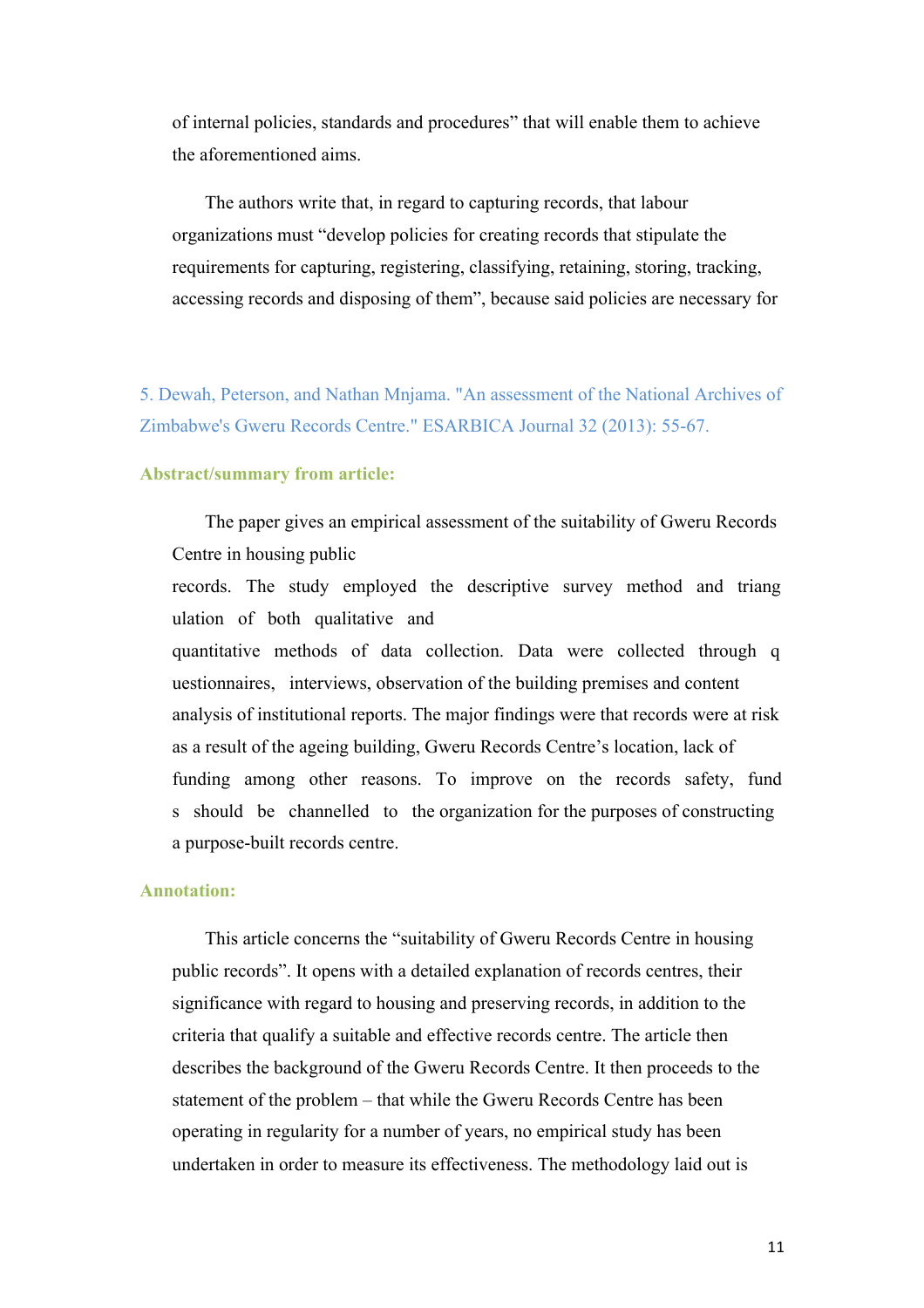quantitative and qualitative data gathering, making use of "questionnaires, interviews, observations and content analysis". The findings are then presented, and following that the recommendations. The recommendations are also as follows:

- That a "purpose-built records center" be constructed
- That an "aggressive appraisal program of records held in the Centre" be conducted
- The final concluding, overall, recommendation is that "records need to be protected from various threats that can destroy the evidence in the records."

6. Kalusopa, Trywell, and Saul Zulu. "Digital heritage material preservation in Botswana: problems and prospects." Collection building 28, no. 3 (2009): 98-107.

**Abstract/summary from article:** Purpose – The purpose of this paper is to present the findings of the baseline study on the state of digital heritage material preservation in Botswana.

Design/methodology/approach – The study was part of a three-country United Nations Educational, Scientific and Cultural Organization (UNESCO) Digital Heritage Preservation Project on the state of digital material preservation in Africa involving Botswana, Ethiopia and South Africa. The study uses the survey method consisting of various components data collection strategies including field work, document research, observations and the holding of a national consultative seminar an additional data input tool. The field study involved visiting 26 institutions that were identified as having the actual or potential of managing heritage materials in the country. Two other categories of institutions that were surveyed included the service providers of digitisation systems in the country.

Findings – Findings revealed weak policy formulation on digitization both at the institutional and national levels; weak legislative framework for digital preservation; ill-defined national digitisation co-ordination for digitisation activities at institutional, national and regional levels; lack of awareness about the potential of digital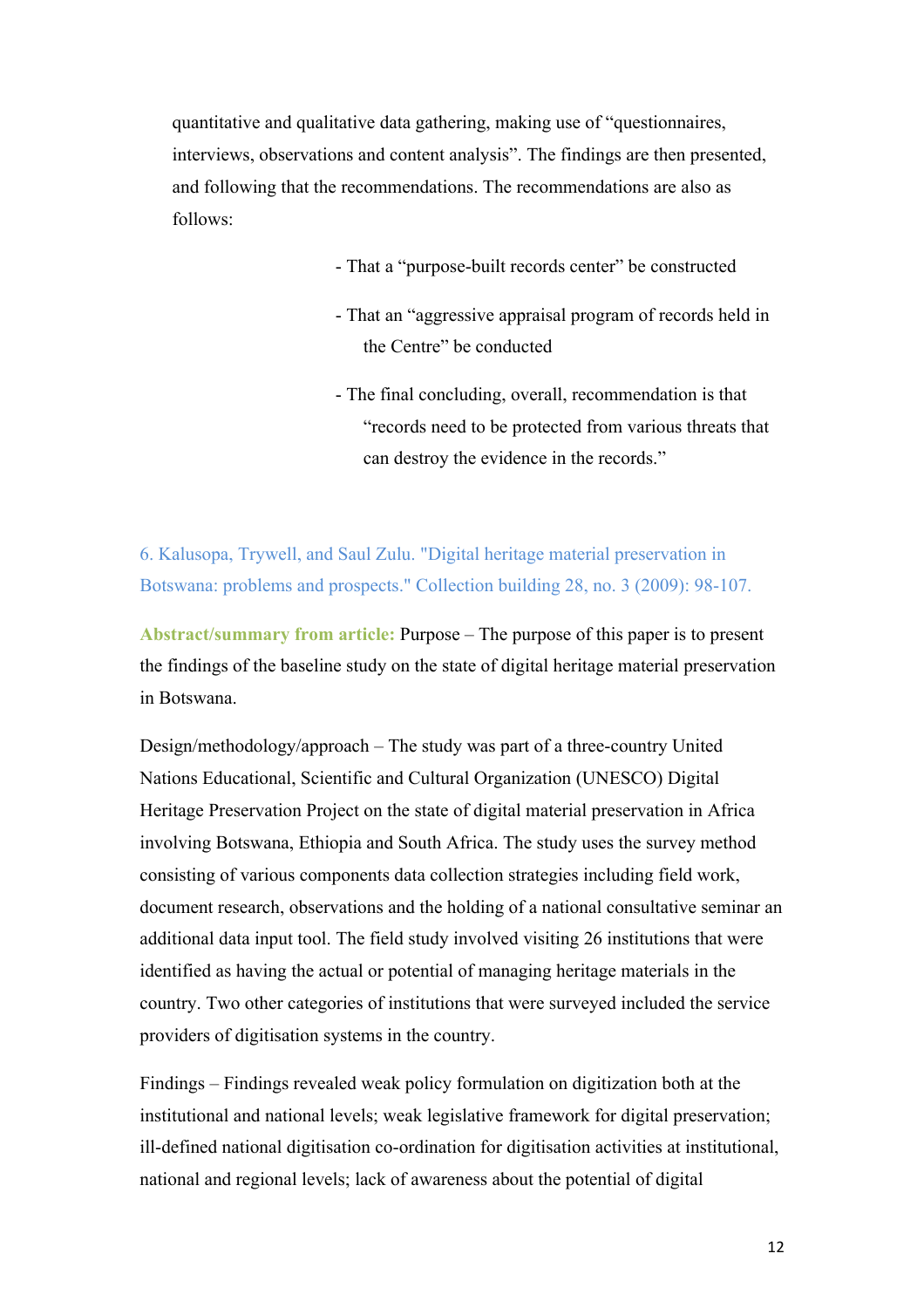preservation by national heritage institutions; a dearth of human resources for digitization; and lack of common standards on digital heritage materials preservation in Botswana.

Research limitations/implications – Although the study was limited to institutions dealing with digital heritage materials preservation, the outcome of the study sheds more light on the challenges of preservation of digital materials in most of the institutions in Botswana.

Practical implications – The results of this study presents useful strategic policy options for the management and preservation of digital materials in Botswana and other countries of Africa facing a similar environment.

Originality/value – There is a dearth of literature on preservation of digital heritage materials in Africa, and this study provides useful insights that are unique and comparative experiences that exist on this subject.

**Annotation:** This article concerns digital preservation efforts in Botswana. It utilizes "the survey method consisting of various components data collection strategies including field work, document research, observations and the holding of a national consultative seminar an additional data input tool."

The article begins with an exploration of the subject of digital material preservation, including digital preservation initiatives in Africa and their present status. In regard to these African projects, it is revealed that, according to their review of the appropriate literature, "most African countries have been grappling with identifying strategies that they can use to deal with digital preservation issues." It then describes how the study was prompted due to a lack of sufficient resources to guide how Botswana can handle and manage the preservation of an increasing number of digital materials. It then describes the methodology of the study before moving into the main area of discussion.

The findings are then explored, followed by the recommendations. The recommendations are as follows:

· "National policies on digital material preservation should be formulated.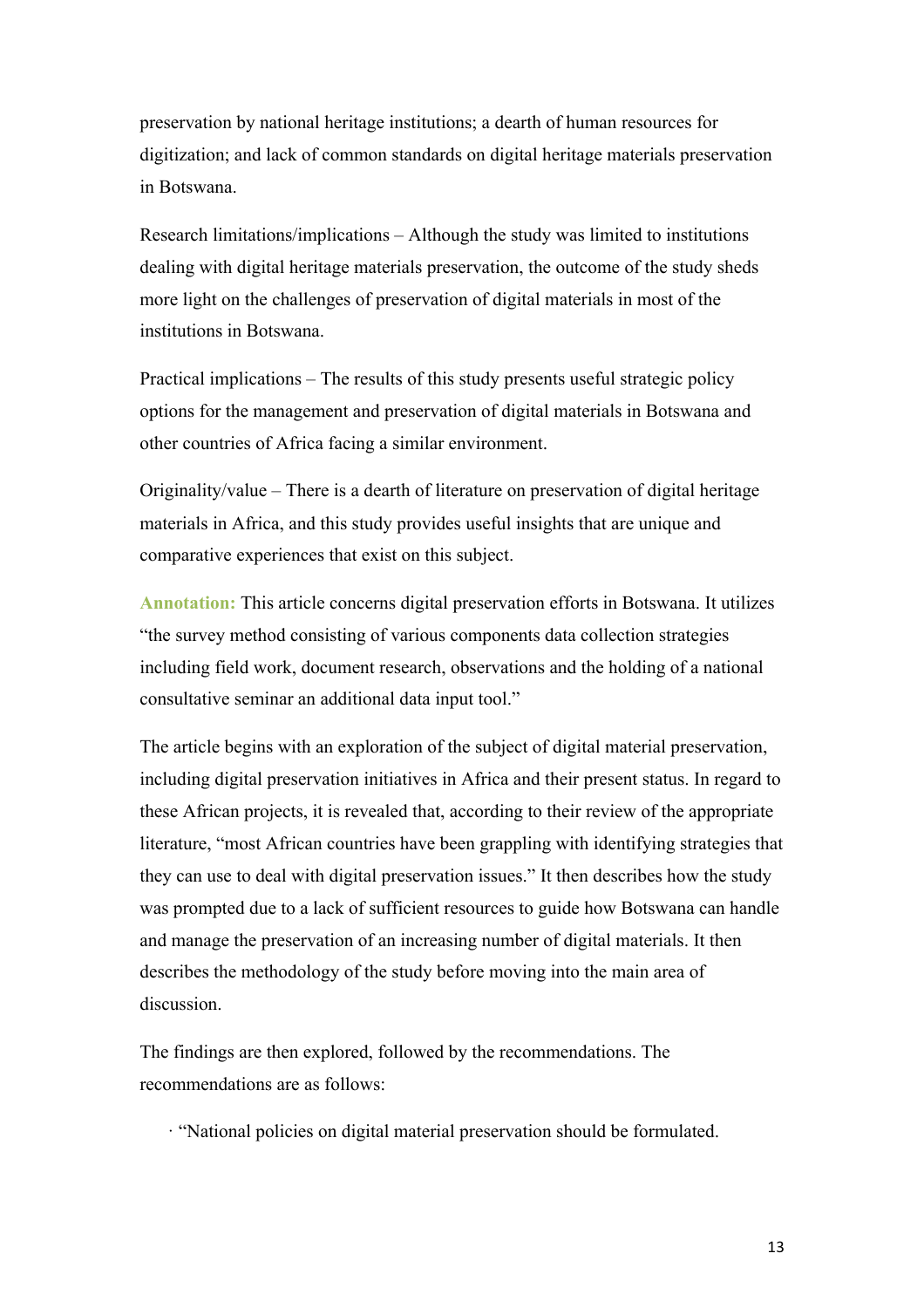- · National policies on digital material preservation should be backed by relevant legislation.
- · National Heritage Institutions should come up with coordinated digital material preservation initiatives or programmes.
- · National Heritage institutions in Botswana should address the human resource gaps in digital material preservation by recruiting, developing through various short-term and long term training strategies as well putting measures in place for the retention of personnel.
- · Standards on hardware, software, storage media and metadata should be implemented at institutional level.
- · Digital material preservation programmes should be preceded by detailed studies on needs and reorganisation of analog systems for identification, selection, classification of materials for digitisation
- · Botswana should develop Centres of Excellence on digital preservation.
- · National museum institutions should take a lead in the documentation of indigenous knowledge, including heritage sites and their digitisation.
- · National heritage institutions should put in place strategies for disaster planning, mitigation and recovery of digital materials in their holdings."

The article concludes with a statement that Botswana is facing what a good number of other countries are facing, in regards to difficulties in preservation of digital heritage materials, and that consequently Botswana presently runs the risk of "losing a lot of their heritage materials forever, unless concerned bodies take appropriate measures to implement adequate digital material preservation programs."

7. Keakopa, Segomotso Masegonyana. "Implementation of a records management strategy at the Botswana Unified Revenue Service." Journal of the South African Society of Archivists 46 (2013): 37-46.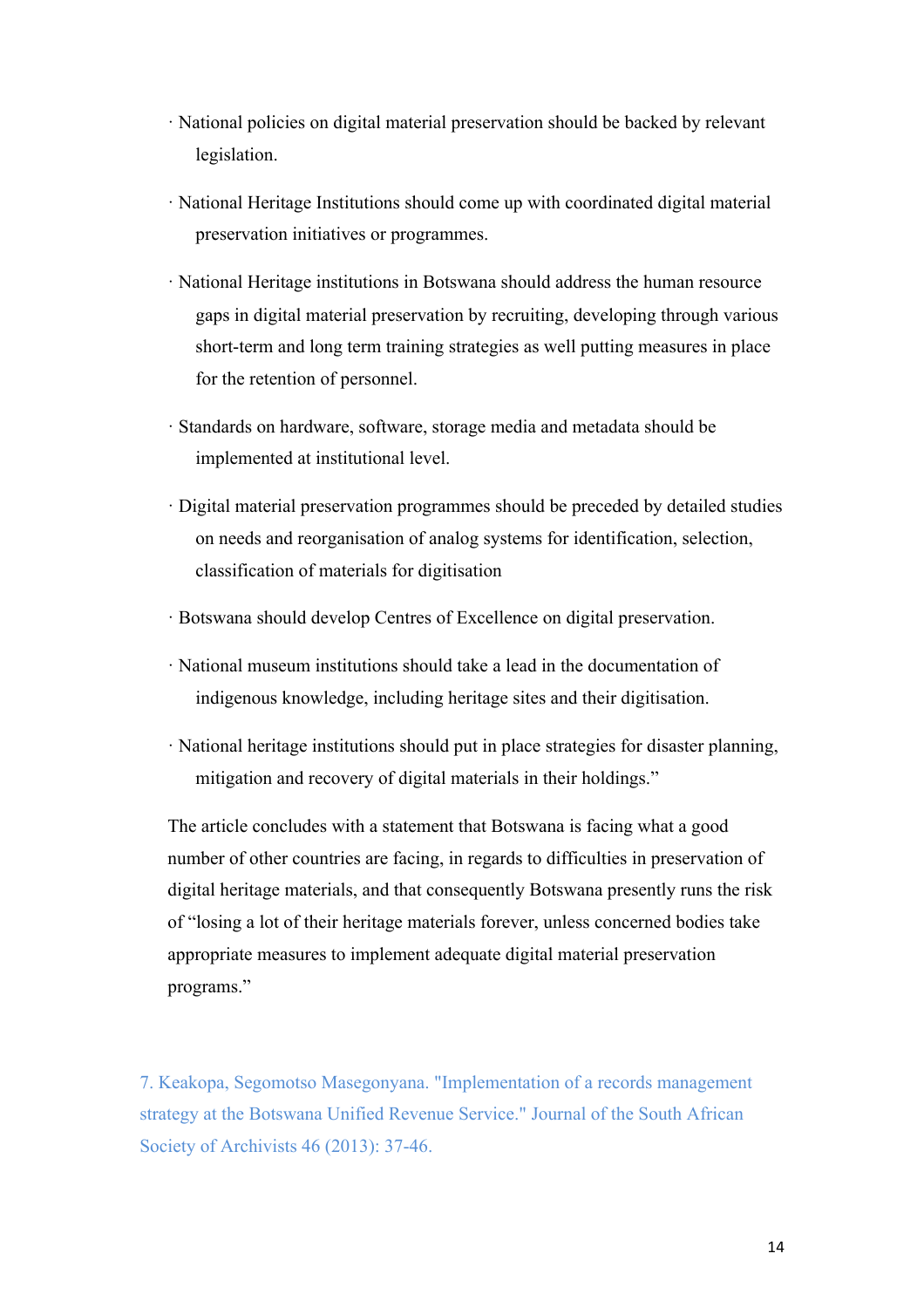**Abstract/summary from article:** This article gives an account of an academic's practical experience in implementing a records management strategy at the Botswana Unified Revenue Service (BURS). The article uses the author's personal experiences as Project Implementation Manager and also draws from the project management methodology that was used to guide successful implementation of the project. In doing this, the article starts by giving a brief background of the accounts that led to the development of the records management strategy and later the need for its implementation. The presentation follows the themes derived from the objectives that were outlined in the project implementation plan and how this was executed. It argues that an approved records management policy covering the whole life cycle of records accompanied by the necessary procedures for creation, maintenance, use and disposition of records is needed at the initiation stage. In addition, management buy-in and support; raising awareness on the importance of records; human capacity building and infrastructure development for both storage of semi-current records and management of electronic records are critical if implementation of any record management programme has to be realised. However, challenges always arise and these have to be tackled bearing in mind the organisational culture and overall strategic plan. In conclusion, it is argued that there are lessons to be drawn from the BURS records management strategy and these include: the need for organisations to develop policies and procedures that cover the life-cycle of records, appreciation of the importance of records as a strategic resource and the need to engage experienced professionals to lead the implementation exercise that will ensure monitoring and accountability.

## **Annotation:**

This article concerns the implementation of a records management strategy at the Botswana Unified Revenue Service (BURS). The way the article is structured, it "starts by giving a brief background of the accounts that led to the development of the records management strategy and later the need for its implementation."

The article begins with an introduction to the matter of setting up a records management strategy in a Botswanan context. It then moves into a description of the research methodology. The author notes that this article is significant in that it "forms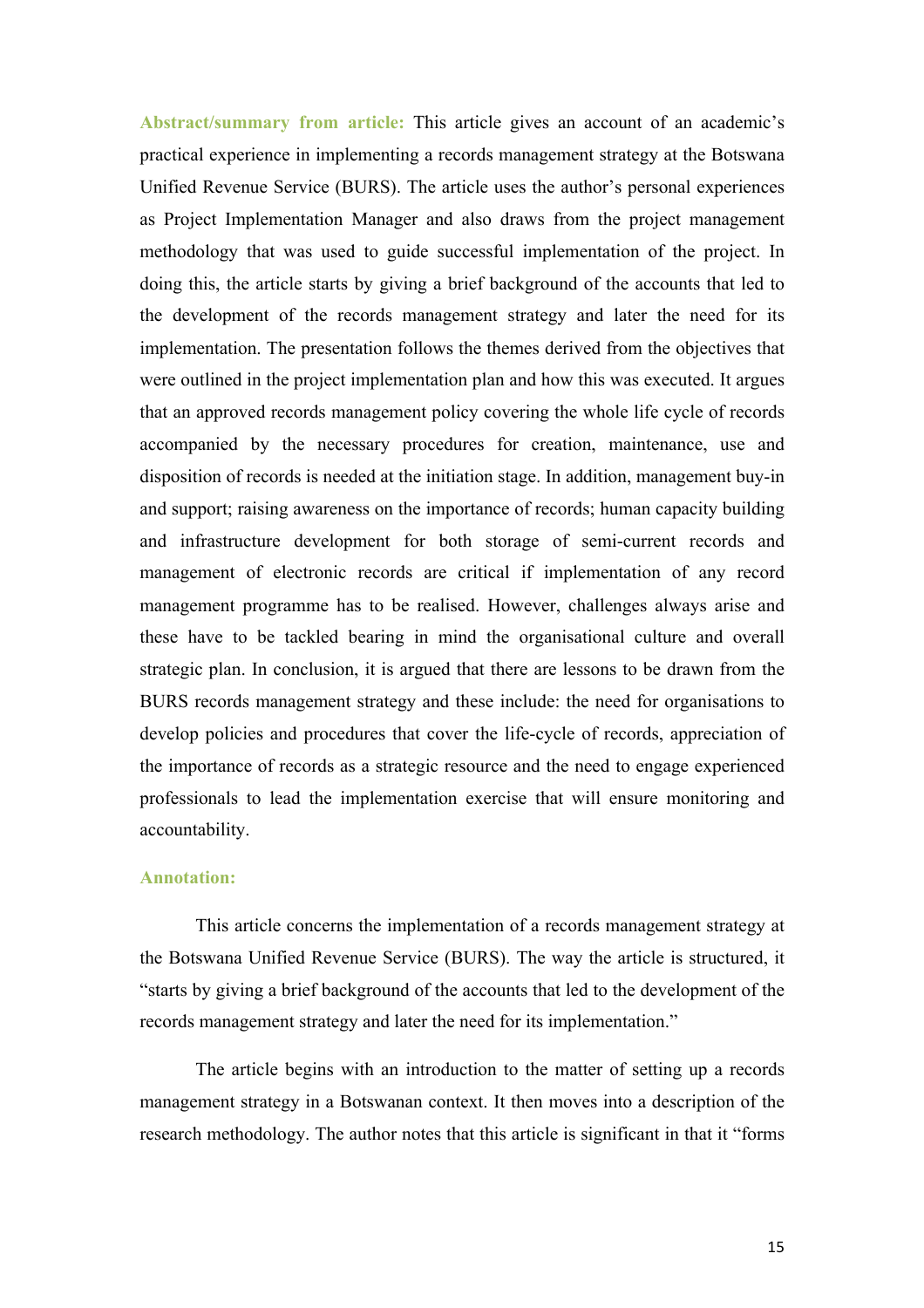a contribution to literature and knowledge on practical cases that have been successfully implemented following best practice in records management."

What follows in the article is some background information, laying out the context for the article, and then exploration into and elaboration upon implementation progress in the various aspects of the project action plan, which are as follows:

- · Project governance structure
- · Approval of policies and procedures
- · Raising awareness on the importance of records
- · Appraisal and disposal of semi-current records
- · New classification system
- · Mail management
- · Staffing levels and training
- · Appropriate storage for current and semi-current records
- · Management of electronic records
- · Development of a disaster management plan

Following this are challenges experience during the implementation, in addition to possible lessons for the ESARBICA region. The article concludes with the authors' stressing that "a records management function in any organisation should be placed strategically if records have to play a meaningful role in organisational strategic directions and overall national development."

8. Keakopa, Segomotso M., and T. Kalusopa. "Professional staff turnover at the Botswana National Archives and Records Services (BNARS)." Zambia Library Association Journal 24, no. 1&2 (2009): 53-65.

**Abstract/summary from article:** This paper documents findings of research work undertaken to assess the impact of professional staff turnover at Botswana National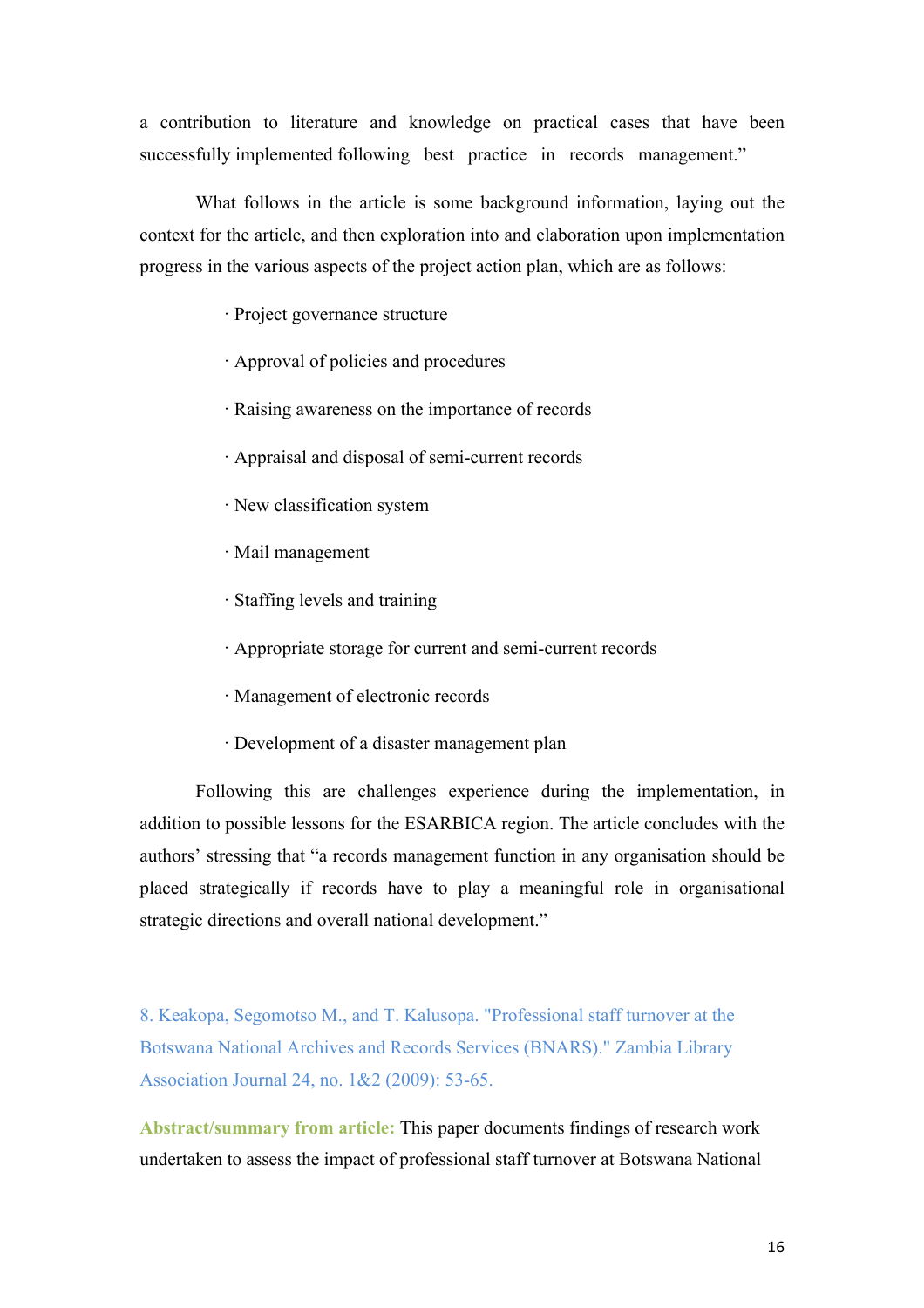Archives and Records Services (BNARS) with a view to recommending appropriate measures of staff retention. The study used the survey method consisting of various components such as interviews, document research and observations. The qualitative paradigm was used and 20 current professional staff at BNARS and 10 who had already left BNARS were purposeflflly sampled. Purposive sampling was useful because of the need to reach a targlt~d sampl~ quickly and to have access to insights or special Qerspective specifically on BNARS professional staff Since this research had a heavy bias towards qualitative methodology, data was analysed by categorizing information into the significant themes on staff turnover. Results showed that high professional turnover of staff at BNARS is strongly influenced by key factors that include: low salaries, low grading, lack of attractive career structures; and the lure of the private sector. The study· recommended that BNARS should realign their bureaucracy and structural rigidity, decentralize recruitment of staff government to departments, improve communication, reengineer the leadership and management style, create smart partnerships, recast their human resource skills development and engage in proactive job orientation of new entrants

#### **Annotation:**

This article aims to document "findings of research work undertaken to assess the impact of professional staff turnover at Botswana National Archives and Records Services (BNARS) with a view to recommending appropriate measures of staff retention"

It opens with an introduction to the subject matter at hand, and then moves into research methodology. The methodology listed/described is that of "the survey method consisting of various components such as interviews, document research and observations."

The article then moves on into describing the literature review, and then the substantial focus of the article: an exploration of the various facets and aspects of staff turnover at the Botswana National Archives and Record Services. The findings are then laid out, and following that are the recommendations: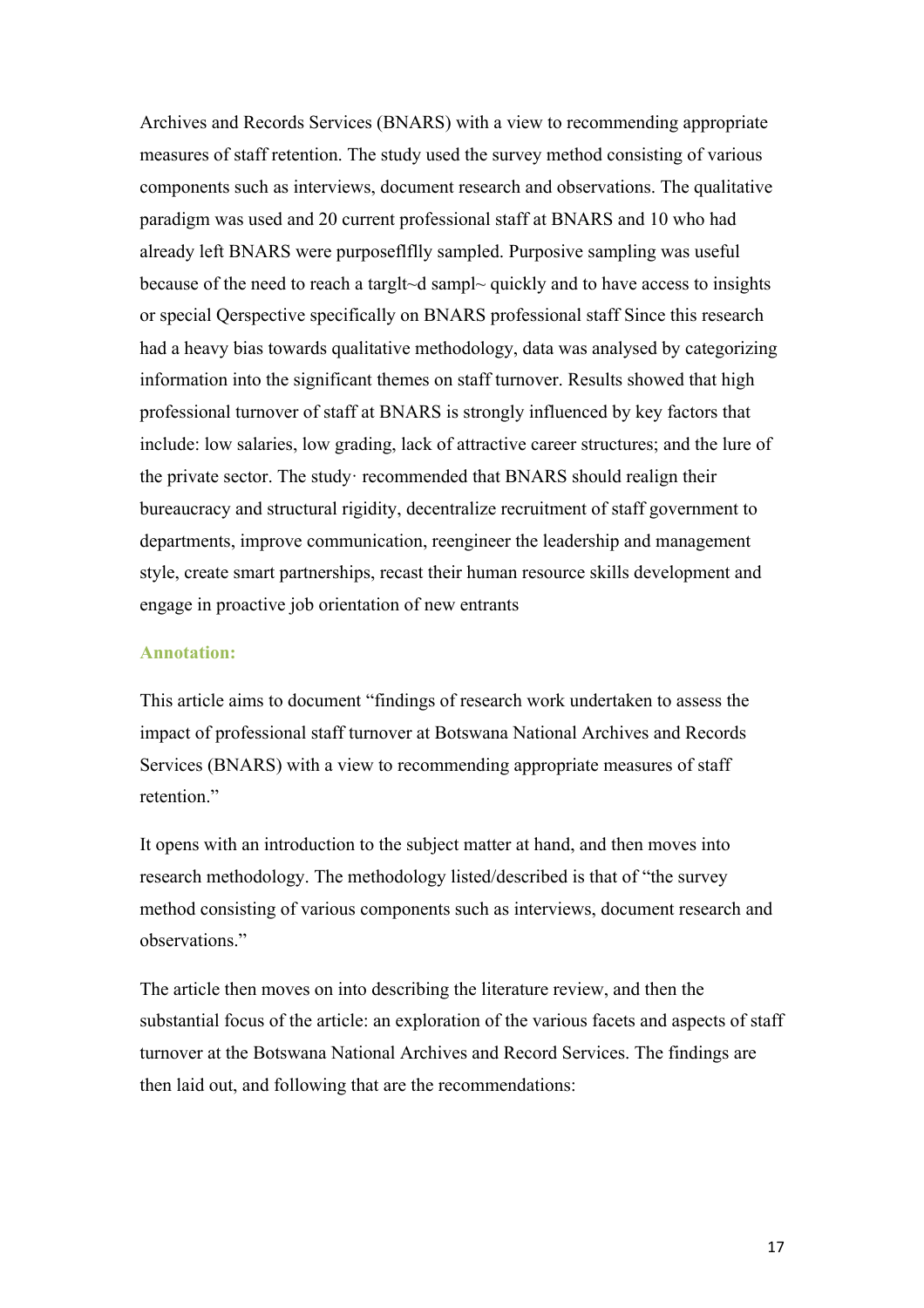- · A "need for professional support and flexibility in the adaptation of change and undo rigid communication structure by encouraging a rapport system for newly recruited employees."
- · Decentralization of records management functions to government agencies

9. Mosweu, Olefhile, Kelvin Joseph Bwalya, and Athulang Mutshewa. "A probe into the factors for adoption and usage of electronic document and records management systems in the Botswana context." Information Development (2016): 1-14.

**Abstract/summary from article:** Increasingly, public sector organizations are implementing records management systems with a view of improving service delivery. However, adoption and use of these systems has been found to be wanting. This study investigated the factors that influence the adoption and usage of a Document Workflow Management System at the Ministry of Trade and Industry in Botswana using a modified Unified Theory of Acceptance and Use of Technology (UTAUT) as a theoretical lens. The study adopted a survey research design hinged on a positivist approach. A questionnaire, with both open and closed-ended questions, was administered to all 61 Action Officers (with response rate of 87%) who were the key users of the system. The findings of the study indicate that the four major UTAUT constructs accounted for 55% of the variance in explaining behavioural intention to adopt and use the Document Workflow Management System. The study found technophobia, negative attitudes to system use, perceived system complexity and incompatibility with existing information systems as key factors contributing to low adoption and usage of the system. The study proposes a conceptual adoption framework that may be used to guide research and practice in similar contexts.

**Annotation:** This article is a study that "investigated the factors that influence the adoption and usage of a Document Workflow Management System at the Ministry of Trade and Industry in Botswana using a modified Unified Theory of Acceptance and Use of Technology (UTAUT) as a theoretical lens" for the purposes of investigating the adoption and use of records management systems in a public sector context.

The article begins with an introduction to introduce the context for the article and the subject matter. It then follows with a literature review, and an exploration of the issue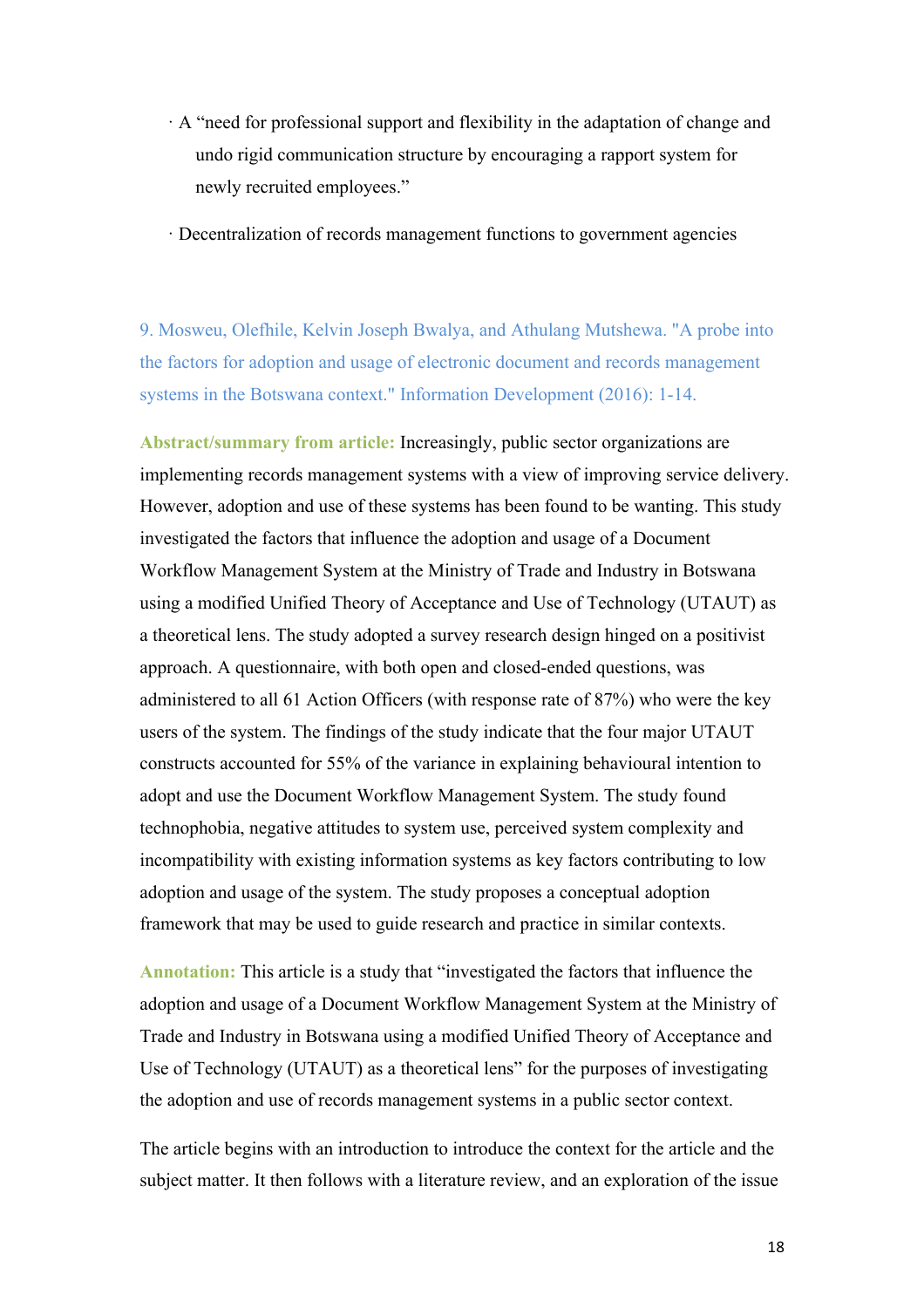by way of an examination of "factors affecting adoption and use of information systems", which include effort expectancy and performance expectancy, among others. It then follows with a statement of the problem of the study, and then leading into a description of the research methodology. The research methodology was "[a] questionnaire, with both open and closed-ended questions, modified from previous studies … employed to collect quantitative data". The results are then explored, which are followed by the conclusion.

The conclusion states that "[t]he study found that 'performance expectance', 'effort expectance', 'facilitating conditions' and 'social influences' explain a significant portion of the factors influencing DWMS adoption at MTI. Therefore, the study proposes that the identified factors are critical in designing responsive and requisite interventions to promote universal adoption of DWMS at MTI." The article closes with the words that "[h]aving discovered the key factors that influence adoption and usage of DWMS, specific efforts can guide interventions to promote universal usage of technologies in the public sector" and "[t] he understanding of the key factors that influence DWMS adoption and usage at MTI is critical because it informs what interventions need to be put in place for technology adoption and usage to succeed."

10. Wamukoya, Justus, and James Lowry. "A regulatory framework for the management of records: assessments in Kenya, Uganda and Tanzania." ESARBICA Journal 32 (2013): 68-75.

**Abstract/summary from article:** This article introduces the Regulatory Framework for the Management of Records, a high level statement of the elements that need to be in place at the national level if governments are to manage records adequately in the hybrid paper / digital environment and in support of FOI regimes. The authors use the framework to analyse the Kenyan, Ugandan and Tanzanian findings of an International Records Management Trust research project, in which both authors were involved.

#### **Annotation:**

This article is an analysis of "the Kenyan, Ugandan and Tanzanian findings of an International Records Management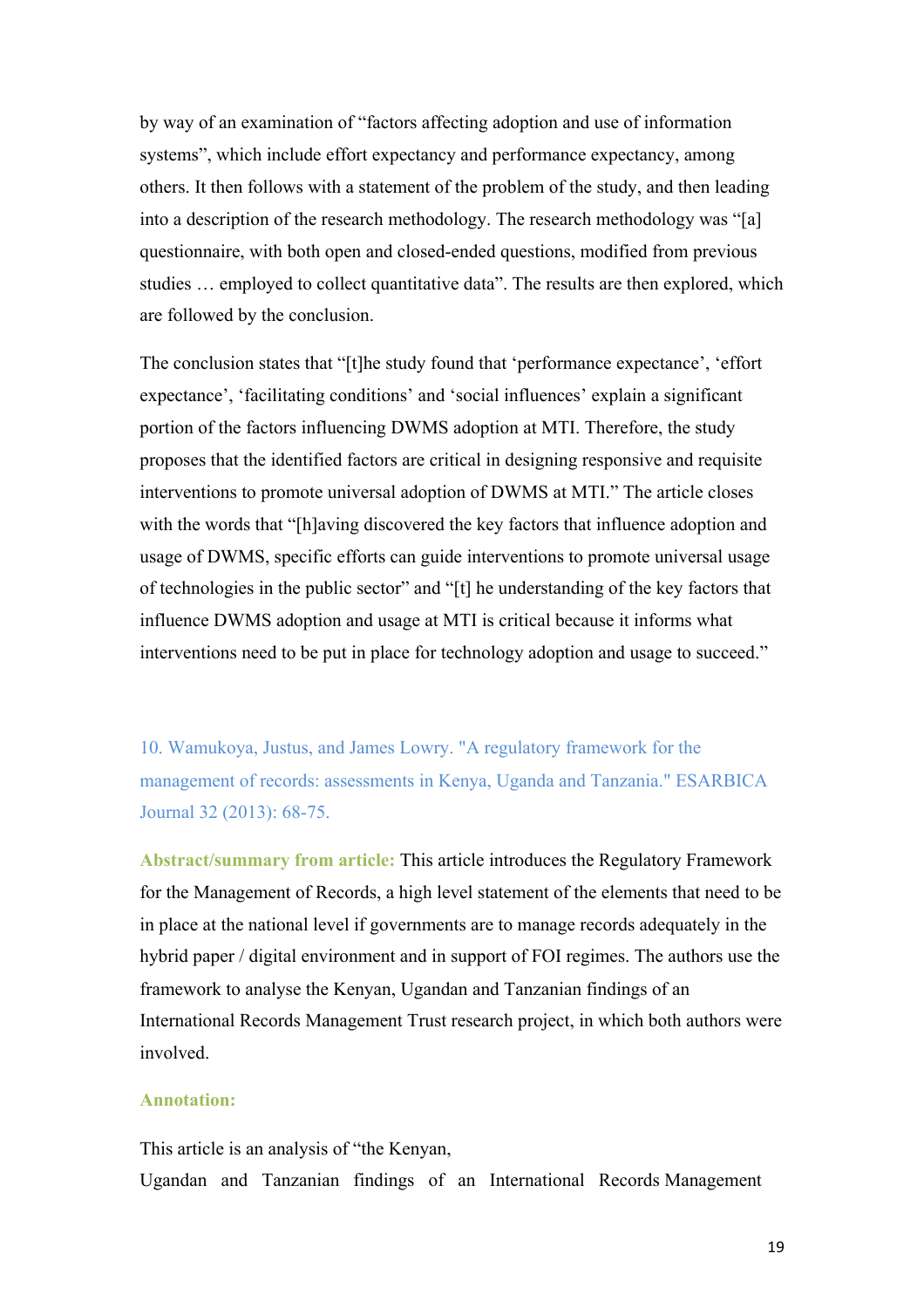Trust research project" through the lens of the "Regulatory Framework for the Management of Records, a high level statement

of the elements that need to be in place at the national level if govern ments are to manage records adequately in the hybrid paper / digital environment and in support of FOI regimes."

The article begins with an introduction to the subject matter, and then an introduction to the regulatory framework which was used in this study. It then explores and elaborates on the research findings from the assessments in Uganda, Kenya and Tazania through the regulatory framework. It then summarizes the findings, and concludes with the conclusion.

The conclusion notes that "the findings suggest that government records, and ICT/ e-government and

FOI initiatives, are at considerable risk in Kenya, Uganda and Tanzania." It also notes that the regulatory framework proposed in the article is useful in a number of ways – primarily that "[i]t can be used as a measure of national performance in the area of records management, as we have used it in Kenya, Uganda and Tanzania. It can also be used to inform strategies for development, by highlighting components that could be strengthened."

11. Keakopa, Segomotso Masegonyana, and Dithapelo Lefoko Keorapetse, "Records Management as a Means to Fight Corruption and Enhancing Accountability in Botswana." *ESARBICA Journal: Journal of the Eastern and Southern Africa Regional Branch of the International Council on Archives,* Vol. 31, (2012): 24-35.

**Abstract/summary from article**: Botswana is the only country in sub-Saharan Africa to have sustained uninterrupted record of liberal democracy and political stability as well as good governance since independence. However, as observed by Transparency International, there is evidence to suggest that even the most democratic countries are prone to corruption. This article, therefore, contends that corruption of various kinds does exist in Botswana and that efforts should be made to fight it if the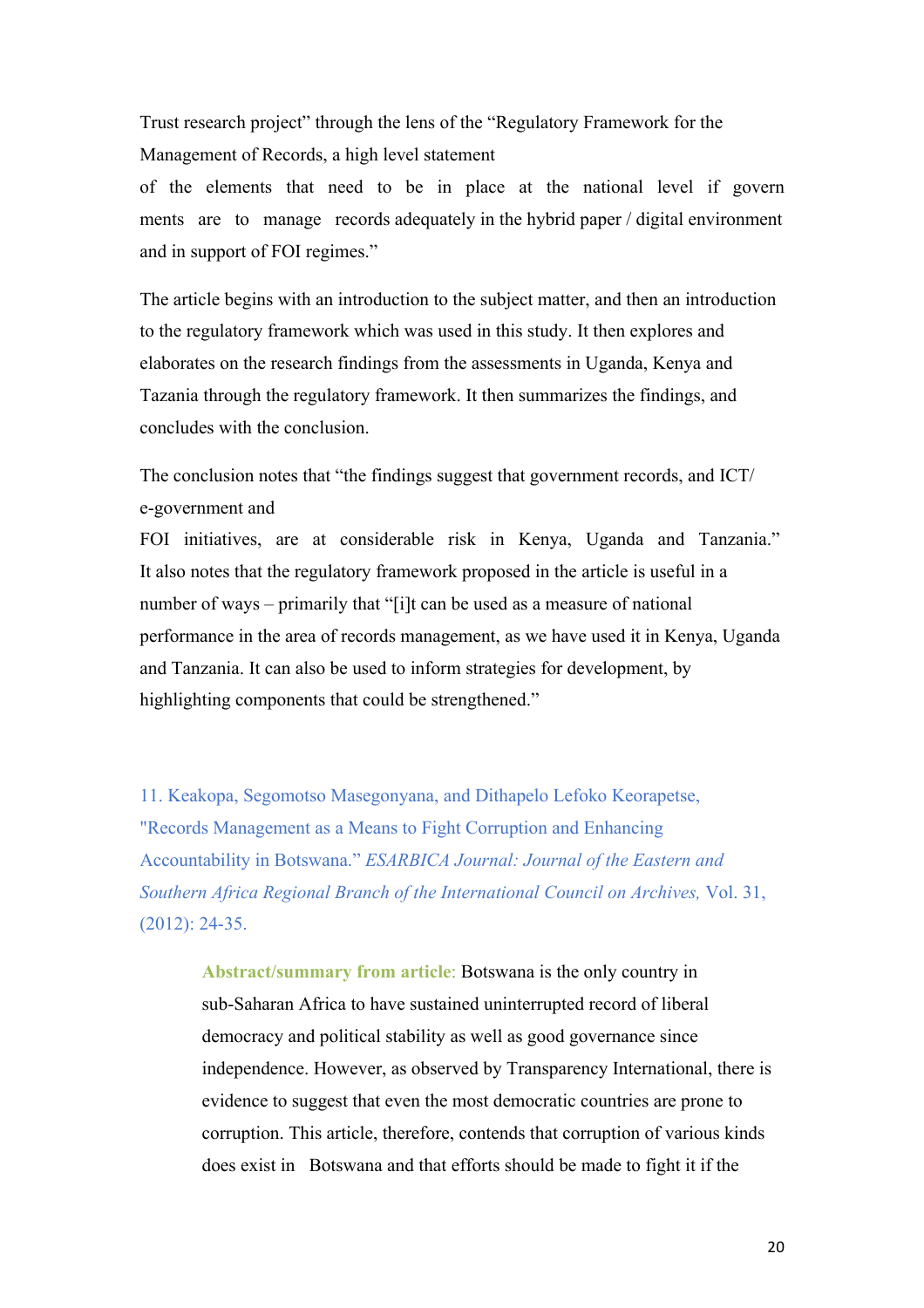country is to uphold its democratic stability and good governance and retain its accolades as an "African success story" and "An African Miracle". The article discusses fundamental flaws in Botswana's anti-corruption strategy and argues particularly that proper recordkeeping, albeit important, is not recognized as essential to the country's anti -corruption strategy. Further, the article argues that inappropriate records management aid corruption and non accountability and that proper records management is imperative in corruption prevention and accountability. It is recommended that Botswana's anti-graft strategy should be revamped to inter alia include proper recordkeeping and new legislation. The article particularly proposes stringent measures to modernize record keeping in the public sector as this would aid accountability and prevention of corruption.

**Annotation:** This article focuses on an examination of Botswana's anti-corruption strategy, flaws in it, and how proper records management is key to preventing and impeding corruption and ensuring adequate levels of accountability.

It begins with an introduction, then follows with an exploration of corruption in Africa and then corruption in Botswana specifically, which includes sub-sections, including "records management as a means of combatting corruption". This is followed by a section on "the nature and state of records management in Botswana" and the conclusion.

The article concludes with some recommendations, primarily being that "records management be recognized as imperative in the fight against corruption. There is a need to revamp national records management systems and build capacity in the area. It is vital to

review existing legislation relating to corruption with a view to improve the nation's anticorruption strategy."

12. Chaterera, Forget. "Heading for a better understanding of outreach in the digital age: a look into the use of Web 2.0 as a communication tool by state museums and archives in Zimbabwe." Journal of the South African Society of Archivists 48: 21-33.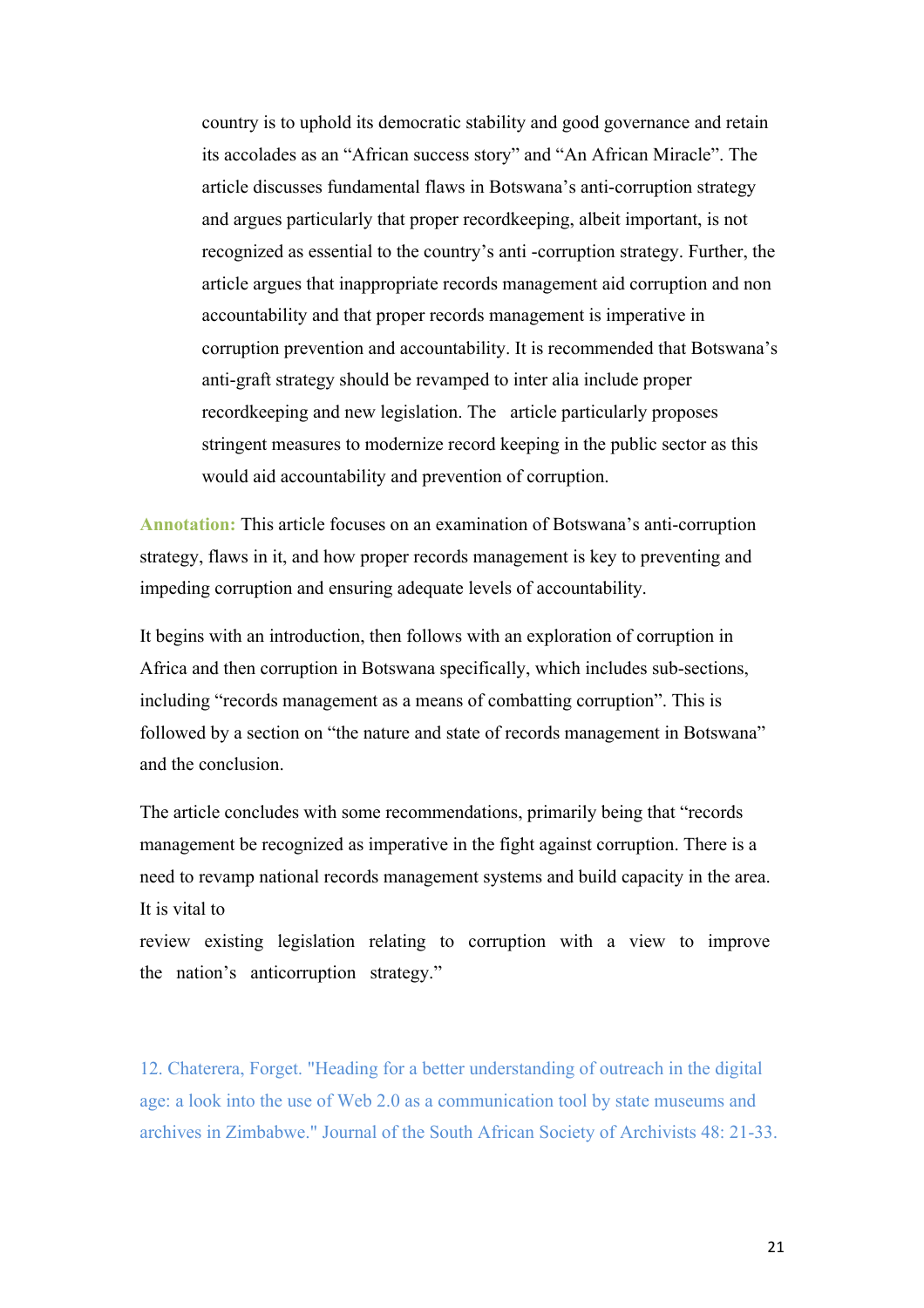**Abstract/summary from article:** In this digital era, museums and archival institutions are increasingly encouraged to exploit Web 2.0 technologies to reach out to their potential clientele. The use of the social media space provides both museums and archival institutions with the opportunity to strengthen relations with the existing clientele and simultaneously reaching out to new audiences. Using the examples of the National Archives of Zimbabwe (NAZ) and Zimbabwe's National Museums, this paper provides a discourse on the opportunities offered by Web 2.0 technologies and the need to employ them as outreach and communication tools. Data used in the construction of this paper were gathered through structured interviews held with head of departments at NAZ and the National Museums and Monuments of Zimbabwe (NMMZ); analytical interactions done with the social media platforms and an examination of the literature that goes with the subject. With the exception of the Natural History Museum in Bulawayo, the research results indicated that archivists and museum management practitioners in Zimbabwe were not fully exploiting the free broadcasting platforms to communicate and reach out to the wider populace. As a way of acknowledging the social media space as a vital communication tool in reaching today's potential and existing clientele, this paper proposes a model within which archives and museums may use Web 2.0 technologies.

**Annotation:** This article pushes forth the thesis that social media should be utilized by archives and museums as "outreach and communication tools." It begins with an introduction to the article and the article's subject matter. It then continues with an overview of the national museums and archives of Zimbabwe. What follows this is a definition of the terminology 'Web 2.0' for the purposes of the article, and after this, a literature review. Then we come to the problem statement, research objectives and questions. The research methodology follows, where it is stated that the article followed a "pragmatic philosophical paradigm where both primary and secondary data was used to investigate the research questions" and that "the study mainly employed the qualitative research approach to understand the extent to which state museums and archives in Zimbabwe were using Web 2.0 technologies as a communication tool."

The findings and discussion follow. In the conclusion, it is stated that in order for archives and museums to "remain relevant and meaningful" to their societies, that "effective communication and outreach programmes should be a top priority." They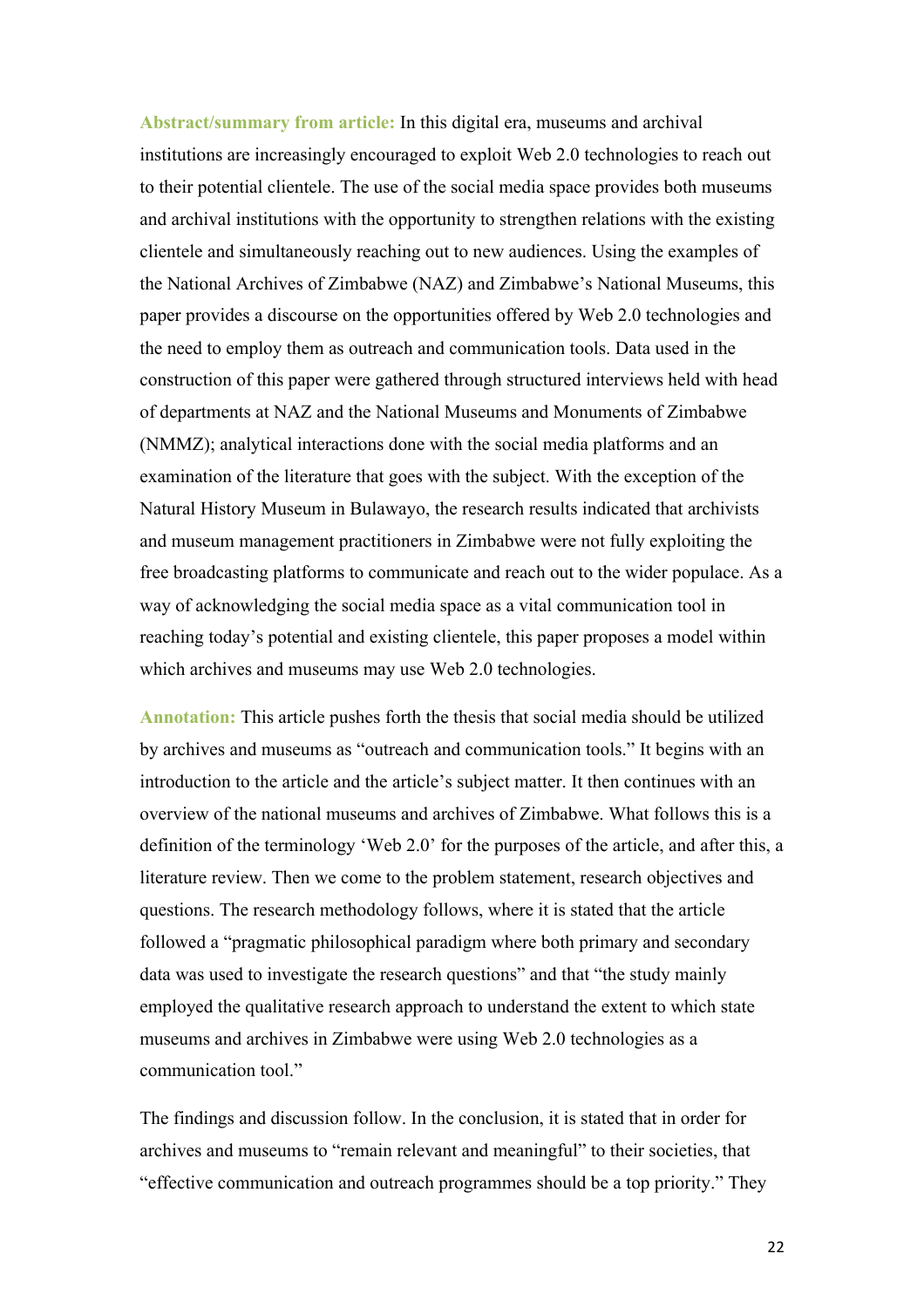go on to state that policies regulating and determining the use of Web 2.0 technologies in archives and museums should be formulated, and when they have been formulated, that "museums and archives must go on to draw a plan that ensures a systematic use of the new communication technologies." The article then describes the various aspects of this. It is then stated that "for a successful adoption of Web 2.0 technologies by museums and archives, the required resources must be identified and secured. ".

13. Bwalya, Kelvin Joseph, and Mike Healy. "Harnessing e-government adoption in the SADC region: a conceptual underpinning." Electronic Journal of E-government 8, no. 1 (2010): 23-32.

**Abstract/summary from article:** There has recently been an escalation of e-Government initiatives in the Southern African Development Community (SADC) region, with South Africa, Mauritius, Seychelles and Botswana leading the way towards this cause. Evidence indicates e-Government implementation projects in this region either fail or succeed. Therefore it is important that before actual implementation is commissioned, there is need to understand the different challenges that come with e-Government implementations such as investment risks, failure to be adopted by the general citizenry, abandoning already-commissioned e-Government activities, and so forth. Such problems can be avoided by putting in place a properly and carefully authored e-Government adoption strategy that takes care of the local context and the multi-dimensionality of e-Government. This paper, with strong reference to Davis' 1989 Technology Acceptance Model (TAM) theoretical underpinning, proposes a conceptual e-Government adoption model that may be commensurate with promoting the growth of e- Government in the SADC region. However, the limitation of this proposed model is that it has not been empirically tested and leaves room for its further validation. The paper follows up on the status of e-Government implementation in the SADC region by presenting two case studies that detail what interventions and initiatives have been put in place to encourage e-Government in Botswana and Zambia.

## **Annotation:**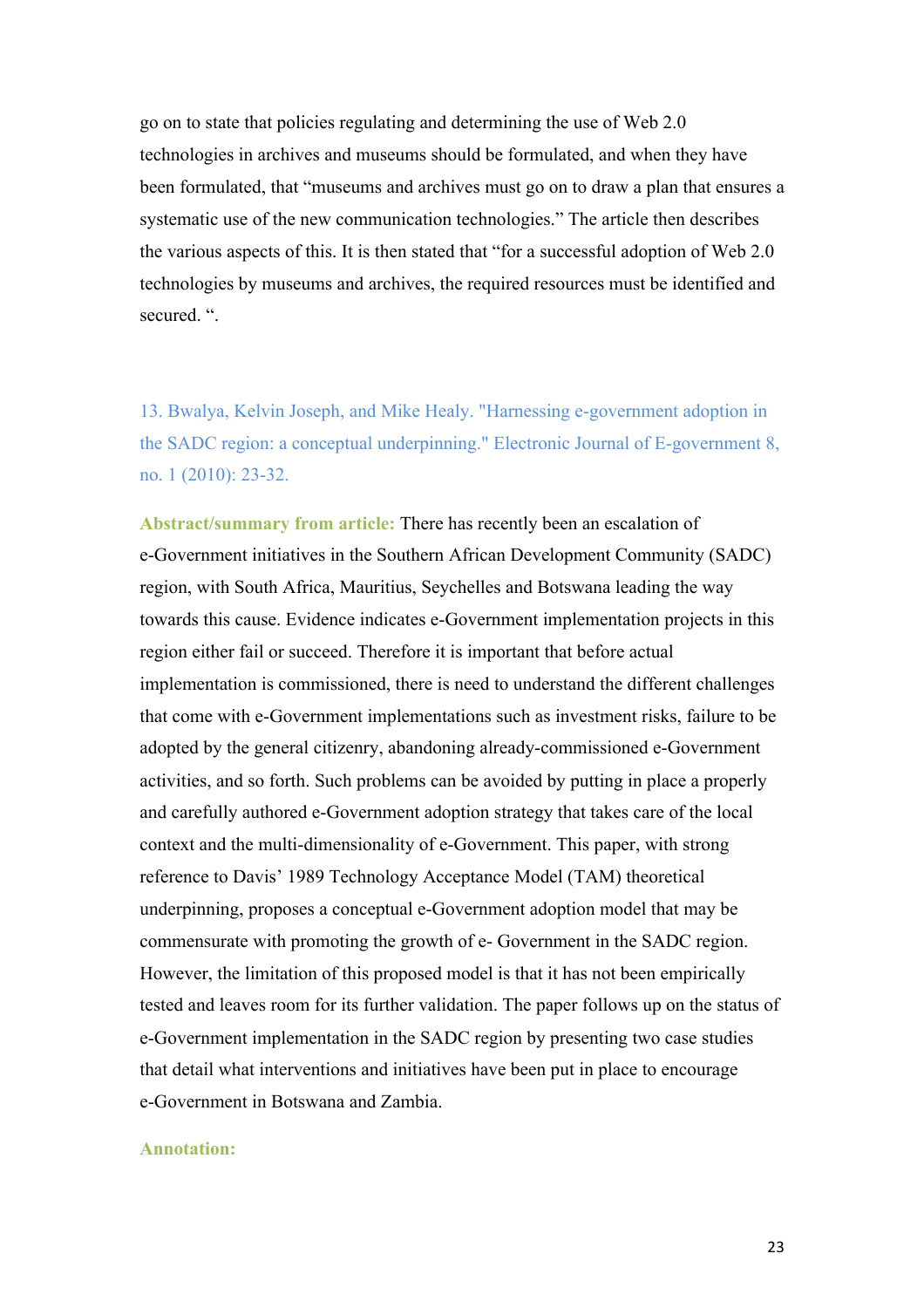This article proposes an e-Government adoption model for use in the South African Development Community region. The article begins with an introduction to the article itself and to the broader issues at play in said article, and what follows this is a layout of the background of the subject matter in the article, thoroughly exploring, explaining and elaborating on the issues involved regarding e-Government. What follows this are an exploration of case studies in Botswana and Zambia, where e-Government is concerned.

After this, the actual proposed model is laid out. It is a combination of Wangpipatwong's e-Government adoption model, and Davis' Technology Acceptance Model, which was "based on Fishbein and Ajzen's (1975) reasoning that that user's behavioral intention is the single best predictor of actual system use. This intention is determined by two particular beliefs: Perceived Usefulness (PU) and Perceived Ease of Use (PEOU). Davies defines PU as "the degree to which a person believes that using a particular system would enhance his or her job performance" (Davis, 1989), and PU as "the degree to which a person believes that using a particular system would be free of effort" (Davis, 1989). TAM alos [sic] hypothesizes that PU is influenced by the PEOU."

After the proposed model is explained, the article concludes with a note on how more empirical study, and testing of this model, is required and how certain factors (such as Zambia's own particular idiosyncracies as a country and society) need to be taken into account.

# 14. Dube, Thembani. "Short Communications: archival legislation and the challenge of managing archives in Zimbabwe." ESARBICA Journal 30 (2011): 279-290.

**Abstract/summary from article:** The concept of records and archives management reached Africa south of the Sahara through colonialism. As a result of the colonial legacy, Zimbabwe established its National Archives in September 1935 through the Archives Act of 1935. Nowadays the department is under the Ministry of Home Affairs and operates on the basis of the National Archives of Zimbabwe Act of 1986. At the time the 1986 Act came into operation, issues relating to the management and preservation of electronic records and the need for a more liberal access policy were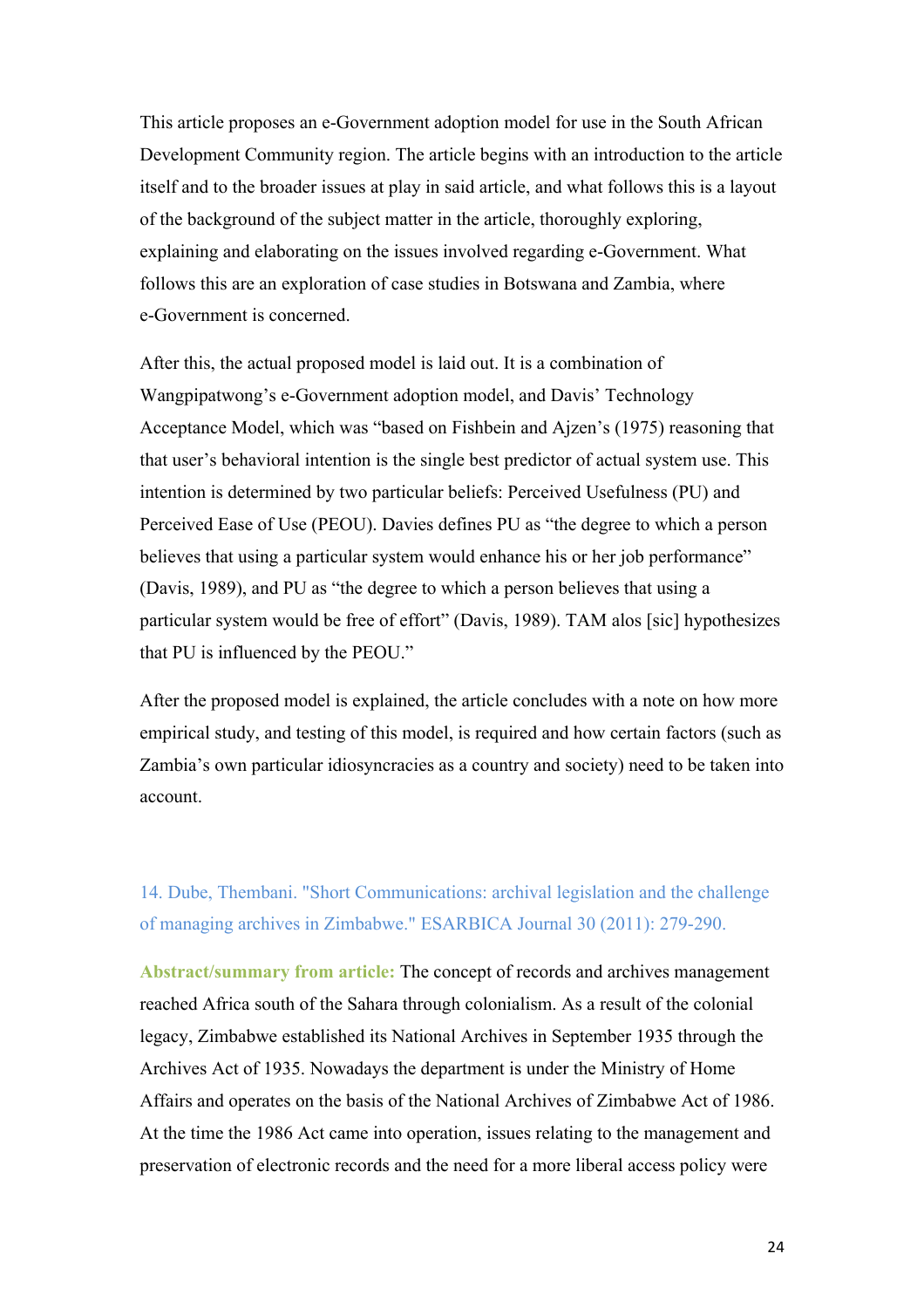not considered. Therefore, there is a need for the amendment of the Act as the National Archives of Zimbabwe proposes to embark on a records and information management restructuring project. These issues are of great concern, as the amended legislation would signal a change of direction in managing records and archives as a nation"s heritage. This article seeks to show the extent to which the National Archives of Zimbabwe Act of 1986 has been overtaken by modern technology in records and archives management, hence the need for the National Archives of Zimbabwe to overhaul its legislation in order for it to remain a viable and relevant institution.

#### **Annotation:**

This article focuses on the need for the Zimbabwean National Archives to update its legislation to properly account for the modern realities of electronic records and more. The article begins with an introduction to the subject matter, and then moves into an explanation of the relevant legislation and the need to update it. It continues with words on the potential for organizational restructuring and amendment of the legislation as solutions to the various problems faced by the National Archives of Zimbabwe.

The article concludes with words on how the NAZ needs to, in order to improve the situation, implement and enforce the appropriate legislation governing it, and how it needs to "overhaul and upgrade systems including legislation, records and procedures, records appraisal and automation. The duty to amend the legislation heavily lies with the NAZ as an institution itself." It is also noted that "the existence of a progressive and comprehensive legislation is not likely to bring about any changes in the management of public records and archives unless resources to implement the laws are made available to the NAZ."

15. Ngulube, Patrick. "Strategies for Managing Digital Records and Documents in the Public Sector in Sub Saharan Africa." 67th IFLA Council and General Conference August 16-25, 2001.

**Abstract/summary from article:** Government is the largest collector and disseminator of records and documents in Sub Saharan Africa (SSA). Traditionally, the bulk of the information has been paper-based. The advent of information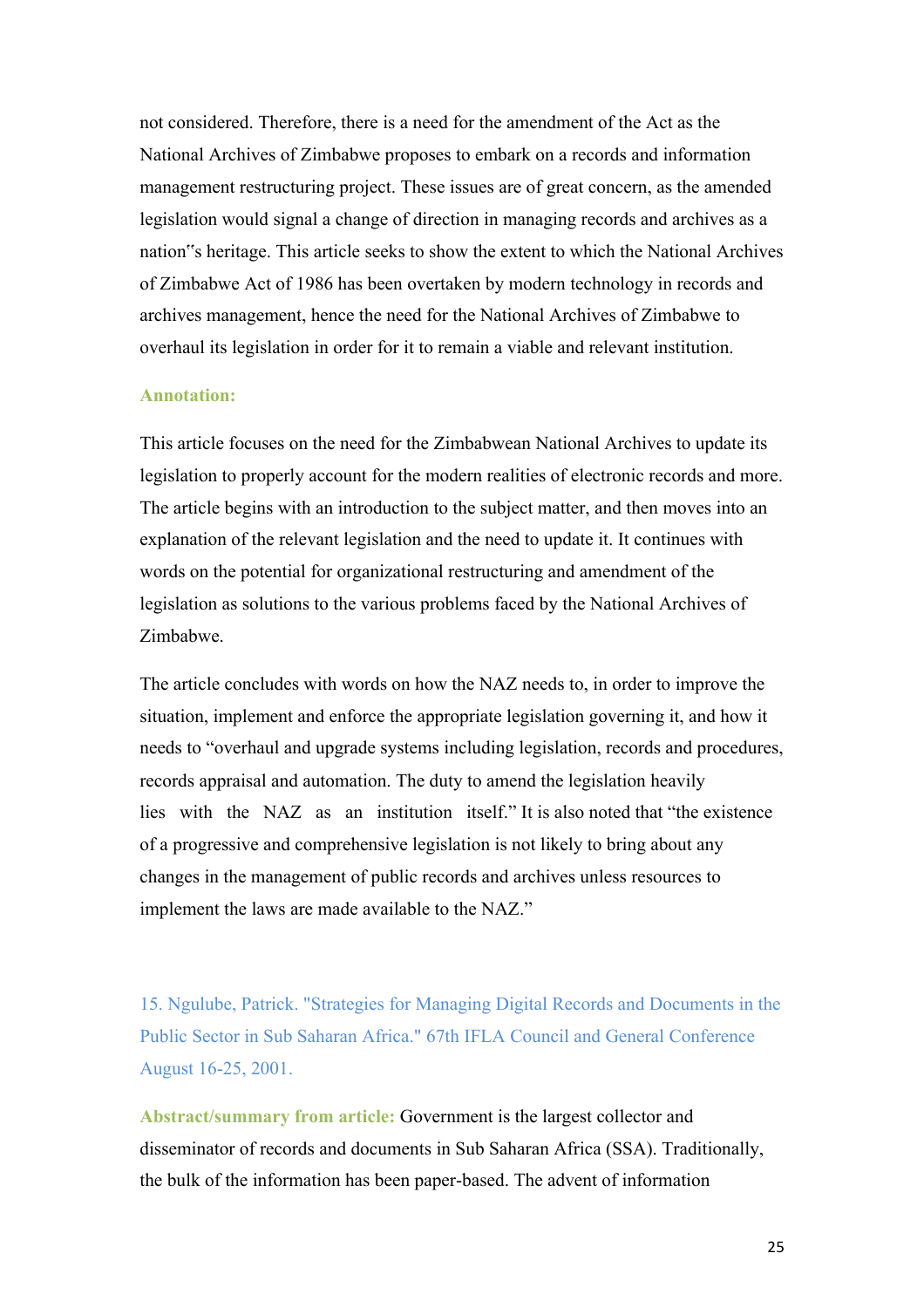technology brought about digital formats. Plans for ensuring the survival of digital information are inadequate. In fact, instances have been reported whereby vital digital information has been lost as result of obsolete technologies. Strategies for managing digital documents over time in order to ensure that they are retrievable and usable must be developed. Skills development and collaboration with countries that have made advances in digital preservation will also be decisive

#### **Annotation:**

This article concerns the necessity for implementing skills and strategies for ensuring the survival of digital documents in Sub Saharan Africa.

The presentation that this article constitutes begins with a background look at the issue in question, and then dives into the issue of management of information in Sub Saharan Africa and how the advent of information technology has impacted this. It then moves into challenges for the preservation of information in Sub Saharan Africa at the present time, and concludes with words on what must be done going forward. The author states that Sub Saharan African countries "should take advantage of the growing trend towards international co-operation in technological research and development and forge strategic alliances with countries and organisations that have made advances in digital preservation." Further, "information professionals should play a visible role in helping their national governments to formulate policies that provide for procedures for the creation, use, disposition and preservation of electronic records. Equally, the creation of specialised training institutes as well as re-engineering national educational plans to include IT management skills should also be high on the agenda of information professionals in SSA."

16. Kemoni, H., Patrick Ngulube, and Christine Stilwell. "Public records and archives as tools for good governance: reflections within the recordkeeping scholarly and practitioner communities." ESARBICA Journal 26, no. 2 (2007): 3-23.

**Abstract/summary from article:** The article presents the various points of view regarding the definitions and uses of records and archives amongst the recordkeeping scholarly and practitioner communities. It demonstrates that whereas records and archives are useful tools for facilitating transparency, accountability and good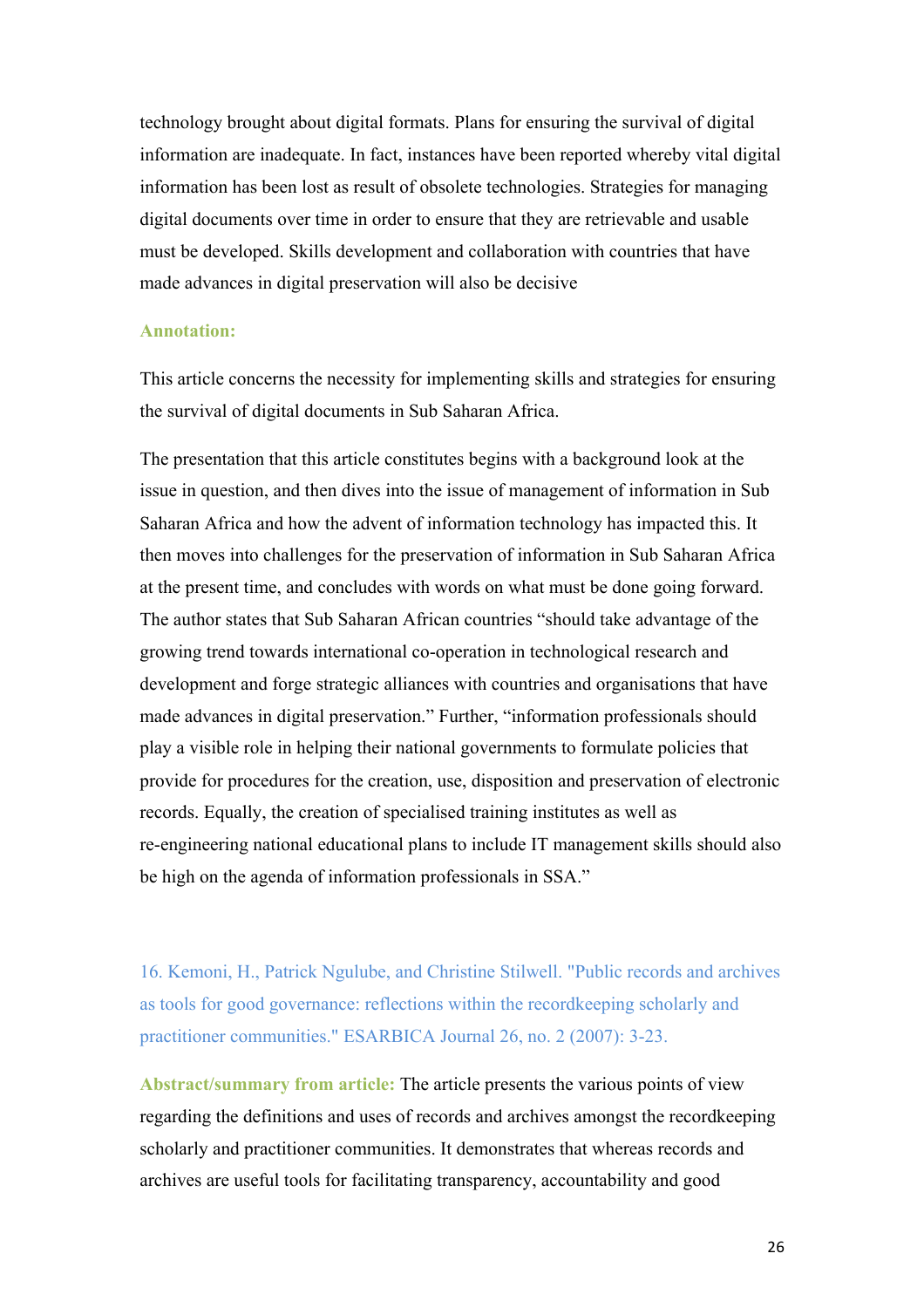governance in society, they could be used as instruments of repression and human rights abuses. Attempts made by various regimes to destroy evidence documented in records to conceal actions related to misuse of power and human rights abuses are highlighted. The article concludes by emphasizing the need for records and archives personnel to collaborate in order to establish good recordkeeping regimes that facilitate the exploitation and use of records and archives as tools for governance, enhancement of public service delivery and achievement of the United Nations Millennium Development Goals. It is hoped that the article will stir further debate and encourage more research among recordkeeping scholars, consultants, researchers and practitioners into the use of records and archives as tools for good governance and protection of human rights.

#### **Annotation:**

This article argues that archivists and records managers should collaborate with each other in order to further the use and exploitation of records and archives as "tools for governance, enhancement of public service delivery, and achievement of the United Nations Millennium Development Goals."

The article begins with an introduction and overview of the matter at hand. It then continues in a discussion of records as a tool of and for enhancing transparency and accountability, explaining and elaborating in great detail on the potential and practical value of records as tools of accountability and transparency. The article then continues with an exploration of archives as tools for facilitating human rights, and governance, in a variety of ways. In this section, this potential is explored and analyzed in great detail.

The article continues with an exploration for why and how archivists and records managers should collaborate with each other in their work.

The article then concludes, summarizing the main points touched on in the article.

17. Abankwah, Ruth. "An examination of the e-governance position of selected National Archives in ESARBICA." ESARBICA Journal 29 (2010): 165-183.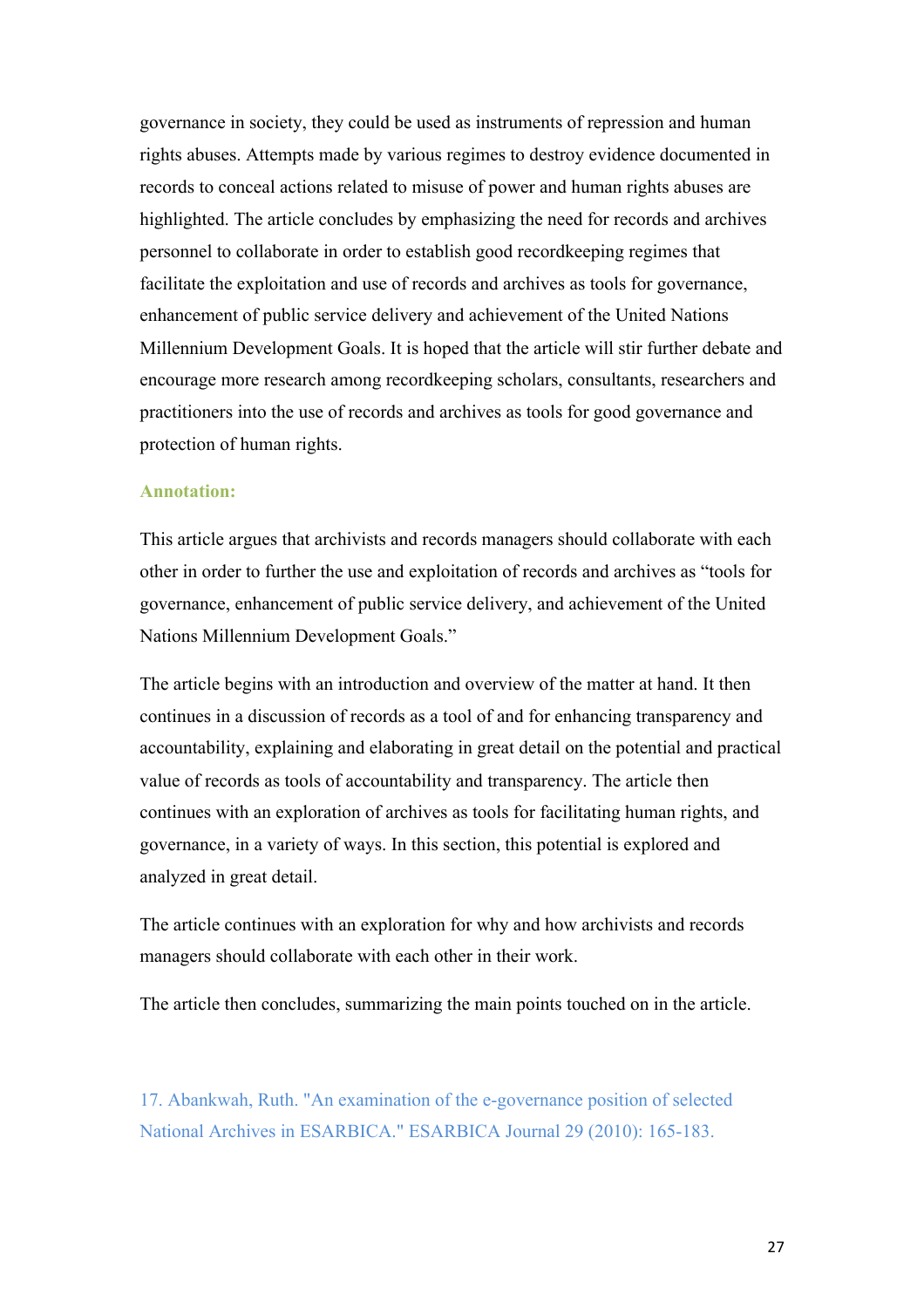**Abstract/summary from article:** This article undertakes a critical examination of the role of national archives in the East and Southern Africa Regional Branch of the International Council on Archives (ESARBICA). Based on a literature review, this article summarises findings and reports from previous studies on e-Governance adoption and capacity building strategies undertaken by various ESARBICA states. The major revelation is that while countries in the region are at different levels in their e-governance strategies, some national archives play a more active role than others. The article highlights efforts individual countries have taken in a bid towards e-governance. It explores the extent to which national archives are involved in the e-governance initiatives. The article concludes that most of the national archives in the region have not been pro-active enough to be involved in their countries' e-governance agenda. This could be attributed various factors including the low status accorded to archival institutions in the region, the absence of a supportive legal and regulatory framework, and a lack of IT skills to effectively contribute to the e-governance initiatives.

**Annotation:** This article "explores the extent to which national archives [in the ESARBICA region] are involved in the e-governance initiatives."

The article begins with an introduction to the matter at hand. It then continues with an examination of infrastructure development where e-governnace is concerned. It thoroughly explores how infrastructure development in the ESARBICA region intersects and coincides with ICT policies in the same region. The article then continues with the question and matter of resources where e-governance in the ESARBICA region is concerned, examining this matter in great detail.

What follows is then an exploration of the role played by national governments where e-governance in ESARBICA is concerned, exploring this issue thoroughly from a variety of angles. The article then continues into challenges where adopting ICTs and e-governance in the ESARBICA region are concerned. It explores this section in depth, and then continues with efforts made to address these challenges. It explores this and then continues with a conclusion and words on how to proceed, noting that Information Communication Technologies (ICTs) are essential in the implementation and usage of e-governance, and that national governments should get more involved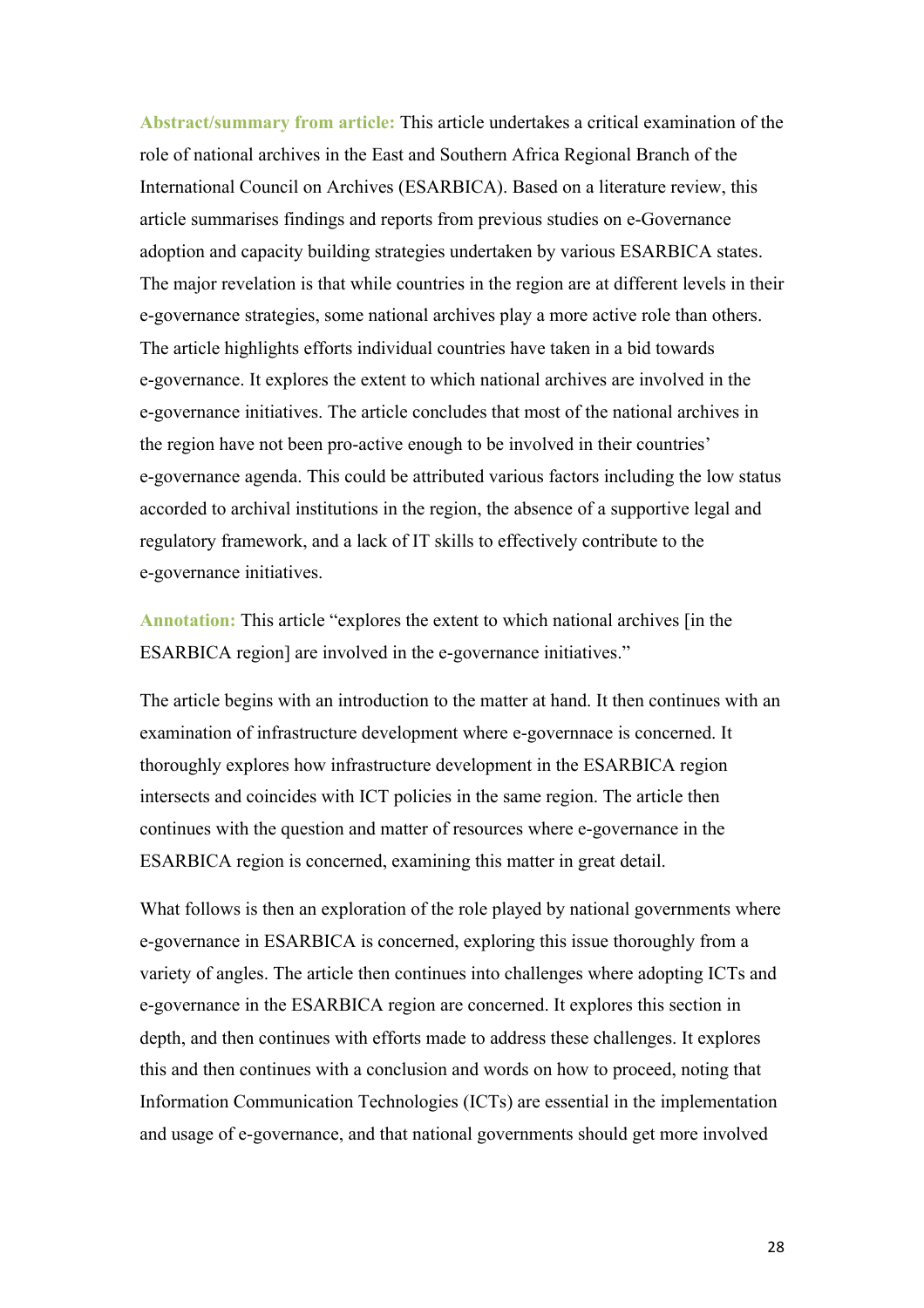in e-governance, such as through national archives integrating themselves with rural communities.

# 18. Chaterera, Forget. "Beyond regress: museum records management in Zimbabwe." Journal of the South African Society of Archivists 47 (2014): 1-17.

**Abstract/summary from article:** Although museums are information centres, it has been observed that they do not have records manage-ment procedures, systems and programmes in place. The situation owes its existence to the absence of rec-ords managers in museums and a negative attitude towards records management issues by museum practi-tioners. In Zimbabwe's five National Museums, rec-ords are created and kept at departmental levels with no records management guidelines in place. Such be-haviour compromises the museum's operational needs, collections management and threatens the role of muse-ums as information centres. Through observations, interviews done with Regional Directors and question-naires distributed to head of departments at all the five national museums that are found in Zimbabwe; the study concluded that the absence of professional records management practices leads to uncoordinated systems, poor preservation strategies and restricts the ability of a museum to innovate. This paper sought to demonstrate the need for professional museum records management practices without which the collections found in muse-ums will become a meaningless box of material culture and the security of collections will be threatened, there-by compromising the position of museums as infor-mation centres.

## **Annotation:**

This article argues for the need of records managers and records management programmes to be implemented and present in museums.

The article begins with an introduction to the main subject matter of the article, and is followed by background to the study. This is explored, and then followed by the research problem being stated and examined, and then the theoretical model used and the literature review that was undertaken for the study. Following this is the study's methodology - the author states that the survey research design was used, with "Questionnaires, interviews, observations and facebook as well as whats-App" being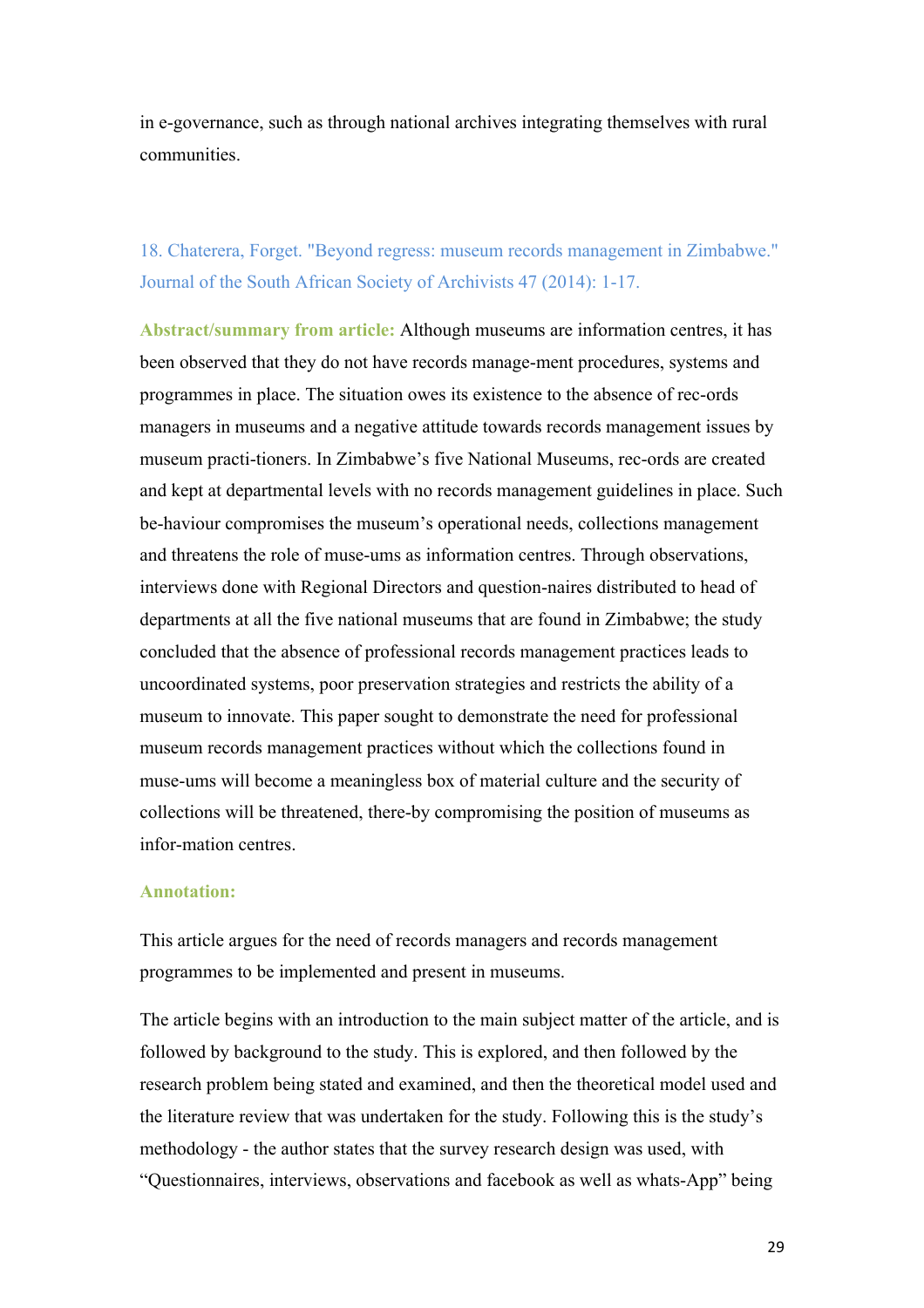used as data collection instruments. Following this section is a lengthy section exploring the findings and the related discussion. The article finishes with recommendations - primarily, that NMMZ is being urged to "capitalise on its good relations with NAZ and seek advice on how to develop a sound records management programme."

The article goes further, laying out the challenges involved in introducing records management practices in Zimbabwe's National Museums, and then finishes with the article's conclusion.

19. Ramokate, Kago, and Trevor Moatlhodi. "Battling the appraisal backlog: a challenging professional obligation for Botswana National Archives and Records Services." ESARBICA Journal 29 (2010): 67-86.

**Abstract/summary from article:** This article discusses the challenges faced by Botswana National Archives and Records Services (BNARS) in addressing its appraisal backlog. The backlog is a result of a fragmented records management system where the Department played a custodial role for semicurrent records and preservation of archival records. Management of current records was not in the control of BNARS, but rather lay with creating agencies. For various reasons no appraisal was done in these agencies resulting in accumulation of unappraised materials. The backlog of unappraised records presents challenges of denying access to information which, according to law should be availed. It also presents a space management problem as Records Centres and records management units get congested with ephemeral records. The Department initially struggled to make an impact on the backlog, but with the introduction of new initiatives and resources significant progress has been made. An assessment of attempts to resolve the backlog is made and lessons are drawn from that. The challenges presented relate to professional records management matters, the records management structure in the public sector, human resource issues and BNARS operational issues. Ongoing strategies and planned solutions addressing the challenges are also discussed.

# **Annotation:**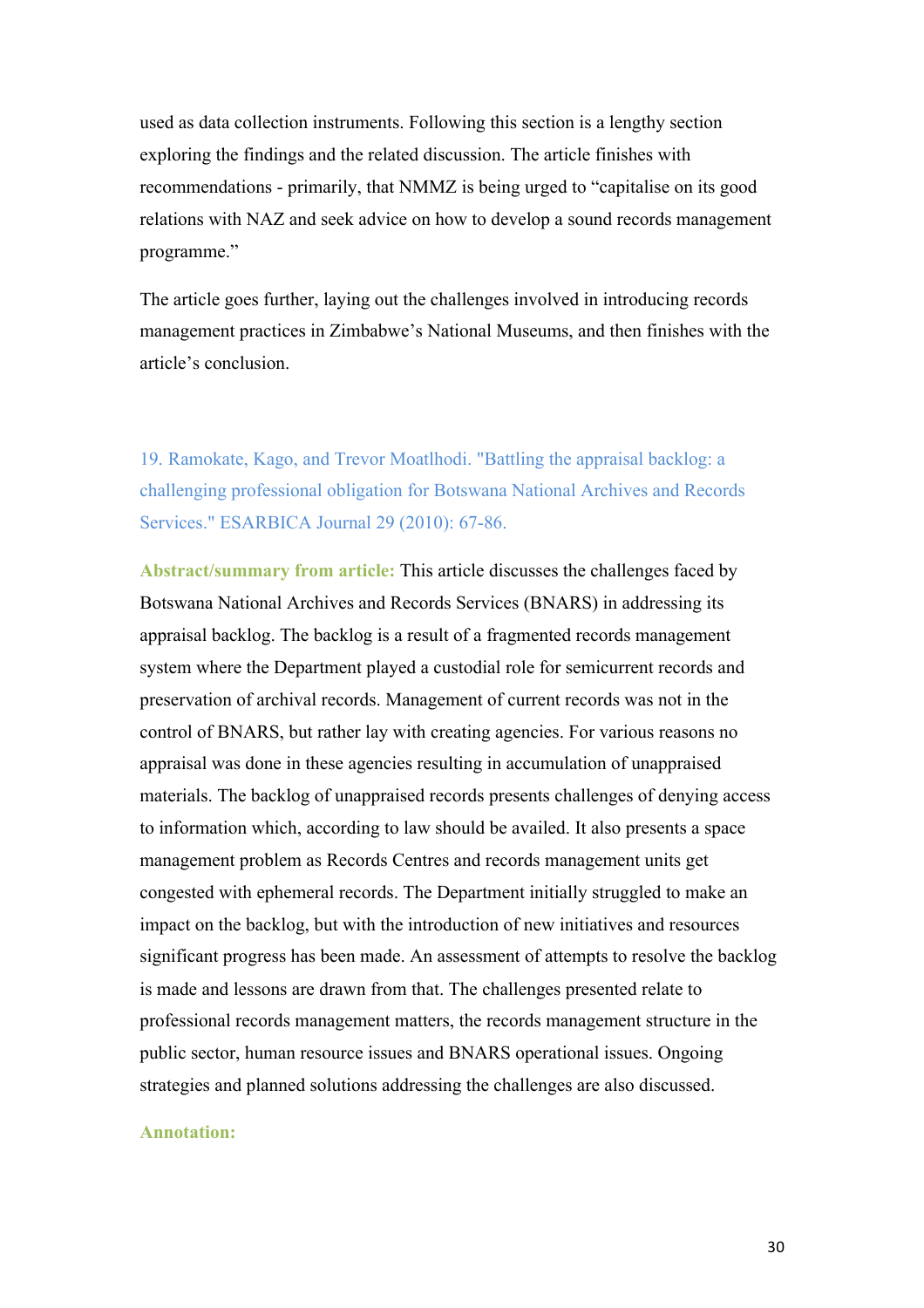This article focuses on an appraisal backlog experienced by the Botswana National Archives and Records Services (BNARS) and how that relates to a variety of issues, such as professional records management matters and more.

The article begins with an introduction, and follows with an exploration of the background of the main situation that the article is focused on. Following this is a section exploring records appraisal at it occurred at BNARS, which is explored in depth. Following this is an examination and description of the appraisal process which involves the appraisal method and the appraisal criteria.

After this section concludes, there is a section on the major challenges in appraisal, which includes "the nature of appraisal", "poor classification of records", lack of schedules of retention or disposition, "lack of primary appraisal", "unavailability of administrative history," "shortage of staff," "lack of skilled personnel," and "exodus of professional staff."

Following this is an exploration of "strategies and possible solutions adopted." These involve: "monitoring and evaluation of RMUs", "Decentralization of records centre functions", "Swift and efficient destruction", "Records Centre stocktaking", "Business process re-engineering", "Continuous appraisal", "Computerized records management systems", "Skills development and training", "Recruitment and retention of records managers", "Development of records retention and disposition schedules", and a "Team approach to appraisal."

The article then ends with a conclusion, where it is noted how critically important records appraisal is to and for "effective management of public records", and recommendations that "the BNARS explores the possibility of partnership with relevant stakeholders such as the University of Botswana Department of Library and Information Studies and other ESARBICA members to assist inaddressing this [appraisal] backlog." The final recommendation is that the Department "must also speed up the development of relevant instruments such as the records transfer manual, the classification scheme and retention schedule for records common across government and the processing manual. These instruments will guide the inexperienced officers and ensure consistency in appraisal decisions."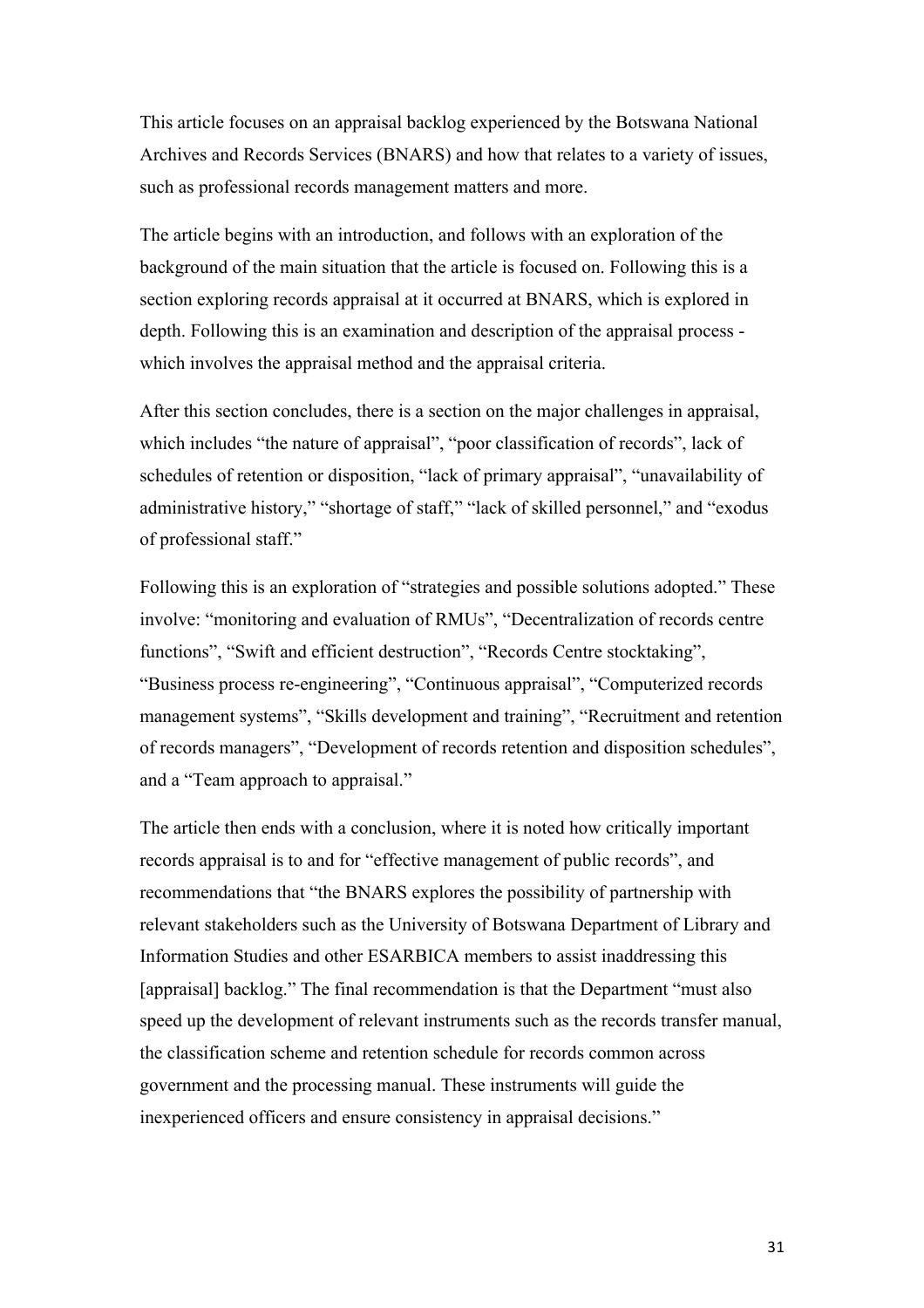20. Mukono, Dunwell, Rodreck David, and Adock Dube. "Marketing Commercial Records Centres in Zimbabwe: The Success Story Of Archive-It Services®." Global Journal of Commerce and Management perspective 2, no. 3 (2013): 106-120.

**Abstract/summary from article:** This research project presents an assessment that was carried out to investigate the marketing activities of Commercial Records Centres (CRCs). The major aim of the project was to find out how CRCs, Archive-It Services as a typical case, managed to penetrate the Zimbabwean market especially during the economic meltdown period. Of major interest to the study were the marketing strategies that are employed by Archive-It Services in its endeavour to gain ground and recognition. The case study research method was adopted. Questionnaires and interviews were employed as primary data collection tools. Secondary data was collected through content analysis of the company"s records such as director"s annual reports, company"s profile, brochures and registers. For data presentation, tables, pie-charts and graphs were used. The research study found out that, although there are some financial and technical challenges that are being faced, marketing is actually one of the top priority functions at Archive-It Services as manifested by the number of marketing activities that the company carries out. This eventually explains the company"s success in introducing such an uncommon idea especially in the Zimbabwean market where the current economic conditions are not so favourable for ventures of such nature. Recommendations include familiarisation with the marketing concept, introduction of advertising as part of its promotion toolkit, aggressive campaigns and continued prioritisation of marketing on resource allocation

# **Annotation:**

This article concerns a study of Commercial Records Centres and their sucess in Zimbabwe during the economic meltdown period.

The article begins with a background exploration of the study, and follows with a statement of the problem - that sought to engage with the question of "how Archive-It Services, as one of the pioneers of commercial records management services in Zimbabwe, has managed to break the ground and convince the corporate world to consider it as an alternative records storage facility or rather a facility of choice," given that Commercial Records Centres are, as the authors state, "a relatively new phenomenon in Zimbabwe."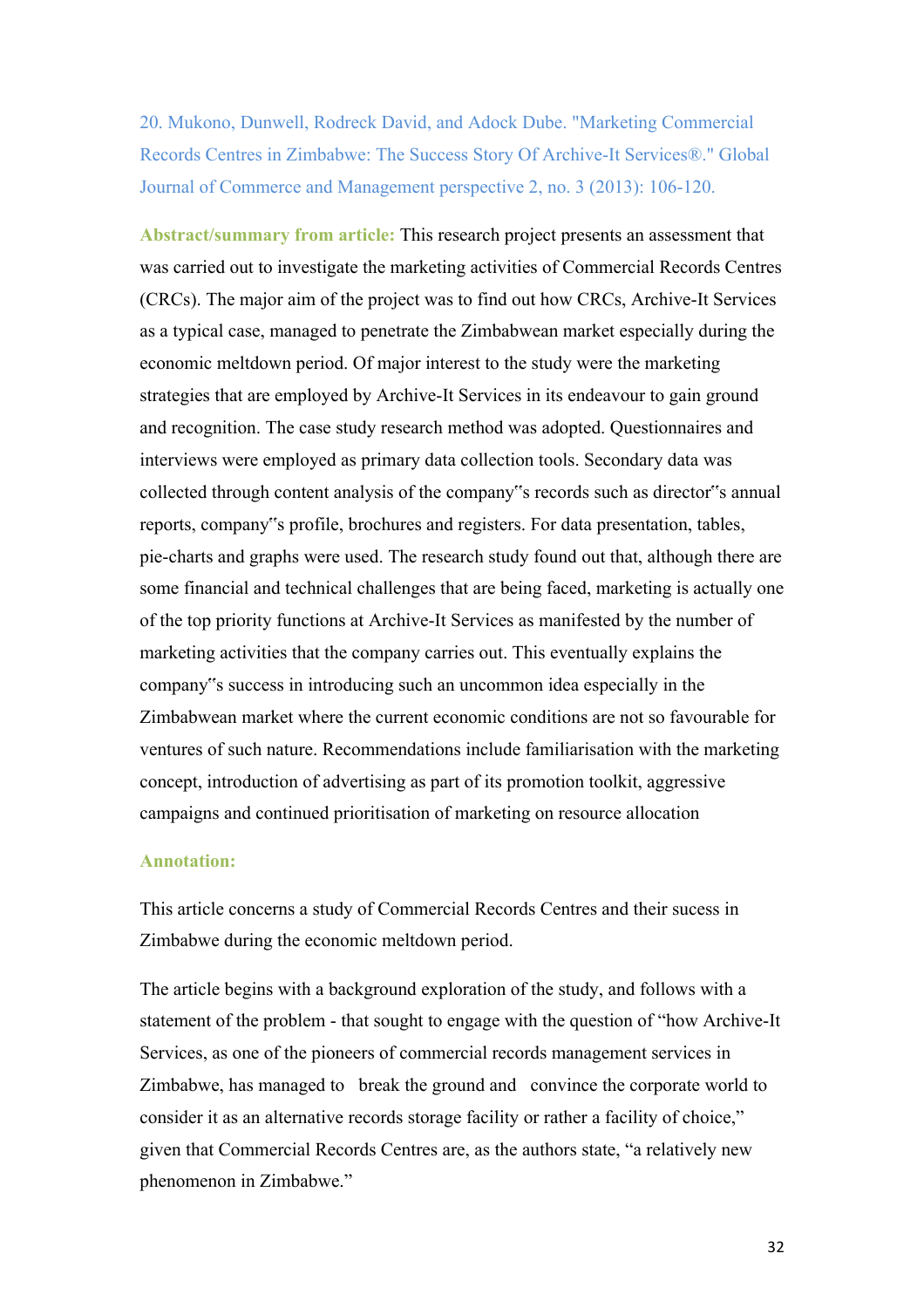The purpose and significance of the study are laid out in their own sections, the significance being as follows:

"The only way that any organization, whether profit oriented or non-proft making, can achieve its goals and objectives is by first making its existence and its products and services known to its various stakeholders, that is, through marketing. The study therefore is beneficial to information professionals as it highlighted some of the strategies that are proving useful in the marketing of information services."

Following this is the assumptions of the study, the scope of the study and review of the existing scholarship. The research methodology is then laid out in great detail, which is a qualitative research study methodology.

The results are then laid out, followed by the article's conclusions and recommendations.

# 21. Tshotlo, Kebarate, and Nathan Mnjama. "Records management audit: the case of Gaborone City Council." ESARBICA Journal 29 (2010): 5-35.

**Abstract/summary from article:** This study aimed at auditing records management practices at Gaborone City Council (GCC). The study sought to establish how records are created, used, maintained and disposed of at GCC. It also sought to determine the usage of information communication technologies in the creation, maintenance, use and disposition of records, the existence or non-existence of records management policies and procedures, as well as records security measures at GCC. A case study methodology was used and questionnaires were distributed to 35 officers selected from senior members of staff and records/ administrative personnel. Personal observations were carried out and interviews were conducted to substantiate data gathered from the questionnaires. The study revealed that GCC lacks organization-wide policies and procedures for the creation, use, maintenance and disposition of records resulting in uncoordinated procedures for managing its records and that most of the processes for managing records were manual. The study recommends that GCC develops and implements Council-wide records management policies and procedures to ensure the creation and maintenance of authentic, reliable,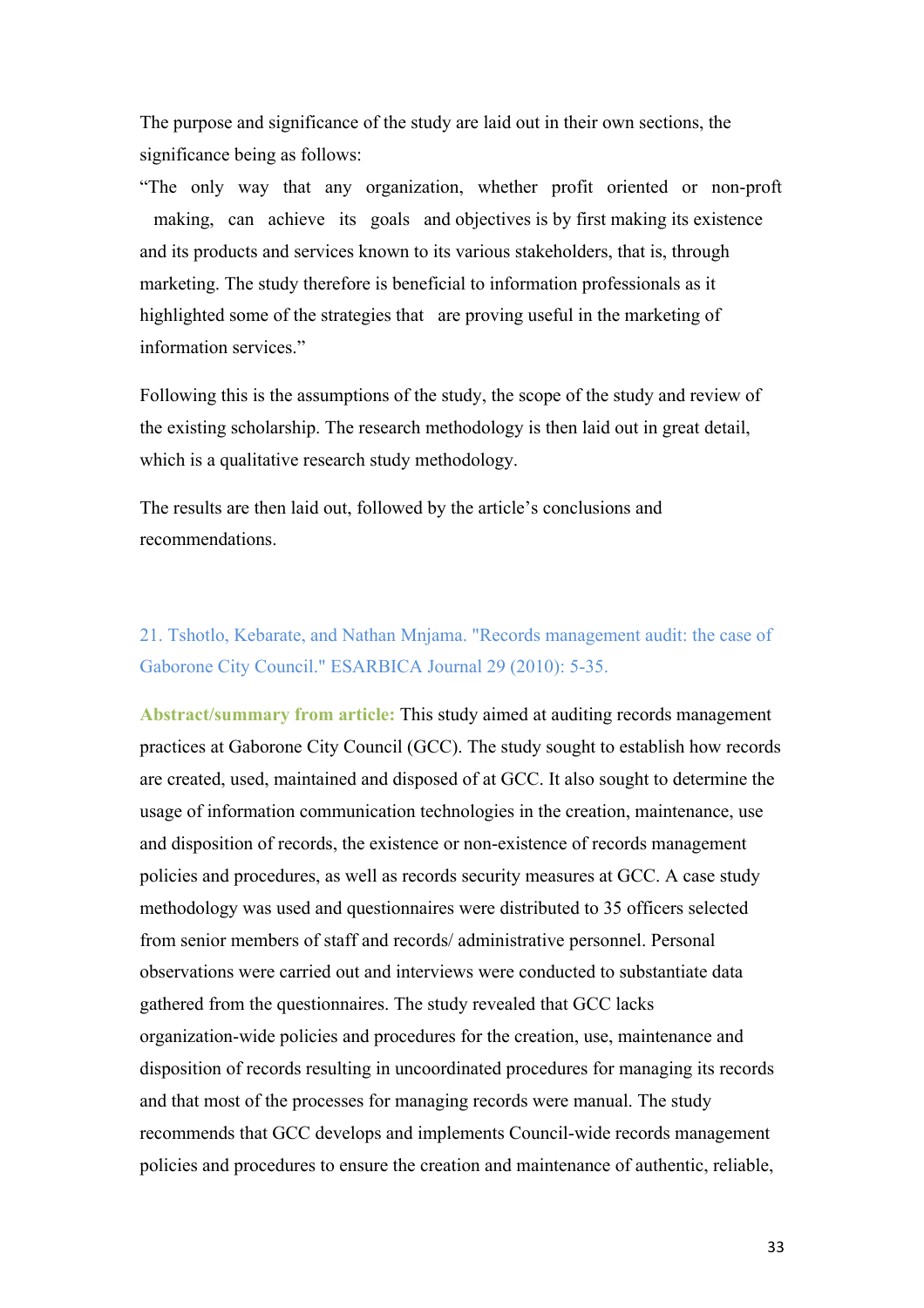complete and useable records, capable of supporting business functions and activities for as long as they are needed.

### **Annotation:**

This article concerns the drive and attempt to "establish how records are created, used, maintained and disposed of at GCC" and also to "determine the usage of information communication technologies in the creation, maintenance, use and disposition of records, the existence or non-existence of records management policies and procedures, as well as records security measures at GCC."

The article begins with an introduction to the article's subject matter, and follows with an exploration of and introduction to the Gaborone City Council. It then follows with a statement of the problem, and then the objectives of the study and research questions.

What proceeds is then a literature review, reviewing and exploring all the relevant literature, and then the study's methodology. The methodology outlined is "a combination of open ended and closed ended types of questionnaires."

Following this are the study findings and the related discussion.

The study's conclusion was the finding that "in the past GCC has not undertaken any records management audits" and that regular records management audits are necessary if the GCC is going to properly benefit from its records management programme. Further, "with the ever changing ICT technologies which are now driving information management initiatives, there is a need for GCC to benchmark its records management programme with other well established records management programmes for local councils in the region or in the West."

22. Matangira, Violet. "Tracing colonial and postcolonial recordkeeping in Zimbabwe." ESARBICA Journal 33 (2014): 1-17.

**Abstract/summary from article:** The article traces archival development in Zimbabwe from the colonial to the postcolonial periods. Like in many African colonies, the foundations for formal recordkeeping in Zimbabwe were laid during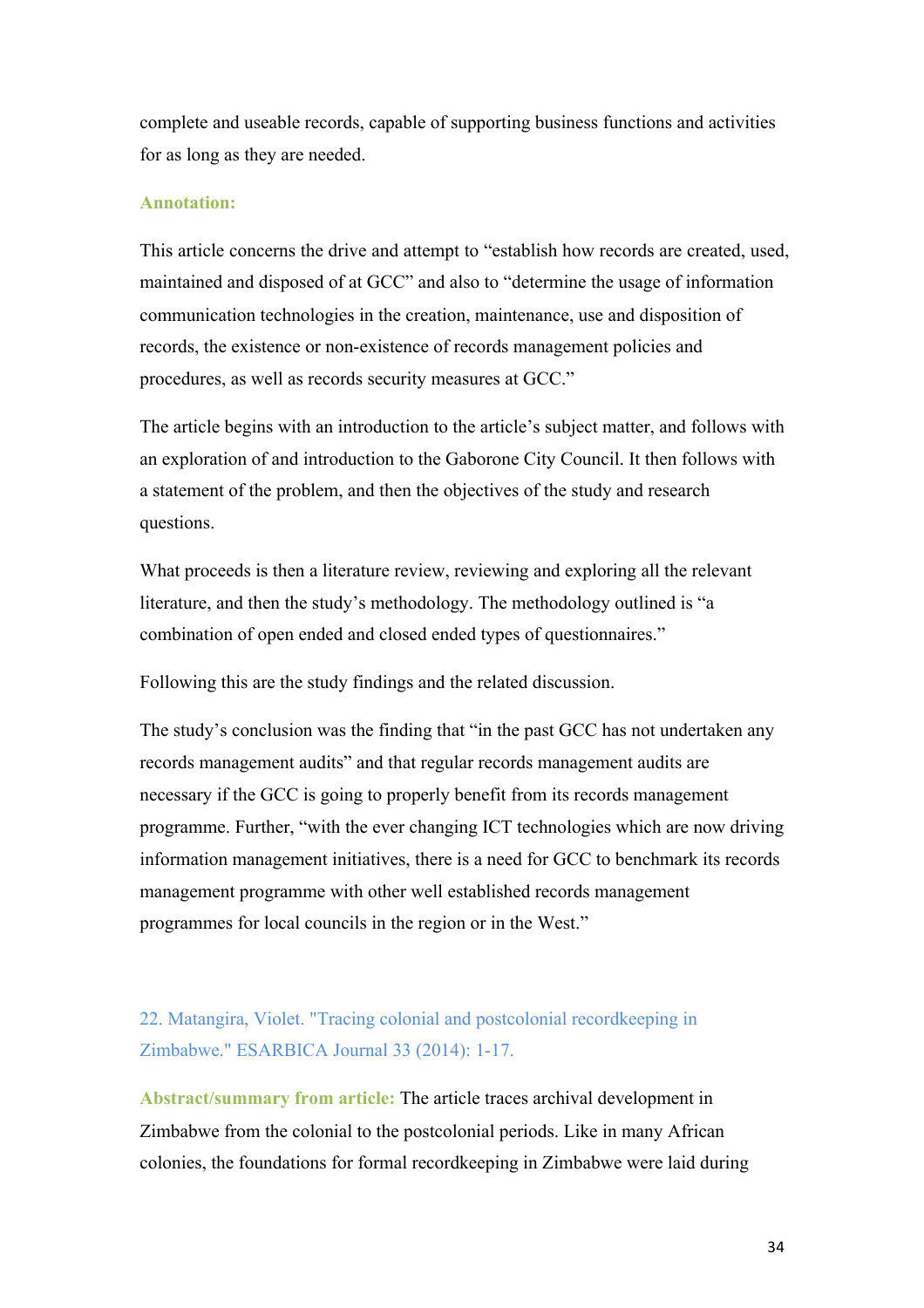colonial administration and this article argues that there is a direct relationship between what is happening today and the past whether good or bad. It covers the historical background of Zimbabwe and the Zimbabwean government from the colonial to the postcolonial periods. A historical understanding of the country provides a picture of the archival scene for the period under discussion. In addition, it also gives an overview of records management in Zimbabwe from the colonial to postcolonial periods, as well as the role of the National Archives of Zimbabwe. The article analyses the positive and negative aspects of both the colonial and postcolonial recordkeeping periods and brings out the relationship between the two. The article was guided by the stages of the records life-cycle concept and information was gathered through literature review which included annual reports, legislation, archival documents, published and other academic articles and books on Zimbabwe. It is part of a works in progress and methodology for this article is desk research

#### **Annotation:**

This article concerns the tracing of the "archival development in Zimbabwe from the colonial to the postcolonial periods."

The article begins with an introduction to the subject matter at hand, and then delves into a background exploration of archival work in Zimbabwe. What then follows is a history of archival practice and work in Zimbabwe, and then an overview of recordkeeping during the colonial and postcolonial periods.

What follows is then a discussion of the article's points, and then the conclusion. The article concludes with a statement that "emerging from a solid records and archival foundation of the colonial period, archival services

expanded significantly in the postcolonial era especially in the first two decades after independence. Some weak areas from the colonial period such as the weak archival legislation were only improved in the postcolonial period," and further, that "an

empirical and pragmatic study is required to make first-hand assessment of what is currently happening regarding the management of records and archives in present Zimbabwe."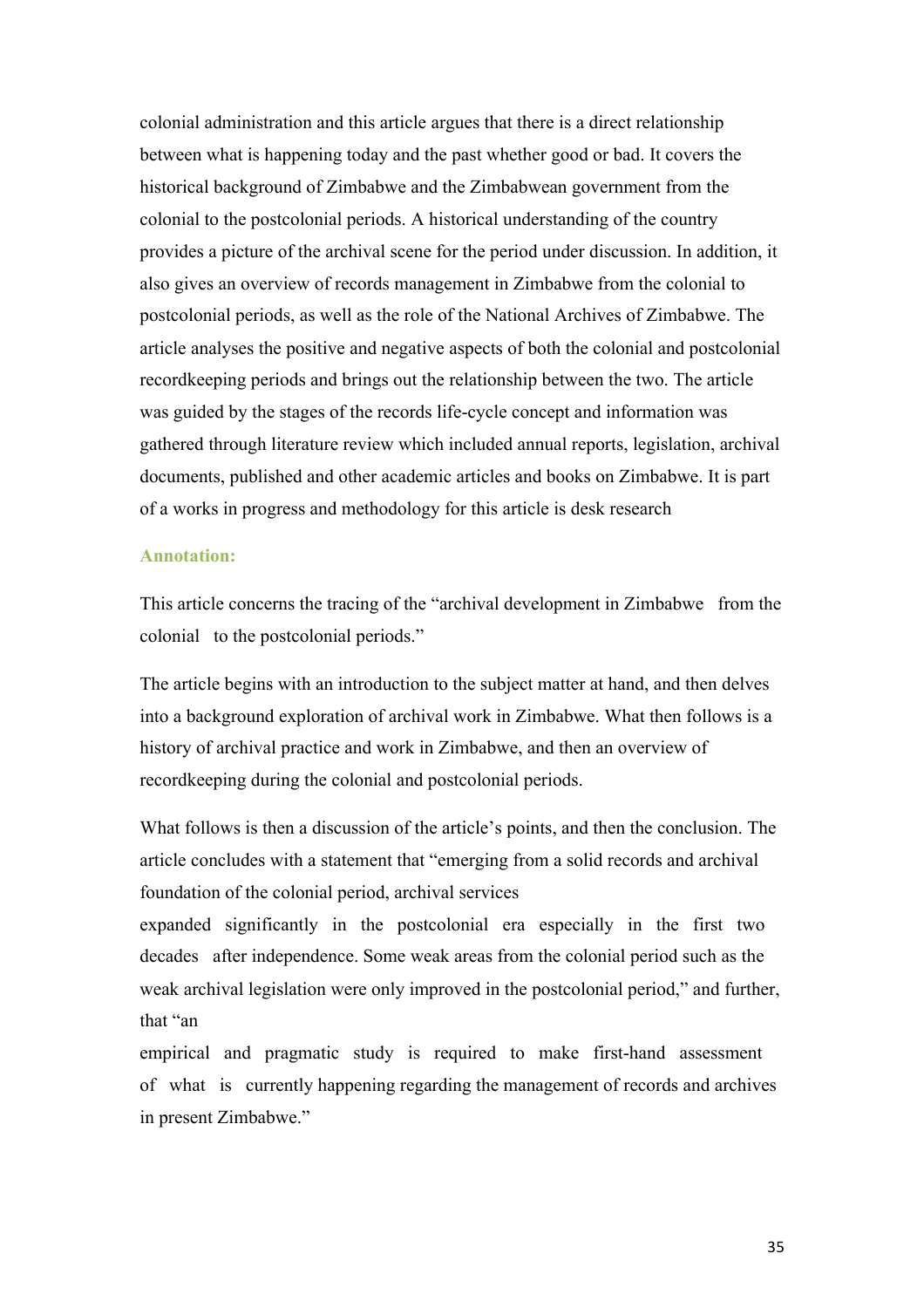23. Masuku, Mehluli, and Notice Pasipamire. "Going against the grain: questioning the role of archivists and librarians in the documentation and preservation of indigenous knowledge." ESARBICA Journal 33 (2014): 117-130.

**Abstract/summary from article:** Recently, archivists and librarians have been advocating for and re-affirming their role in the documentation and preservation of indigenous knowledge (IK). Whilst literature on this position abounds, we argue in this article that archivists and librarians are running the risk of imposing themselves on a system that "naturally" preserves itself. In face of the challenges that these collecting professionals encounter in trying to document IK, coupled with the nature of IK itself, we argue that IK should be left to "preserve" itself as it has always done. We argue that IK is a complex subject matter that can be equated to an ecosystem and has natural means of preserving and multiplying itself. We further argue that IK is naturally resilient to forces of extinction and efforts by librarians and archivists, which employ scientific methods of documentation and preservation, are actually detrimental to IK. Although such efforts may appear to be the talk of the day, they are actually incompatible with IK and archivists and librarians may be wasting efforts by preserving something that otherwise "naturally" documents and preserves itself in a variety of means, including language, traditional ceremonies, books (novels) and other "natural" means. We therefore conclude that IK is an ethnographical issue that should otherwise be left to take care of itself in local indigenous knowledge systems  $(IKS).$ 

#### **Annotation:**

This article concerns the preservation of indigenous knowledge - mainly, that indigenous knowledge should "be left to "preserve" itself as it has always done."

The article begins with an introduction to the subject matter at hand, and then proceeds with a definition of 'indigenous knowledge' for the purposes of this article, and other aspects such as the "nature of IK, its generation and acquisition." Following this is a detailed literature review, which the article then moves on from, proceeding with an exploration of why librarians and archivists should not "document and preserve IK." Among these reasons are the explanation that "the oral and constantly changing nature of IK implies that this knowledge is capable of taking care of itself in the form of a system," as well as that "IK is preserved through practice. In other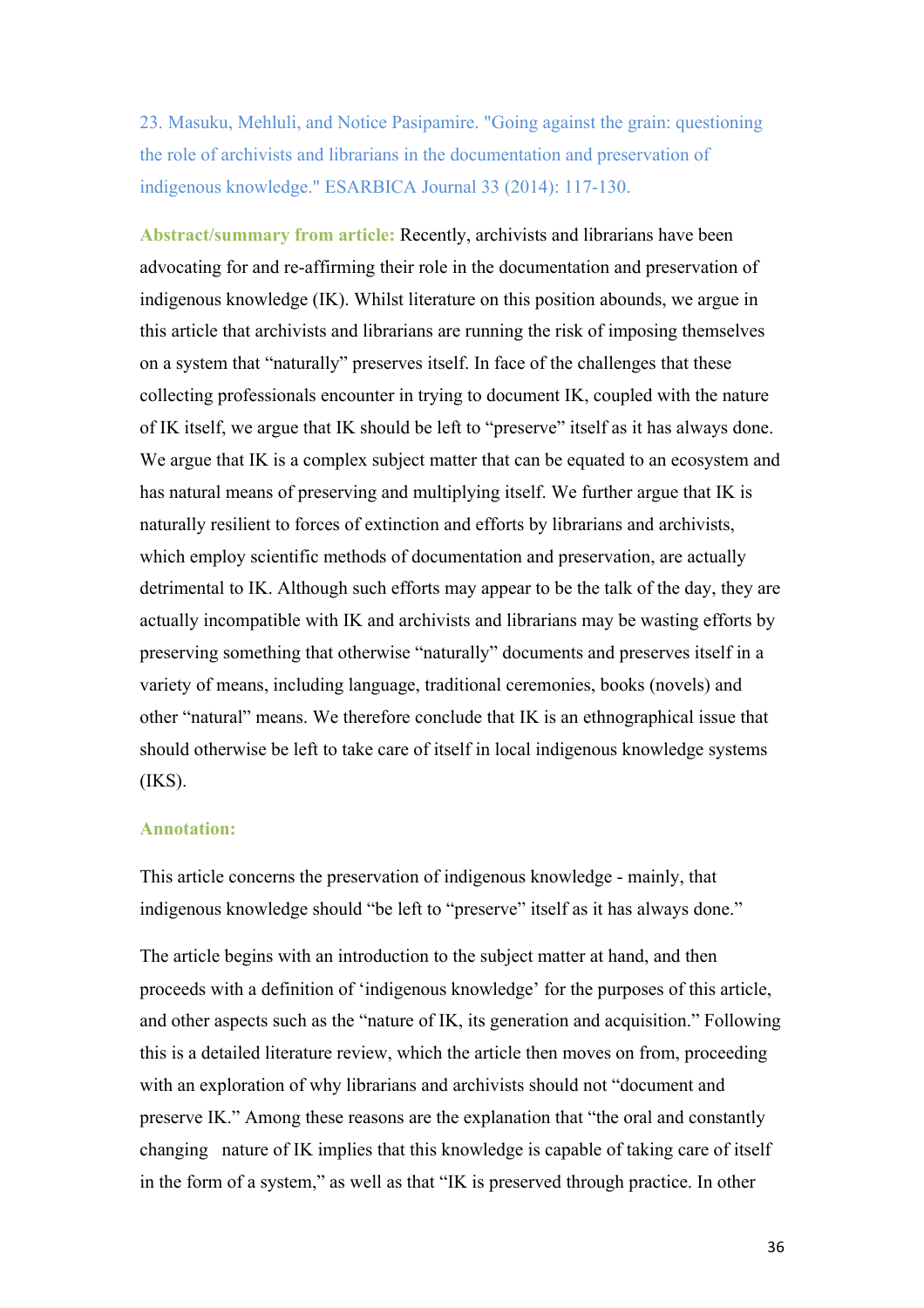words, IK taken away from its people, community or practitioners is no longer IK. Thus, IK is an ethnographical issue that is preserved through practice. Therefore, any effort by librarians and archivists in trying to document and preserve IK is sheer waste of time and resources."

After the lengthy section on why Indigenous Knowledge should not be preserved by archivists/librarians, the article concludes with an explanation on the concept that "Librarians and archivists should concentrate on their core duties and stop purporting to be the documentalists and preservers of IK." This sentence is explained and expounded upon in great detail and with much justification, thereby closing the article.

# 24. Mazikana, P. "A missed opportunity: archival institutions and public sector reforms." ESARBICA Journal 28 (2009): 36-51.

**Abstract/summary from article:** This article takes a critical view of archivists in the region, their conservative interpretation of their mandate, the outdated legislations under which they still operate and their failure to make themselves relevant within the context of the public sector reforms that have been going on for almost two decades. The article tries to demonstrate that most of the archival institutions have sidelined themselves in the reform process and to some extent have become irrelevant in the ongoing reforms. The article reviews the general response of national archival institutions in Eastern and Southern Africa to the opportunity offered by the public service reforms to integrate records management into the reforms and thus lift its profile and relevance to national development. The article recognizes that there are indeed some countries in the region that have been able to raise the profile of their institutions and to become relevant to the development of their nations (notably South Africa), but that such countries are the real exception rather than the rule. Keywords: Archival Institutions,

#### **Annotation:**

This article argues that most archival institutions in the region examined in the article have "sidelined themselves in the reform process and to some extent have become irrelevant in the ongoing reforms."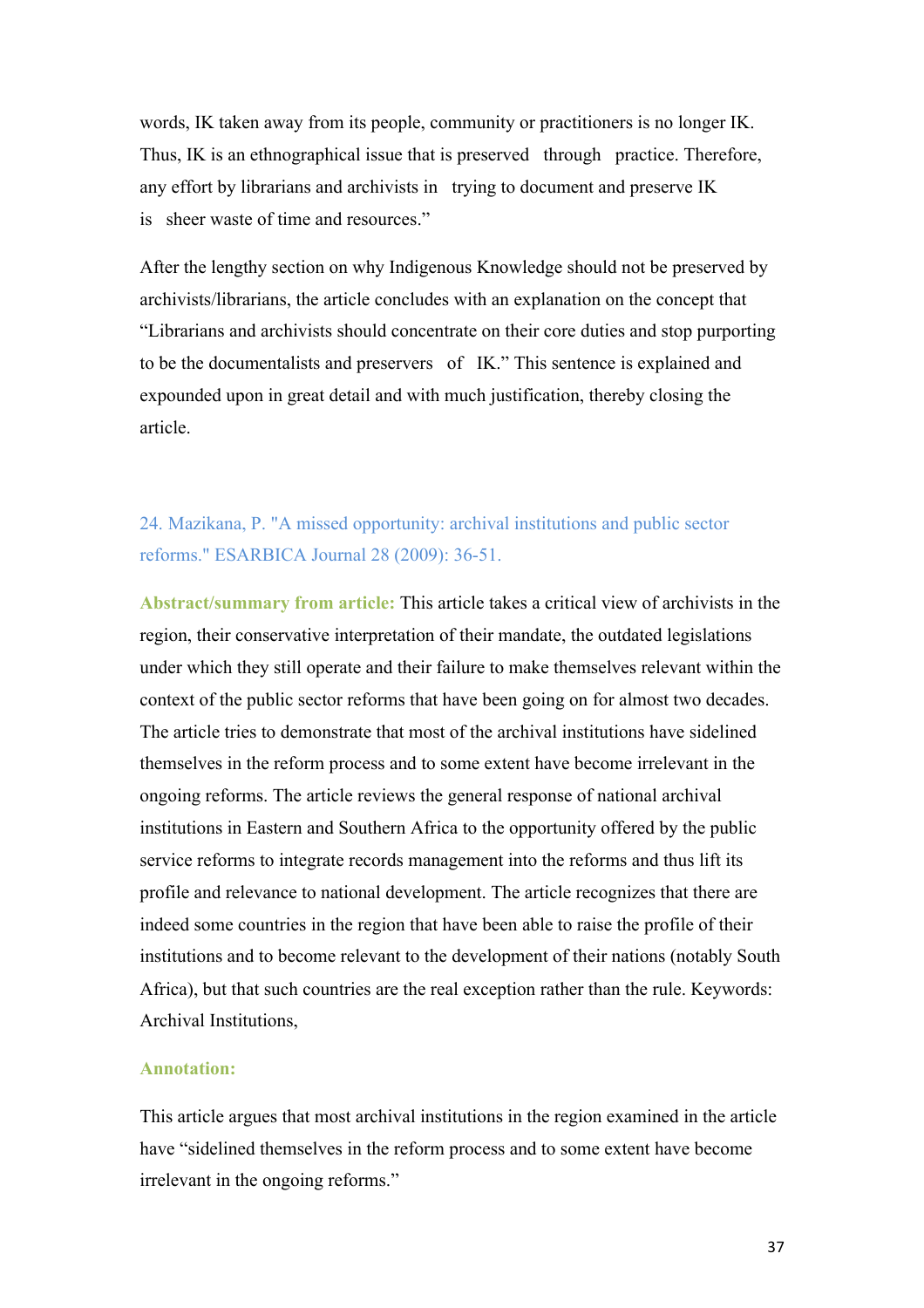The article opens with an introduction to the subject matter at hand, and follows with an exploration of and elaboration upon "public sector reforms in eastern and southern Africa." The article's authors then move into an examination and exploration of opportunities that have been missed "in linking records management to the public service reforms." This section is detailed, thorough, and well-fleshed out.

What next appears in the article is an explanation and exploration of why these institutions have failed to take advantage of the opportunities offered regarding involvement in reform efforts. This includes factors such as "failure to mainstream records management into the reforms," "failure to monitor key developmental stages of the reform process," and more.

Following this section is the conclusion, where the article concludes with the points that in order for records management in the region to remain relevant to the reform process, that "the archival institutions have to re-configure themselves both in terms of their structures, systems and procedures as well as in their human resources." A further point is made that "[t]here is also a need to change the culture of archival institutions so that they can embrace new concepts and new ways of doing things."

# 25. Dube, Thembani. "Short Communications: archival legislation and the challenge of managing archives in Zimbabwe." ESARBICA Journal 30 (2011): 279-290.

**Abstract/summary from article:** The concept of records and archives management reached Africa south of the Sahara through colonialism. As a result of the colonial legacy, Zimbabwe established its National Archives in September 1935 through the Archives Act of 1935. Nowadays the department is under the Ministry of Home Affairs and operates on the basis of the National Archives of Zimbabwe Act of 1986. At the time the 1986 Act came into operation, issues relating to the management and preservation of electronic records and the need for a more liberal access policy were not considered. Therefore, there is a need for the amendment of the Act as the National Archives of Zimbabwe proposes to embark on a records and information management restructuring project. These issues are of great concern, as the amended legislation would signal a change of direction in managing records and archives as a nation"s heritage. This article seeks to show the extent to which the National Archives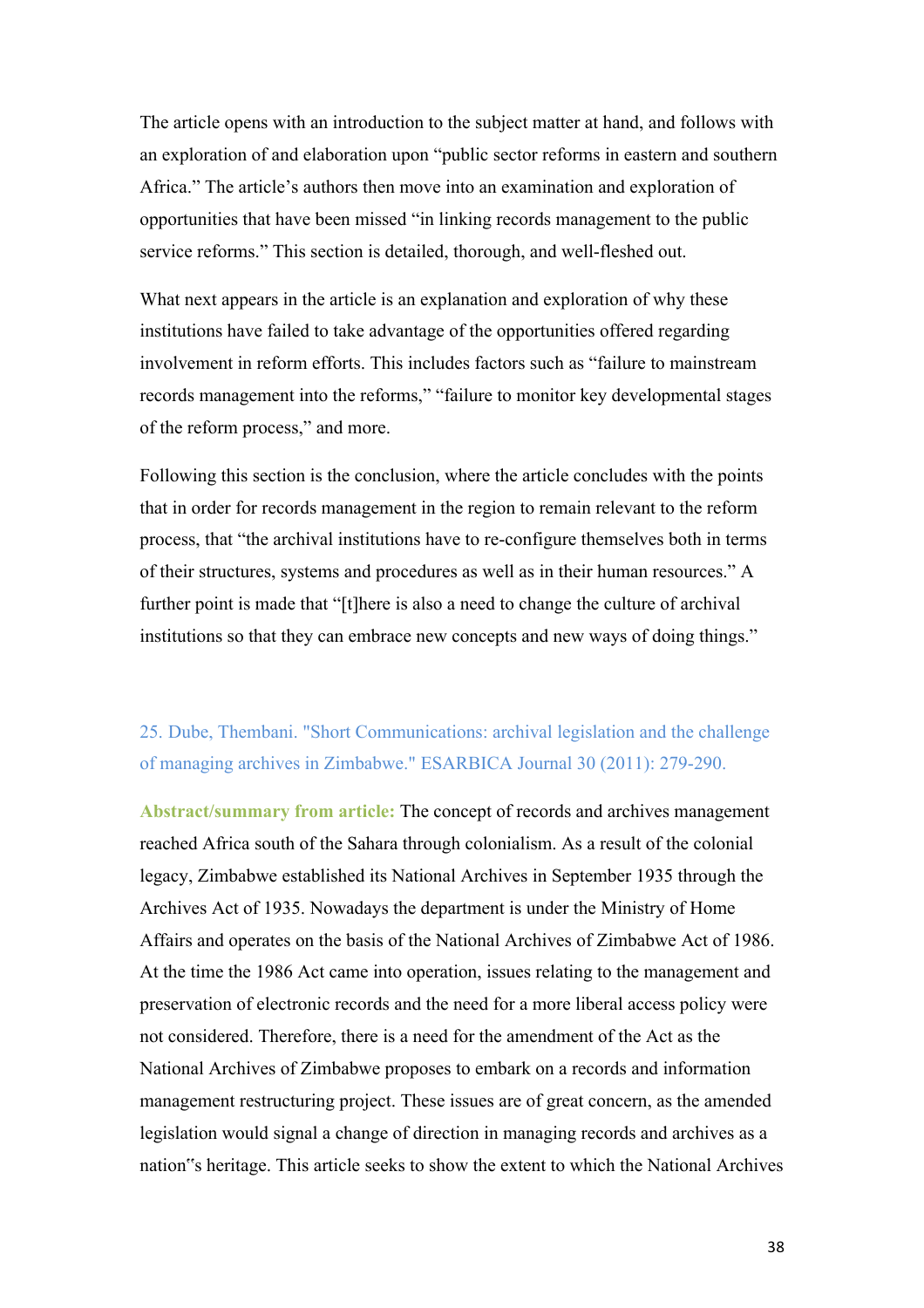of Zimbabwe Act of 1986 has been overtaken by modern technology in records and archives management, hence the need for the National Archives of Zimbabwe to overhaul its legislation in order for it to remain a viable and relevant institution.

## **Annotation:**

This article is one that seeks to "to show the extent to which the National Archives of Zimbabwe Act of 1986 has been overtaken by modern technology in records and archives management" in the pursuit of arguing for the National Archives of Zimbabwe to "overhaul its legislation in order for it to remain a viable and relevant institution."

The article opens with an introduction to the subject matter at hand. What follows is then an unpacking/exploration of the National Archives of Zimbabwe Act of 1986 and the argued need for an amendment to said Act. What follows this is an exploration of "[o]rganizational restructuring and the amendment of the 1986 NAZ Act ... as solutions to the problems faced by NAZ"

The article then concludes with the point that the National Archives of Zimbabwe "has to overhaul and upgrade systems including legislation, records and procedures, records appraisal and automation," and further, that it can "also adopt the models of archival legislation such as those formulated by UNESCO and the International Records Management Trust (Ketelaar 1985)". It closes with the point that "the existence of a progressive and comprehensive legislation is not likely to bring about any changes in the management of public records and archives unless resources to implement the laws are made available to the NAZ."

26. Ngoepe, Mpho, Jan Maluleka, and Omwoyo Bosire Onyancha. "Research collaboration in the archives and records management field across and beyond universities in Africa: an informetric analysis." Mousaion 32, no. 3 (2014): 119-135.

**Abstract/summary from article:** Due to technological developments, innovation and globalisation, research is becoming more complex, requiring wide-ranging skills. A lack of resources and publishing platforms has led to low research output in archives and records management (ARM) in most developing countries in Africa. However,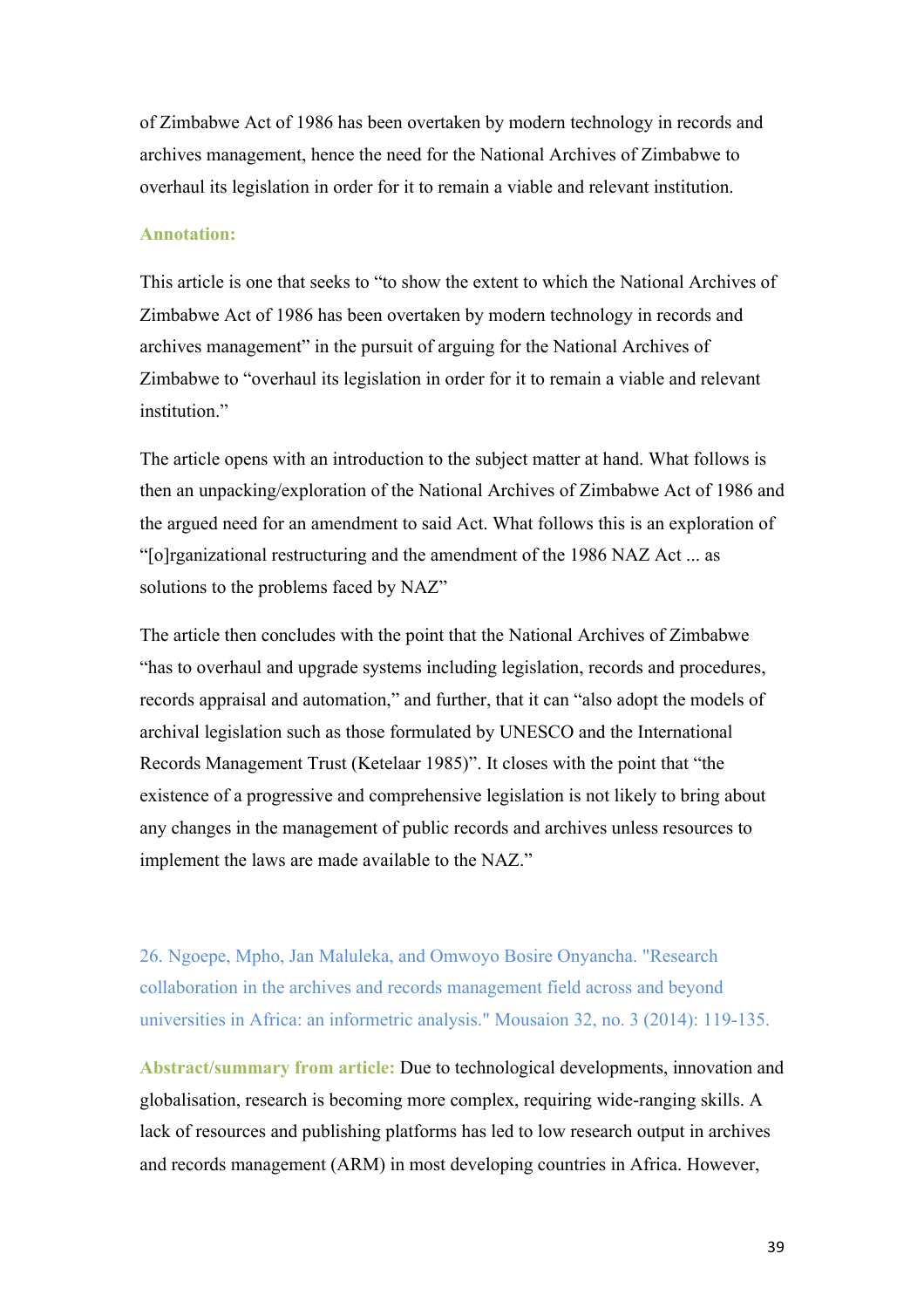experienced researchers from different countries can collaborate by sharing and transferring knowledge and making optimal use of resources that will lead to the sustainability of research output. Utilising informetrics analysis, as well as co-authorship as the measure for collaboration, this article examines the nature, trend and type of ARM research collaboration in Africa by identifying individuals, institutions and countries that collaborate in order to recommend ways of improving such activities. Quantitative data was extracted from the database of African Journals Online (AJOL) and analysed. The key finding suggested a low level of collaboration among ARM researchers, with the work produced emanating mostly from one institution. The study argues that social and physical proximity contribute to research collaboration in ARM in Africa. The scarcity of literature on ARM in Africa led the article to recommend more collaborative projects whereby established researchers nurture and mentor novice researchers to become self-sustainable in producing scholarly literature. Hopefully, this would help to formulate research agendas to address grand societal challenges, such as a lack of accountability, poor audit results and poor service delivery, which all stem from a breakdown in the records system and a non-sustainable ARM profession in Africa, in order to become on par with the rest of the world.

#### **Annotation:**

This article is one that "examines the nature, trend and type of [archives and records management] research collaboration in Africa by identifying individuals, institutions and countries that collaborate in order to recommend ways of improving such activities."

This article begins with an introduction to the subject matter at hand, which is followed by the problem statement, it being that it is "necessary to examine the nature, trend and type of collaboration in ARM research in Africa by identifying individuals, institutions and countries collaborating in ARM research" due to "the perilous state of archives and records management in African countries."

This is followed by the research objectives being laid out, which the article the moves on to the literature review, and the scope and research methodology. The research methodology laid out is that of an "informetrics approach in order to quantitatively examine the nature, trend and type of collaboration in ARM research in Africa by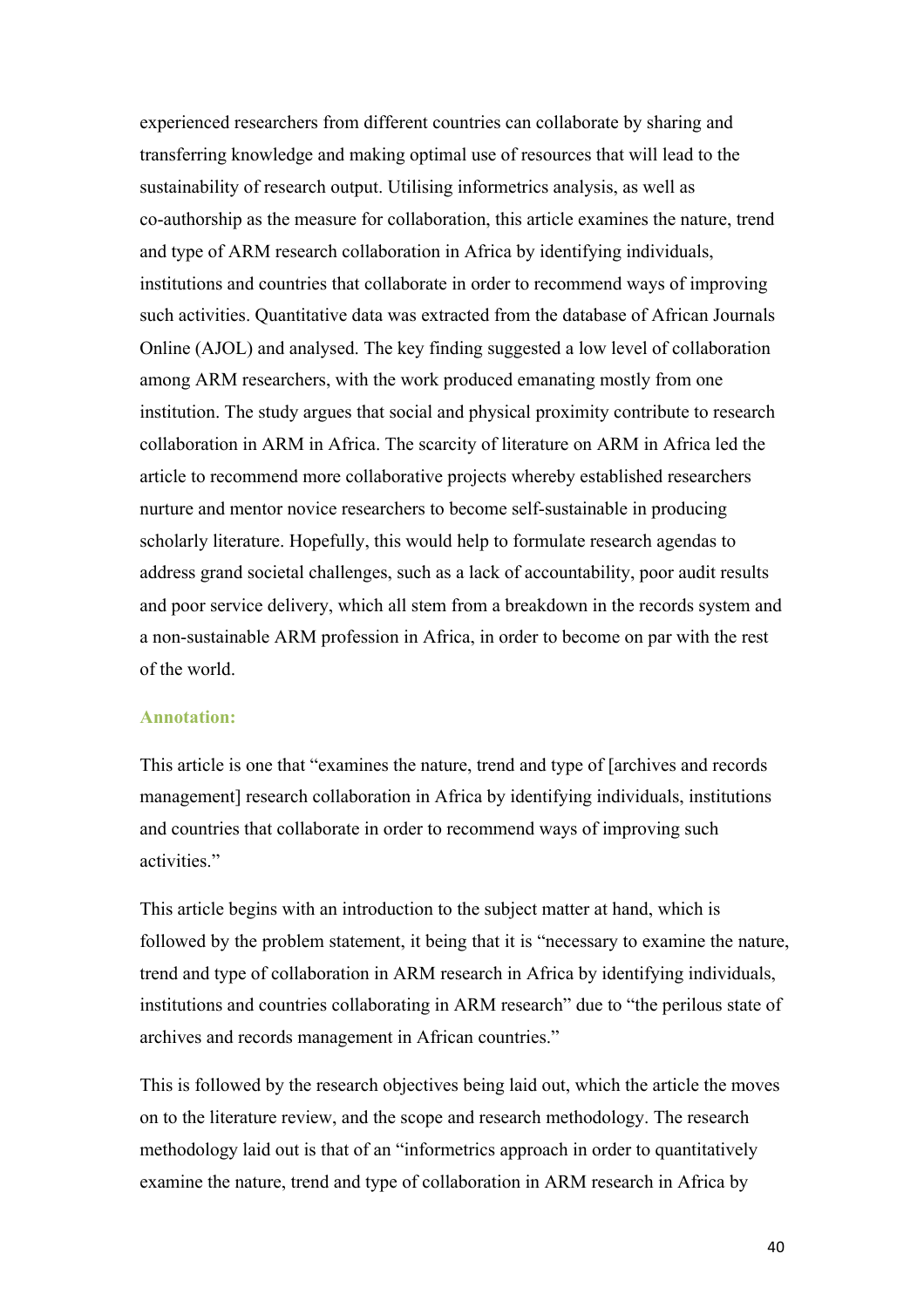identifying individuals, institutions, and countries collaborating in ARM research in the region."

Following this is the results of the study and the discussion, followed by the conclusion and recommendations. The section on the conclusion and recommendations lay out recommendations that "more collaborative projects between novice and established researchers in the view of nurturing and mentoring novice researchers to become self-sustainable in producing scholarly literature," and further, that "ARM practitioners and scholars should find ways of getting into discussions with other fields and expressing what is offered by the field."

**27.** Nengomasha, Cathrine T. "The past, present and future of records and archives management in sub-Saharan Africa." Journal of the South African Society of Archivists 46 (2013): 2-11.

**Abstract/summary from article:** In this article, the author highlights some of the issues that have drawn the attention of records and archives management professionals in sub Saharan Africa. The article draws from the author's experiences as a practicing archivist, administrator and educator over a period of thirty years in Zimbabwe, Botswana and Namibia. A look at the resolutions of the East and Southern African Regional Branch of the International Council on Archives (ESARBICA) conferences over the years, tell a story of a profession that is still grappling with the old challenges of managing records and archives. These include poor records storage, lack of records management policies or where they exist, a failure to implement the policies, failure to follow the basic procedures involved in managing records throughout their entire life cycle such as none existence of or failure to implement filing systems and retention schedules. Audit reports still paint a gloomy picture over the poor state of records and records keeping systems. These issues are repeated in almost every ESARBICA resolution document and reiterated by many studies as presented in research reports and publications. The article argues that some of these challenges seem to have persisted and have transcended time and space, from the past into the present and affect many of the sub Saharan Africa countries, albeit in varying degrees. If not put in check these issues will be carried over into the future. The author acknowledges the growth that the profession has experienced in terms of

41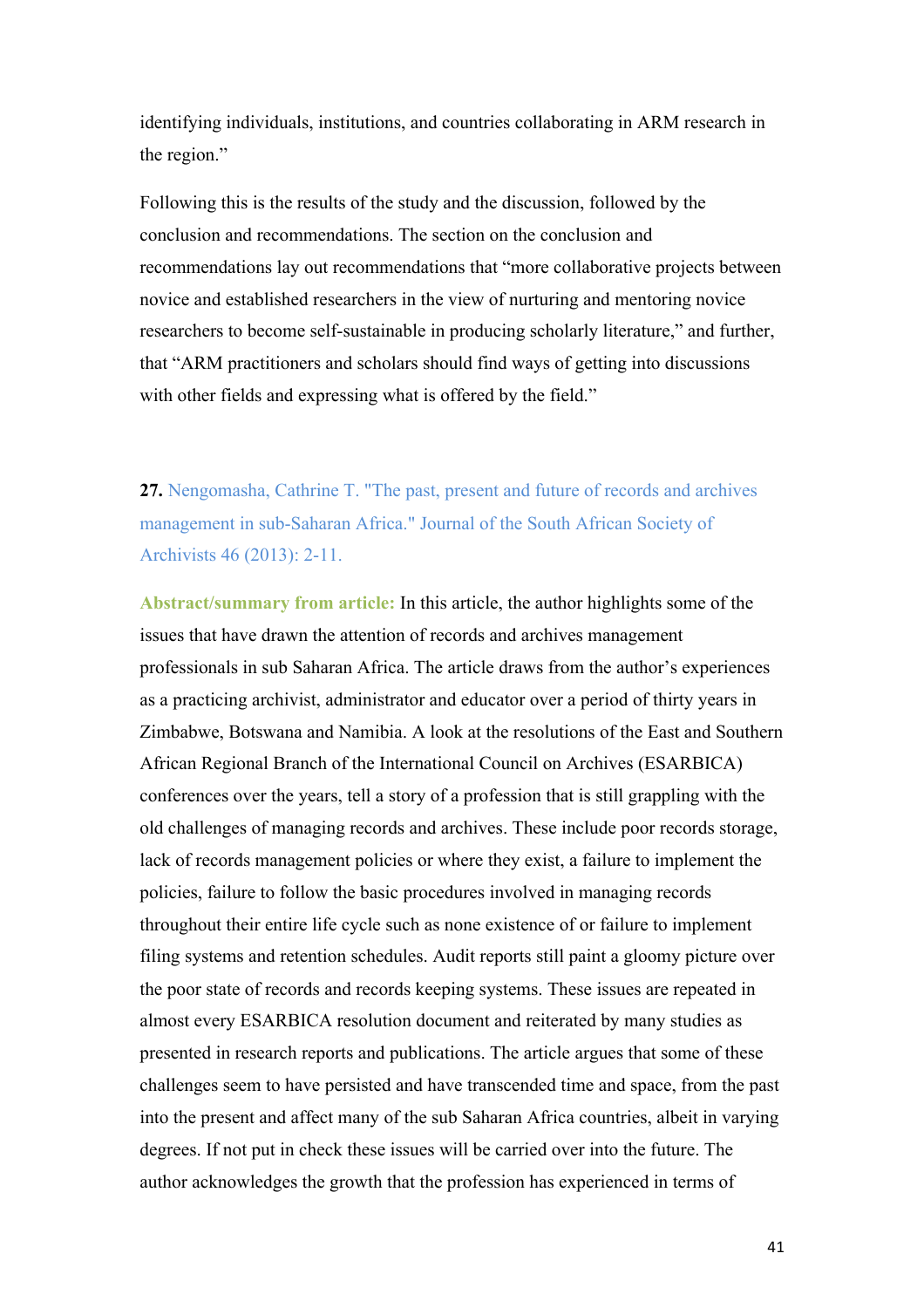training and the impressive number of Diploma, Degree, Masters and PhD holders. It even boasts of a sizeable number of Professors. The question is: What can the professionals do to make their research and studies have more impact in solving these records keeping problems? This is a theoretical study based on some desk research which looked at ESARBICA resolutions as well as some reports on studies conducted on records and archives management in sub Saharan Africa.

#### **Annotation:**

This article argues that specific challenges facing records and archives management in sub-Saharan Africa, including poor records storage, lack of records management policies, and more, "seem to have persisted and have transcended time and space, from the past into the present and affect many of the sub Saharan Africa countries, albeit in varying degrees. If not put in check these issues will be carried over into the future."

The article begins with an introduction to the matter at hand, which then is followed by an exploration and examination of the discussion of records management problems as discussed in the literature (examining the state of affairs in a number of African countries), and a section on records and archives management training. Finally, the future is looked at and examined in a section devoted specifically to that, with a number of strategies being proposed, which include outreach activities and ensuring that training institutions "strengthen experiential learning."

The article concludes with the point that "[t]he profession needs to do a self-evaluation and come up with practical measures to break this "curse" of persistent poor records keeping. This should be the focus for the profession for the immediate future."

28. Ngulube, Patrick. "A lost opportunity to foster E-Democracy and service delivery: E-Government in Sub Saharan Africa." ESARBICA Journal 29 (2010): 184-209.

**Abstract/summary from article:** Electronic government (e-government) is an innovative attempt to take advantage of information and communication technologies (ICTs) to facilitate the citizens' access to government information and services in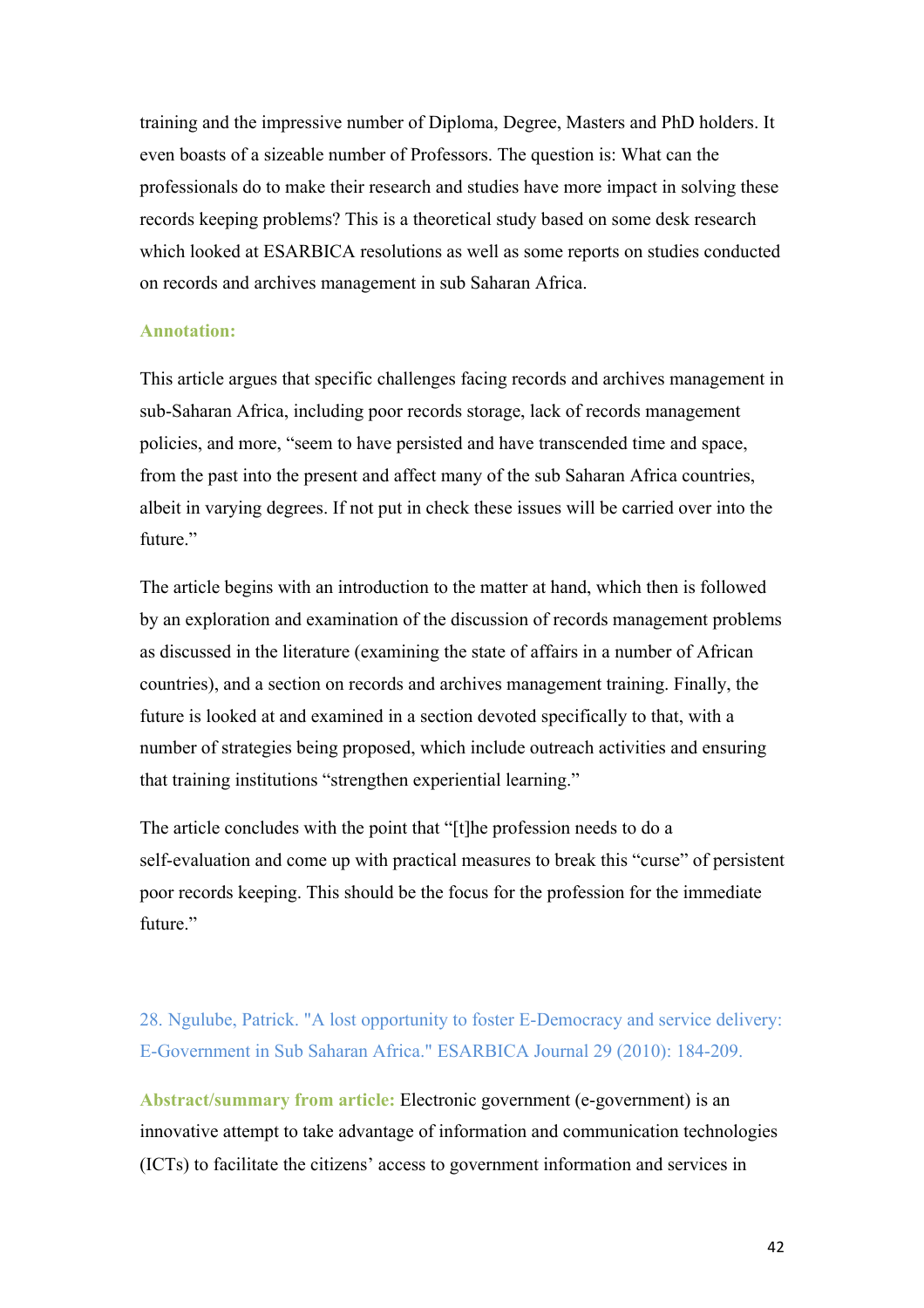order to support social, economic and political development and provide an avenue for the public to interact with government institutions and processes in a democratic, transparent and equitable way. E-government has the possibility of improving service delivery and enhancing the relationship between the government and the public. It may also help to foster electronic democracy (e-democracy). However, Sub Saharan Africa (SSA) faces a lot of challenges when it comes to implementing e-government programmes. The ICT infrastructure is weak and is not widely available to rural populations. In most cases, both government officials and the people who may want to use government services online lack basic skills. Government information is not properly organized as records management systems in many countries are collapsing. E-government projects are deficient in many countries in SSA, and they are grossly under resourced. Consequently, SSA may lose the opportunities offered by ICTs to improve government service delivery and foster democracy and accountability.

#### **Annotation:**

This article concerns the vast potential offered by e-government in Sub-Saharan Africa, yet a number of challenges presently obstruct its success and therefore make it incredibly possible that Sub-Saharan Africa may "lose the opportunities offered by ICTs to improve government service delivery and foster democracy and accountability."

The article begins with background and introduction to the article's subject matter. Following this is a section dedicated to defining e-government in the context of the article, and a number of other sections that pertain to e-government in various ways including the appeal of e-government, the challenges of e-government, the major drivers of e-government, and more.

Following these sections is a section on "access to information and telecommunications technologies in Africa," describing the state of affairs regarding that aspect where it intersects with e-government and ICTs. After that is a section on information literacy and how that intersects wth ICT.

Following this are a number of other detailed and in-depth sections, such as the value of e-government and raising awareness about that, information management and how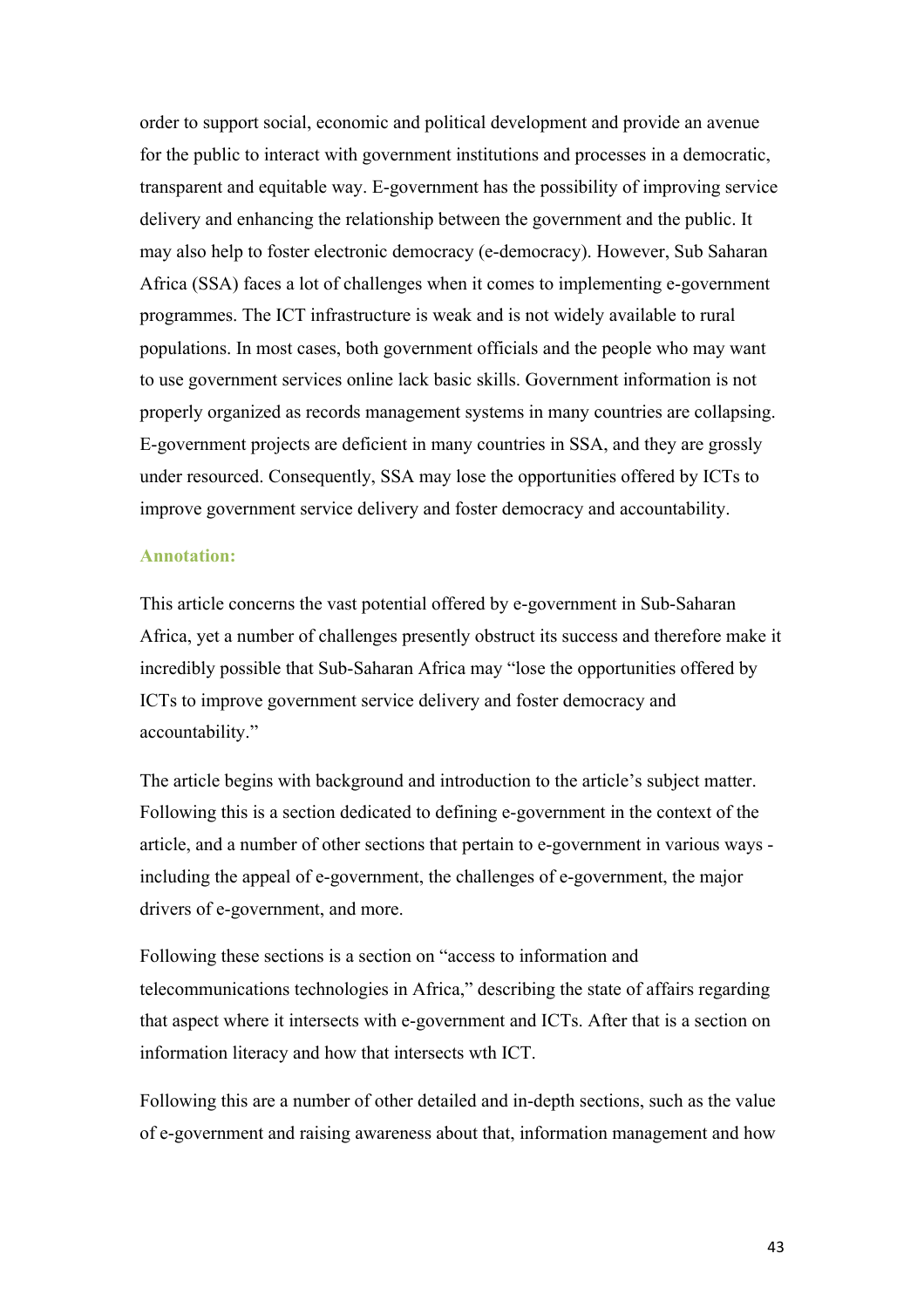this intersects with e-government in Sub-Saharan Africa, and "continued access to e-government."

It ends with conclusion and recommendations, namely that "e-government has the possibility of making government processes efficient, transparent and accountable. However, SSA has to overcome a number of obstacles before it can have fully fledged e-government programmes. The barriers include: low tele-density, exceptionally high bandwidth costs, high illiteracy levels, weak records and information management systems, lack of e-government vision and strategy, weak e-government awareness, limited access to the Internet and low connectivity, lack of government agencies to coordinate the implementation of e-government programmes, limited personnel with ITC skills and inadequate government commitment to e-government projects." It is further stated that "It is recommended that governments in SSA should coordinate and utilize the existing information infrastructure to implement egovernment programmes as a starting point." It is also stated that "The education system also has a role to play. It should be sensitive to the challenges ushered in by e-government and come up with strategies to equip students with skills required in e-government environments."

29. Bwalya, Kelvin Joseph, Tanya Du Plessis, and Chris Rensleigh. "Multi-Dimensional Factors Impacting on E-Government Adoption in Botswana, Mozambique, and Malawi." International Journal of E-Adoption, 3(3), (2011): 20-32.

**Abstract/summary from article:** With widespread adoption of ICT usage in public service delivery platforms (e-Government) throughout the world, African countries have vowed not to be left behind in this marathon. Robust e-Government adoption depends on the strategy employed to implement it. This paper presents the different initiatives that have been employed to promote e-Government development and development in Botswana, Mozambique and Malawi thereby showing the impact of such initiatives on overall e-Government agenda. Using extensive document and literature reviews, this paper further intends to investigate the status of e-Government implementation in these three countries and understand the multi-dimensional factors that dictate adoption and use of e-Government services. The paper has found that deliberate fiscal ICT policies, trust of e-applications, availability of ICT infrastructures such as appropriate mobile phone and base stations technology,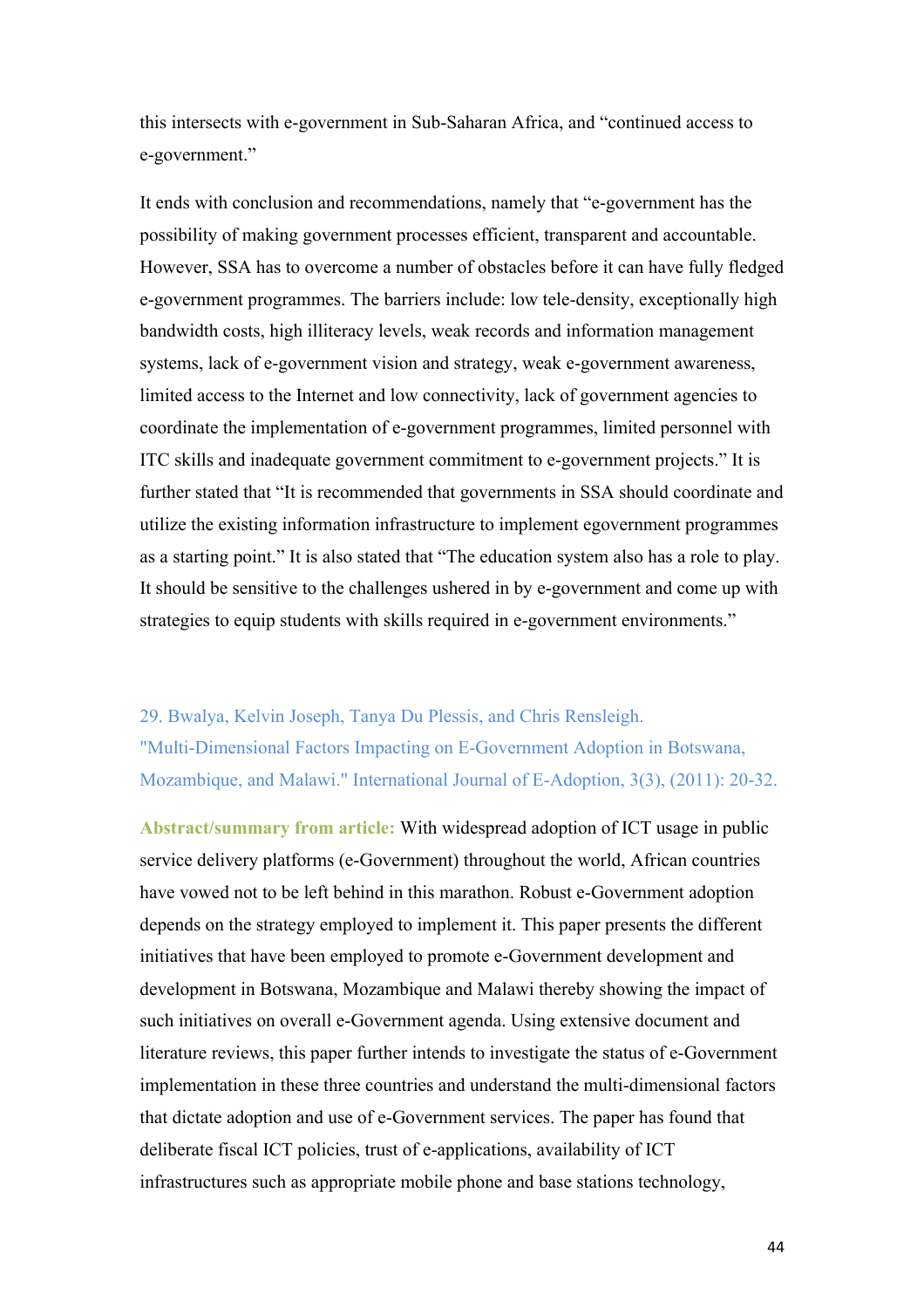usability of ICT platforms, and relevant ICT skills of ordinary citizens have a lasting positive impact on people's intention to engage in e-Government.

#### **Annotation:**

This paper critically examines the e-Government initiatives put forth in Botswana, Mozambique and Malawi.

The article opens with an introduction to the matter at hand. It then dives into a literature review, thoroughly examining the literature that presently exists on this topic. There is then a short section on the status of the adoption of e-Government measures by the governments in question, followed by the section detailing the study's research methodology. The methodology is the usage of extensive literature reviews and document analysis. What follows is sections focused on the matter in each of the three countries, and then analysis of findings and then the recommendations. The recommendations are: that the countries mentioned/detailed in the paper "come up with e-Government implementation strategy that is going to inform how the encouragement of the adoption and use of e-Government should be approached." Further, that "[f]or future works, it is desired that a massive survey be carried out to ascertain the level of adoption of e-Government in these different countries." The article concludes with a number of statements, the final one being that "Prospects are high that e-Government can be a success in the countries surveyed in this paper. This is because the background to e-Government implementation is being laid right now. The countries surveyed have shown that they are committed in erecting appropriate e-Government and ICT infrastructures, institutional, legal and regulatory frameworks that can be major success factors in as far as e-Government implementation is concerned."

30. Katuu, Shadrack,"Assessing the functionality of the enterprise content management maturity model", Records Management Journal, Vol. 26 Iss 2, (2016): 218 - 238

**Abstract/summary from article:** Purpose – The implementation of enterprise content management (ECM) software applications has been a subject of extensive discussion. Although a number of ECM scholars have provided guidance on ECM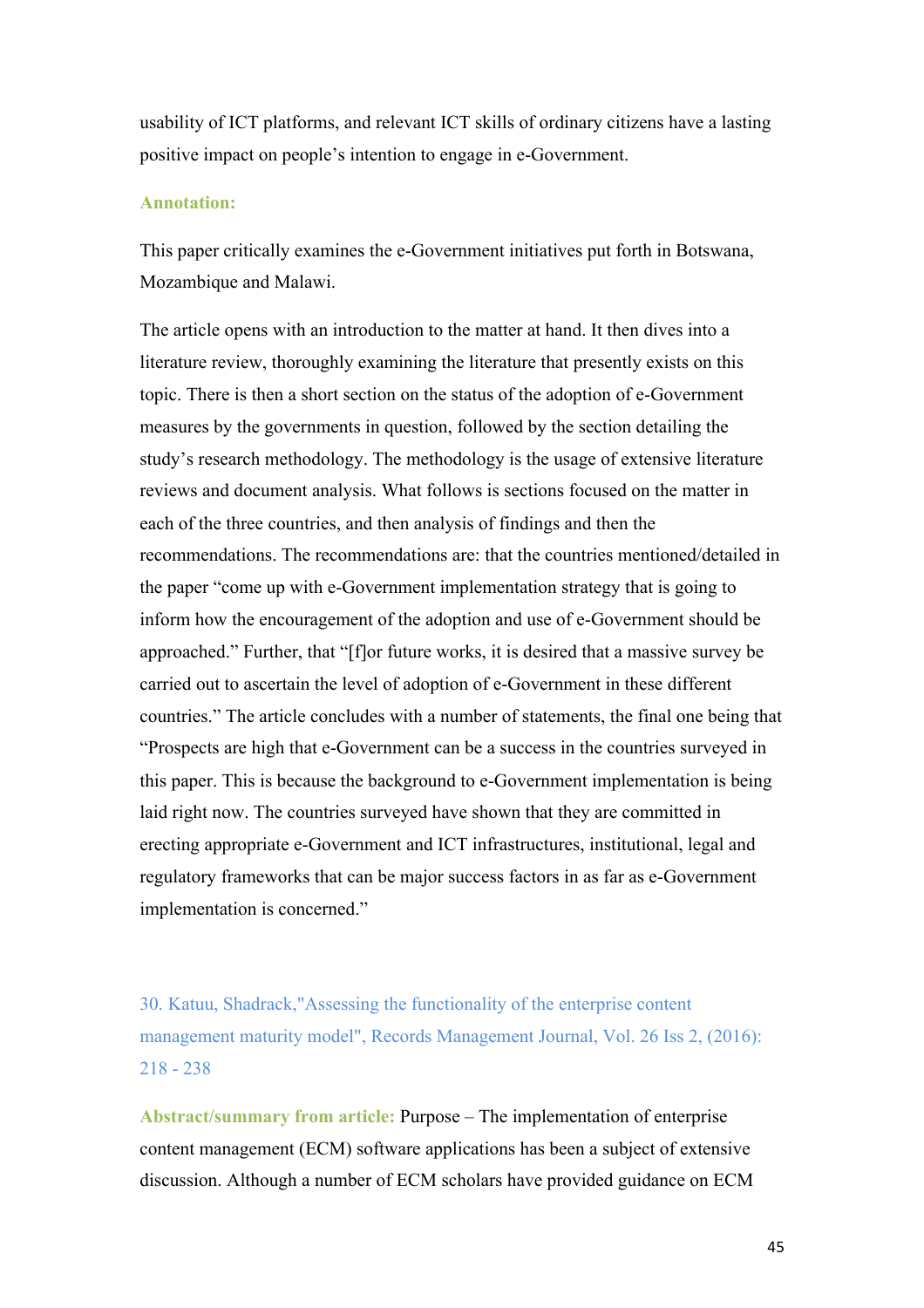implementation, there is a gap in how to assess benefits accruing from the implementation. One of the approaches of assessment is the use of maturity models. This paper aims to examine the utility of other ECM maturity model (ECM3) as an assessment tool.

Design/methodology/approach – The study was undertaken based on two related research questions, the first explored ECM3 assessment within a South African context and the second explored the utility of other maturity models for ECM implementation and lessons learnt to improve ECM3.

Findings – The results show that all the South African institutions assessed using ECM3 had a low level of maturity and there are a number of maturity models comparable to ECM3, and the global survey provides the closest parallel to the survey conducted in South Africa.

Originality/value – The study offers a unique discussion on the possible utility of ECM3 as a maturity model for assessing ECM implementation. This was done by comparing it with maturity models developed or used by records professionals and through assessing the results of two surveys, one conducted amongst South African institutions and another conducted by the Real Story Group.

Keywords Information management, Maturity model, Enterprise content management,

Electronic records management, Document management, EDRMS

Paper type Research paper

#### **Annotation:**

This article concerns the maturity model where it concerns/intersects with ECM (Enterprie Content Management).

It opens with an introduction to the article subject matter, and then follows with an introduction to the maturity models, and then further introductions to a number of other integral issues (such as ECM).

What follows is a section on research design and research questions, where the research design and research questions are laid out and described. Also described in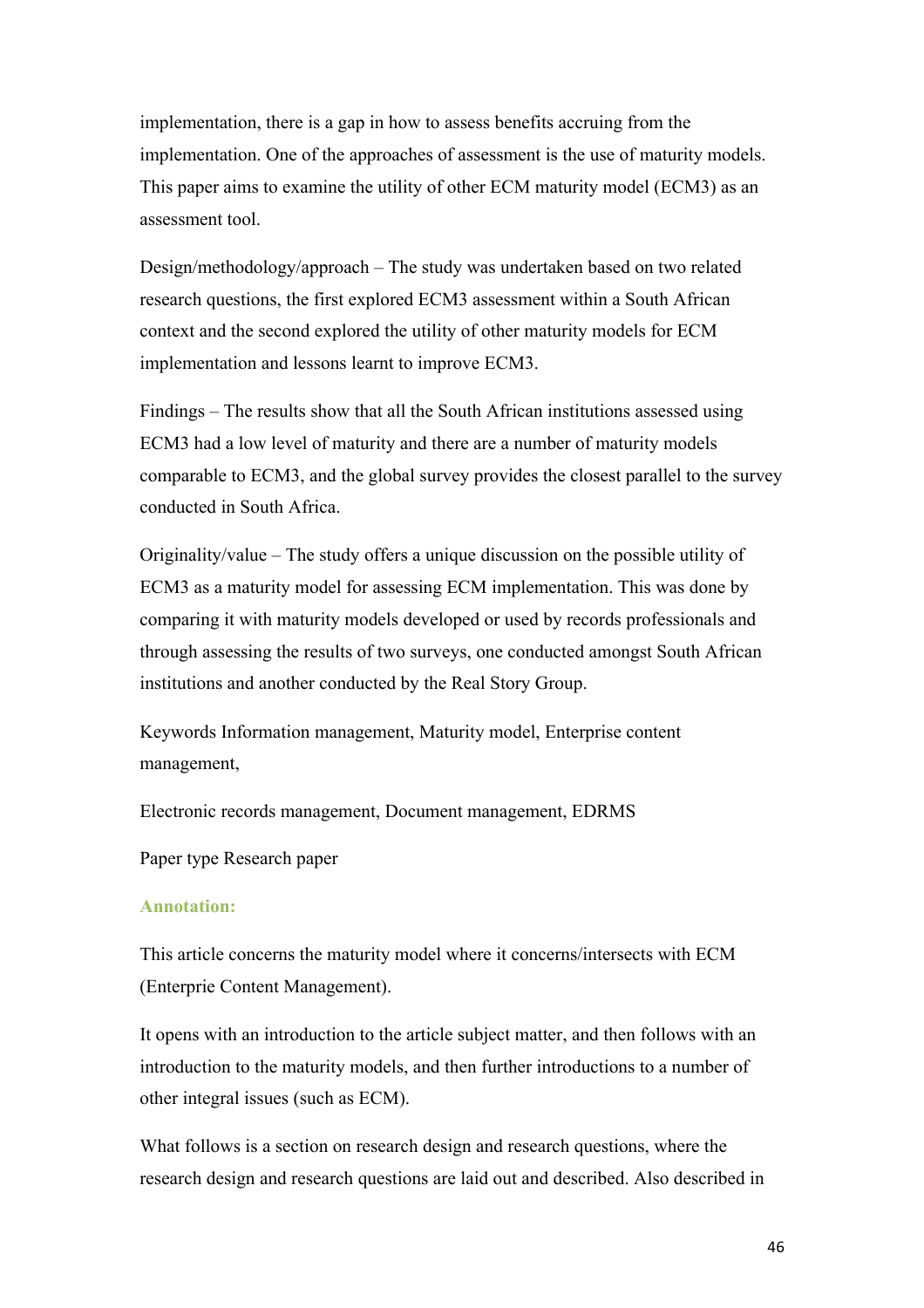this lengthy section is the research analysis and the entire process of the analysis of data. What follows this section is the discussion section, thoroughly discussing the findings. Finally, closing the article is the concluding remarks.

Amongst the concluding remarks is the author stating that an assessment described in this article "demonstrated that ECM3 has both strengths such as the ability to assess 13 ECM3 maturity dimensions at five different maturity levels as well as weaknesses such as missing criteria for assessing organisational culture and change management. Comparing ECM3 with RMCAS offered specific lessons including the possible benefits of using international standards but the vulnerability of depending on standards that undergo periodic change." Finally, one of the last concluding remark is that "[l]astly, as the discussions have illustrated, no one maturity model could ever be considered a silver bullet since it could never single-handedly address all the possible assessment challenges in a given subject or domain."

# **31.** Chaterera, Forget. "Towards Harnessing E-Government Adoption in Zimbabwe." MOUSAION 30(2), (2012): 78-94.

**Abstract/summary from article:** This article initiates a discussion into factors that influence citizens' adoption of e-government services in Zimbabwe. Guided by the Technology Acceptance Model, questionnaires were distributed and interviews conducted to establish the position of Zimbabweans with regards to adopting e-government services. These methods revealed that awareness of e-government is low, while inadequacies, poor maintenance of sites as well as outdated information were cited as the major weaknesses. If e-government services are not known by members of the public and if they are inadequate or unavailable to citizens, then, it may not be an overstatement to conclude that time and resources are being wasted. However, this study is not calling for an end to e-government initiatives but recommends that attention be paid to social, economic and political factors that influence e-government adoption.

## **Annotation:**

This article primarily discusses "factors that influence citizens' adoption of egovernment services in Zimbabwe."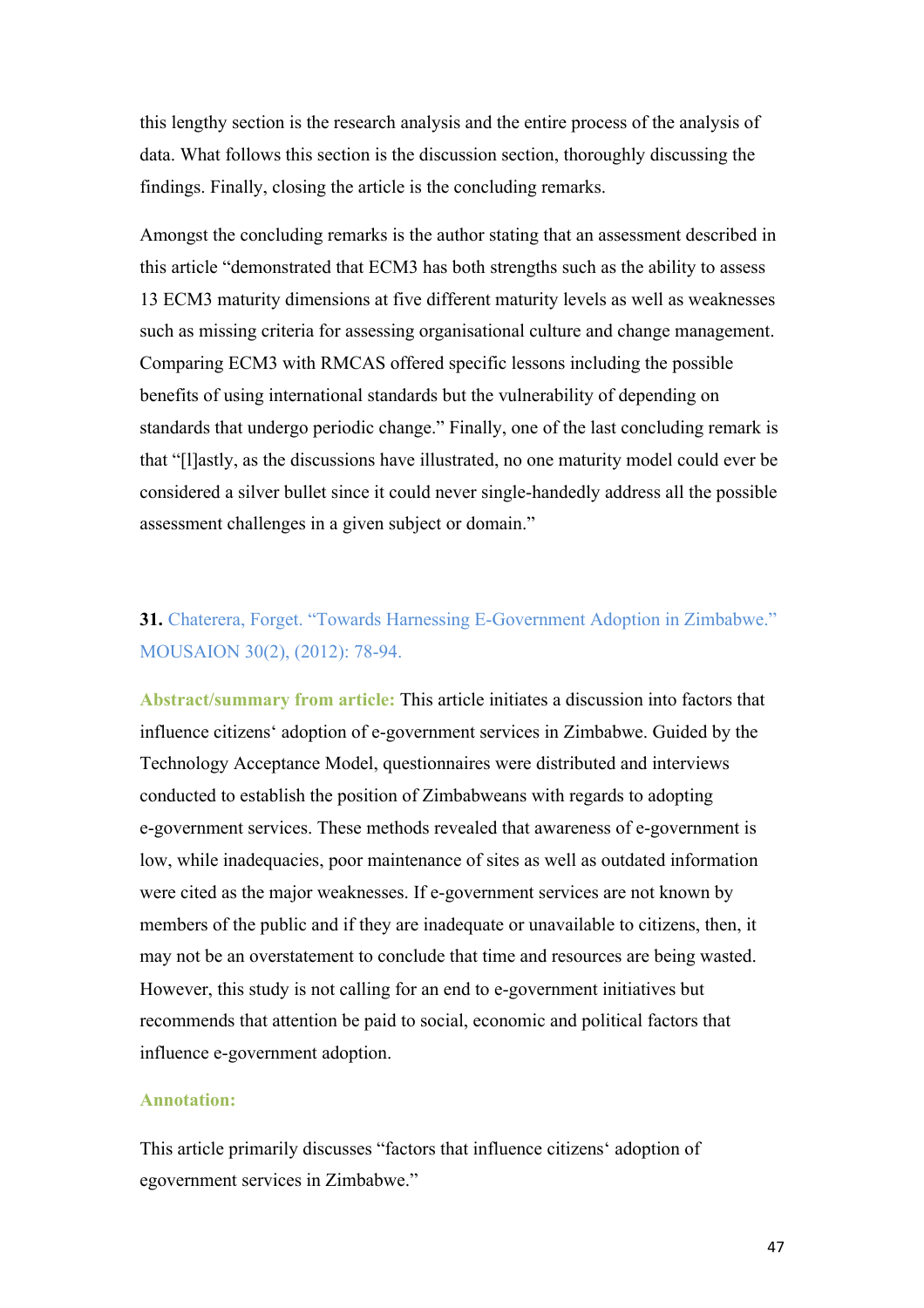The article opens with an introduction to the article's subject matter, which is then followed by a "background to e-government initiatives in Zimbabwe", which thoroughly describes the background and status of the problem. This is followed by the statement of the problem, which is that "[t]his study, therefore sought to conduct an empirical field research on e-government adoption in Zimbabwe. The objective was to understand what Zimbabwean citizens think about egovernment as a communication channel with the citizens and to establish factors that affect their level of both awareness and usage."

What follows this section is the literature review and "review of related literature", where various sorts of literature relating to this, directly or indirectly, are examined. The methodology is then explained, which is a "survey research design [that] used the mixed methods research methodology (qualitative and quantitative)."

The findings, and related discussion, are then delved into, on the various aspects of e-government adoption examined in this study.

Following this is the recommendations and conclusion. The recommendations are as follows:

- "There is need by the Zimbabwean government to increase general public awareness about the benefits of using e-government."
- "Obtaining feedback from e-government users is an important strategy that promotes egovernment adoption."
- l "E-government initiatives must not be an authoritative or rigid exercise. Citizens must find the information on government websites meaningful to them."

The article then concludes.

32. Katuu, Shadrack. "Enterprise content management (ECM) implementation in South Africa." Records Management Journal, Vol. 22 Iss: 1, (2012): 37 - 56

**Abstract/summary from article:** Purpose – This article aims to assess how enterprise content management (ECM) has been implemented in South Africa.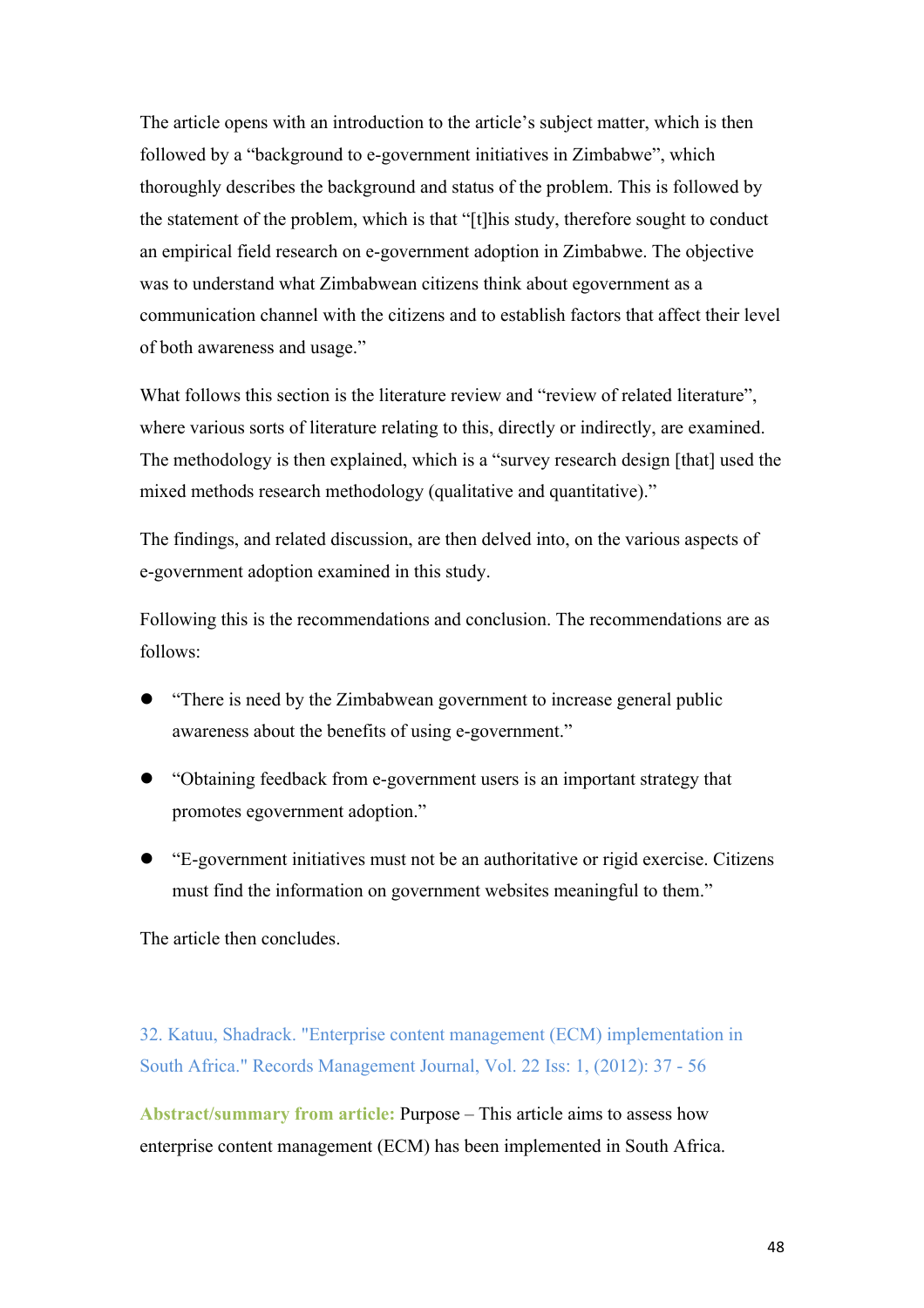Design/methodology/approach – The article is a five-part analysis of the concept of ECM. The first part outlines a perspective to ECM based on predecessor and related terms such as EDMS and ERMS. The second part reviews literature generated in South Africa on electronic records and document management over the last decade as well as a discussion on value added resellers in the country. The third part provides the results of the survey of ten South African institutions. This section includes an outline on the research methodology used as well as analysis of the data and a brief discussion of the research implications. The fourth part provides concluding remarks and the fifth part is a list of references.

Findings – A literature review conducted by the author reveals that there have been few published sources on institutional experiences related to implementing electronic document and records management in South Africa. However, the survey published in this article reveals that South African institutions have as much as eight years of ECM implementation experience, a majority using ECM applications from one company and the most common ECM applications modules installed within the organizations being records management, document management and imaging. These survey results suggest additional research is needed to assess proprietary vs non-proprietary applications as well as the impact of value-added resellers to ECM implementation.

Originality/value – As the literature review has shown, ECM implementation in South Africa has received minimal attention beyond graduate level research. This article provides an analysis of empirical data on ECM implementation in South Africa and serves as a baseline for more comprehensive studies in the future.

Keywords ECM implementation, Electronic document and records management, Enterprise content management, Snowball sampling, South Africa, Value-added resellers, Document management, Electronic document delivery

Paper type Case study

#### **Annotation:**

This article primarily concerns "how enterprise content management (ECM) has been implemented in South Africa."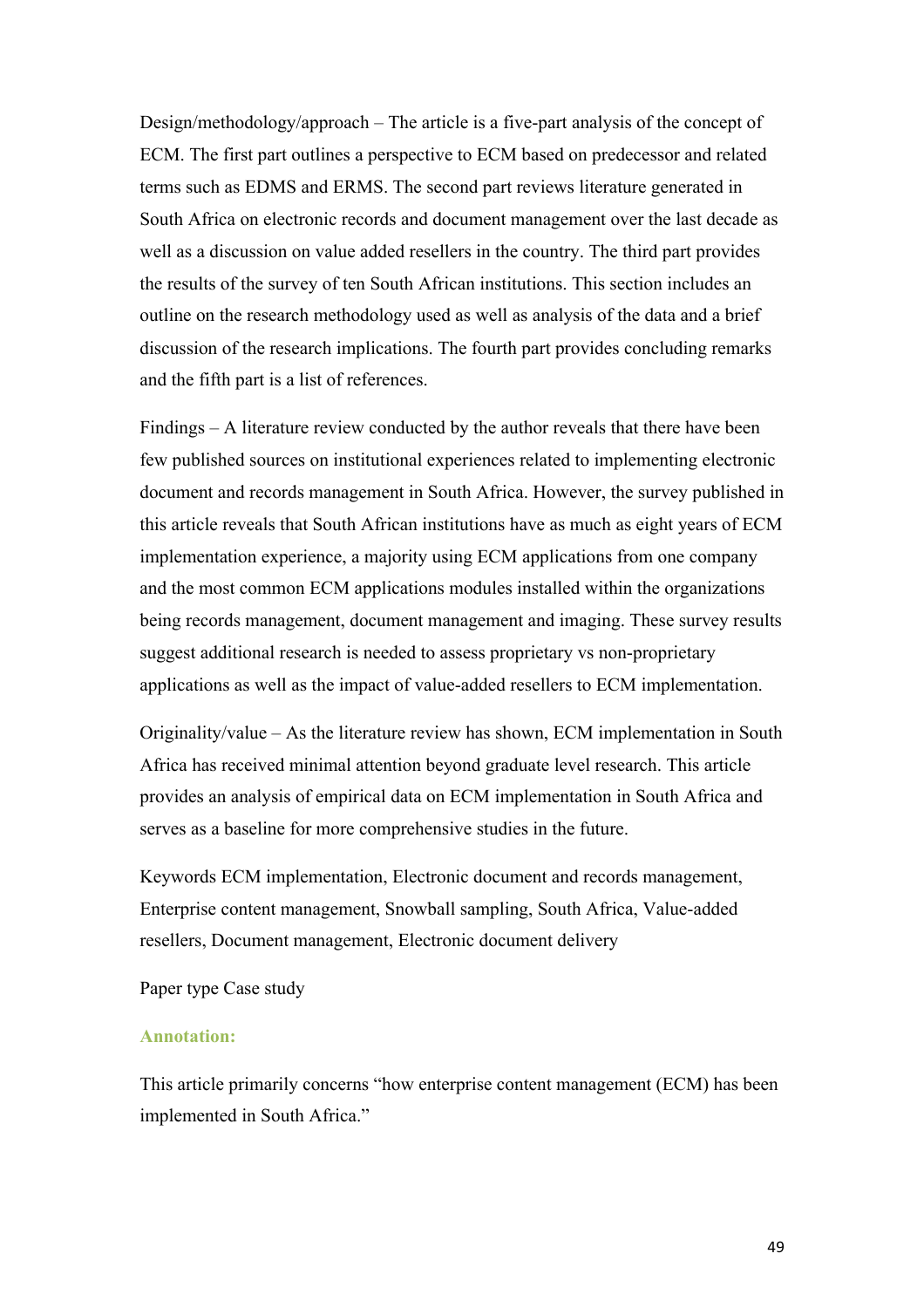The article begins with an introduction to the subject matter at hand. What follows is then an introduction to ECM, which is quite thorough, lengthy and detailed. Following this is an introduction to the matter of ECM in South Africa, which includes the literature review. Following this is a large section on the study's survey, this section including the research methodology, along with survey results and data analysis.

Finally, the article concludes with the conclusion, which includes the statement that "South African institutions need to address not just the current challenges of managing digital content using ECM applications but also continuing challenges of long-term preservation in an environment where the national archival institution does not have the infrastructure necessary to ingest any electronic records for permanent preservation (Ngoepe and Keakopa, 2011)."

33. Keakopa, Segomotso Masegonyana. "A Critical Review of the Literature on Electronic Records Management in the ESARBICA Region." ESARBICA Journal 28 (2009): 78-104.

**Abstract/summary from article:** This article provides a critical review of existing articles addressing the management of electronic records in the Eastern and Southern African Regional Branch of the International Council on Archives (ESARBICA) region. The article argues that while the literature in developed countries has come up with practical solutions to the management electronic records, this has remained theoretical in most developing countries. In particular, the article argues that the literature in the ESARBICA region has not provided sufficient guidance that could help practitioners deal with the management of electronic records in this developing region. Further, the article concludes that academics in the area of archives and records management need to generate challenging debates based on critical thinking that can help practitioners come up with practical solutions to the management of electronic records in the region.

# **Annotation:**

This article "provides a critical review of existing articles addressing the management of electronic records in the Eastern and Southern African Regional Branch of the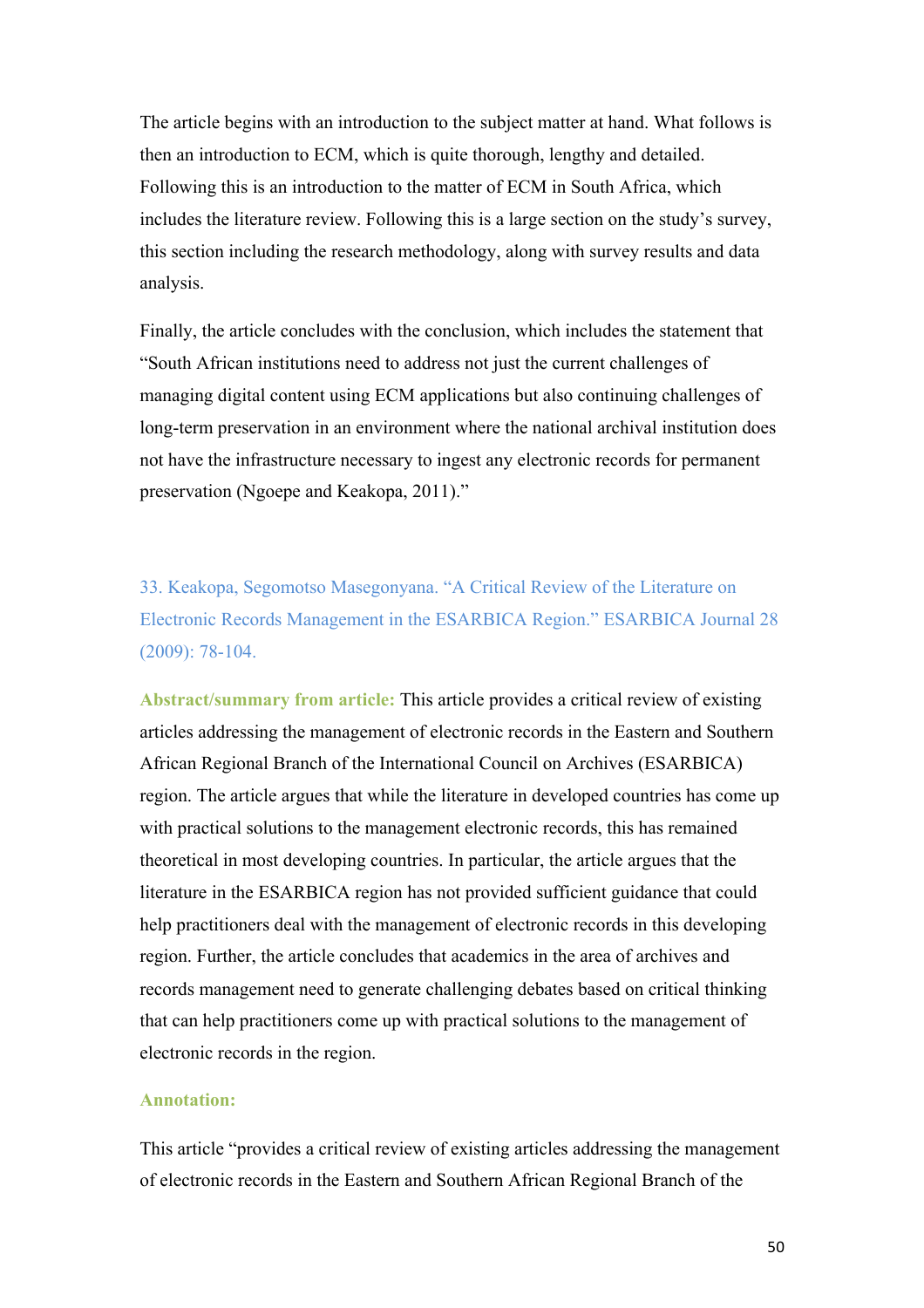International Council on Archives (ESARBICA) region" and "argues that while the literature in developed countries has come up with practical solutions to the management electronic records, this has remained theoretical in most developing countries."

The article begins with an introduction to the article's subject matter. What follows is then a detailed "Overview of the general literature on the challenges of managing electronic records". This includes sub-section on "technological obsolescence and long-term preservation," and "concerns of records authenticity and reliability". Following this are a variety of sections, including "Overview of research activities in developing countries," "developments in eastern and southern Africa", "Concerns and challenges of computerisation in recordkeeping", "General strategies for management of electronic records", "Surveys of computerisation efforts at national and regional levels", and finally, "Summary of the literature and way forward". This section focuses on the way forward, primarily, and the recommendations it offers are as follows:

- "The need to launch an ESARBICA web-site for continuing networking and cooperation among members."
- l "Efforts in the developed countries have shown that cooperative relationships are important in accelerating the capacity to develop programmes for the management of electronic records."
- "At the SADC level, a task force should be formed to develop specifications for the management of electronic records."
- "At the national level task forces of professionals including academics, ICT industry and the archives and records professionals should be formed to chart out technical, procedural and policy issues regarding the management of electronic records, including email management"
- l "More analytical review of archives and electronic records management practices in ESARBICA as the basis for creating models for the application of ICTs in archives administration and records management"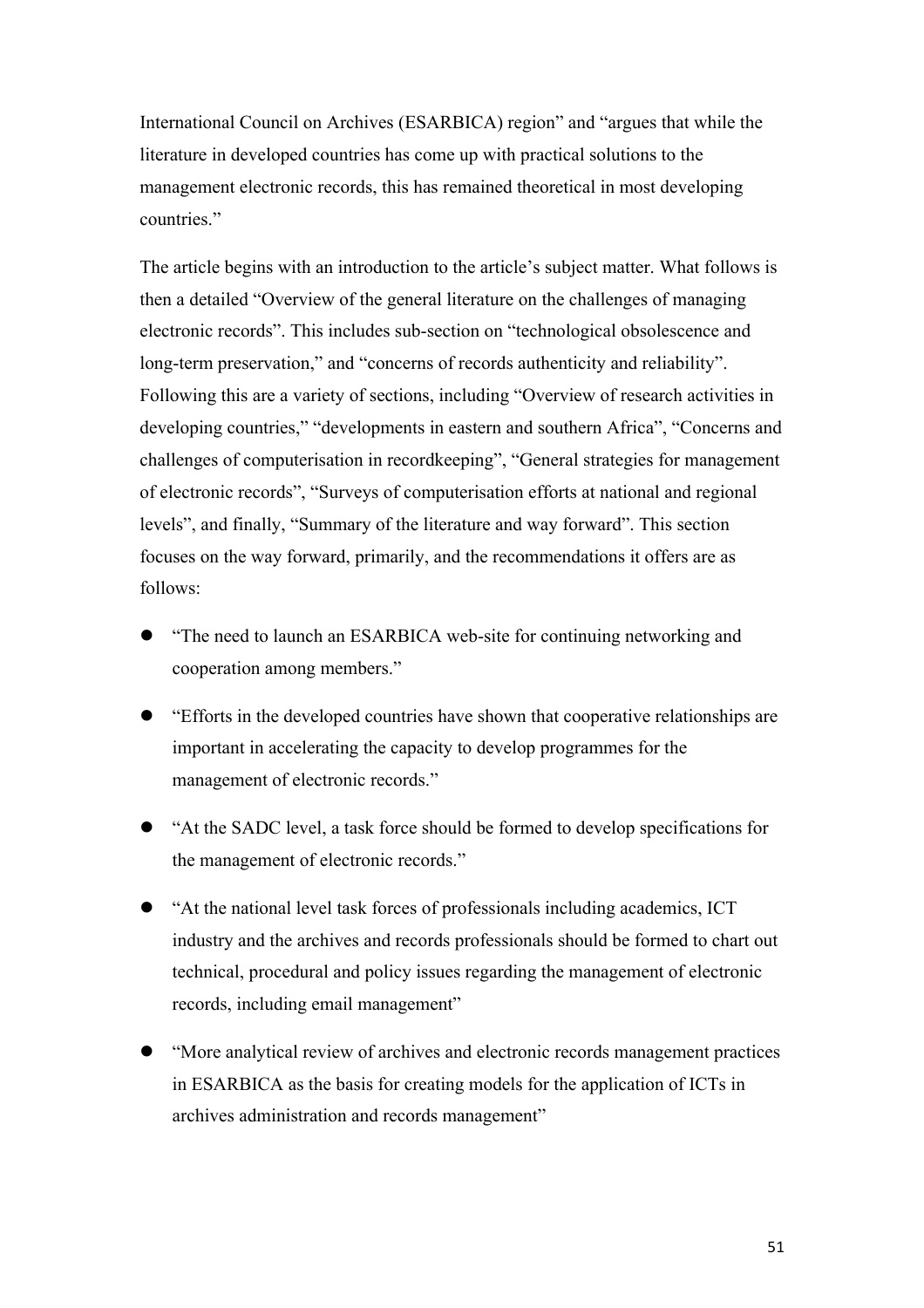34. Thanye, Koziba Goitse, Trywell Kalusopa, Kelvin Joseph Bwalya. "Assessment of the Appraisal Practices of Architectural Records at the Gaborone City Council in Botswana." ESARBICA Journal 34 (2015): 45-64.

**Abstract/summary from article:** The purpose of the study was to investigate the appraisal practices of architectural records at Gaborone City Council (GCC) in Botswana. The study was guided by the American Taxonomy approach and the ISO 15489; complemented with the Shrock (1996) guidelines to cater for the appraisal of intrinsic values found in architectural records. A case study research design was adopted. Quantitative and qualitative data were collected through open and close ended questionnaires, semi-structured interviews from action officers, records management staff in the key departments at the GCC, of which 32 responded out of 47, representing a response rate of 68%. Personal observations and documentary reviews were also conducted at the GCC to supplement the data collection. Furthermore, the Botswana National Archives and Records Services (BNARS) personnel dealing with appraisal were interviewed. The study revealed that the appraisal practices of architectural records at the GCC were inadequate as evidenced by overwhelming unappraised architectural of records generated; poor identification of records for appraisal; lack of staff to do appraisal; lack of competencies and skills of records personnel in the appraisal of architectural of records; lack of financial and material resources to conduct appraisal; and lack of guidance from BNARS on the appraisal of architectural of records. As a result of this, architectural records were not properly managed as per records management standards. The study concluded that the absence of an effective record management system at the GCC had led to the disorganisation in the management of architectural records. It is therefore recommended that the GCC adopts and promotes best practices on the appraisal of architectural records.

#### **Annotation:**

The primary purpose of this article/study was "to investigate the appraisal practices of architectural records at Gaborone City Council (GCC) in Botswana."

The article opens with an introduction to the article's subject matter and the background to the "statement of the problem." Following this is a section on the location and context of the study, which is Gaborone City Council, describing the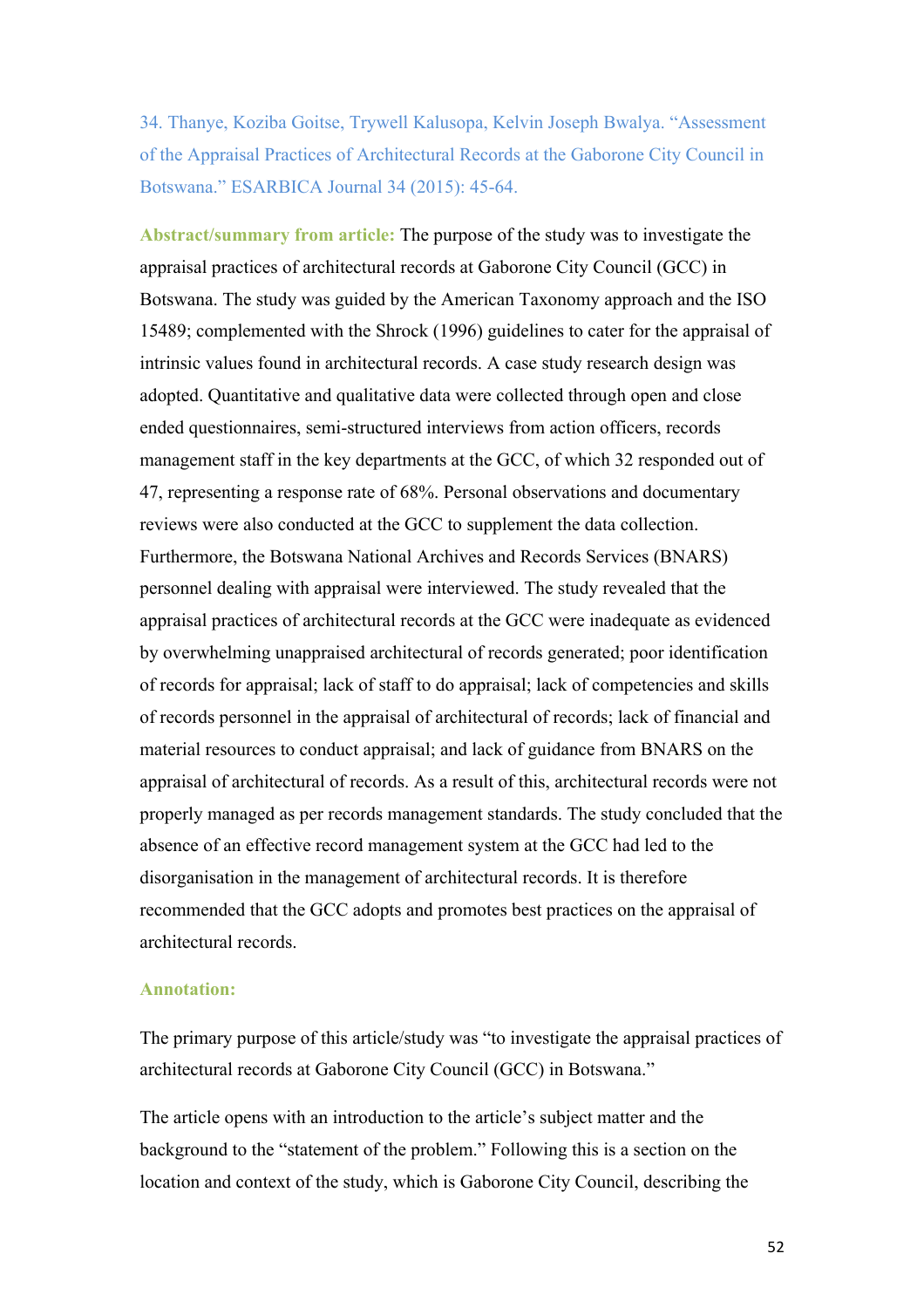contextual factors of the study. The research objectives follow this section, and then a section on "the importance of records appraisal in organisations", then "appraisal practices of architectural records", and then "a synopsis status of the appraisal practices of architectural records in the world."

Following these sections is a section on the study's research methodology, which is "largely guided by a qualitative research approach." The finding and discussion over said findings are then laid out.

What follows this is a series of sections on a variety of aspects of the study, including "Appraisal Practices of architectural records at the GCC", "Training needs, competencies and skills of records management personnel at the GCC", "Resource needs for conducting an effective appraisal exercise at the GCC", "Role of the BNARS in the appraisal of public sector architectural records at the GCC".

The article then lays out a conclusion and recommendations. The recommendations include the following:

"[T]he study recommends that the GCC plans for the development of a record keeping system and policies and procedures that will facilitate the effective creation and capture of [paper] records."

"[T]he study recommends that the GCC starts arranging and labelling the location of closed files and this information should be safely kept."

"[The study] recommends adherence to the current file classification scheme by all the GCC departments. Staff sensitisation about basic records management procedures should be undertaken."

"It is … recommended that proper procedures and guidelines should be developed and be implemented to regulate the transfer of closed records."

"[The study] recommends that the schedules be developed and applied to architectural records that have accumulated over the years."

"[The study] recommends that the GCC should review and adapt elements of the American taxonomy and macro appraisal approaches and supplemented with Shrock guidelines on the appraisal of architectural records."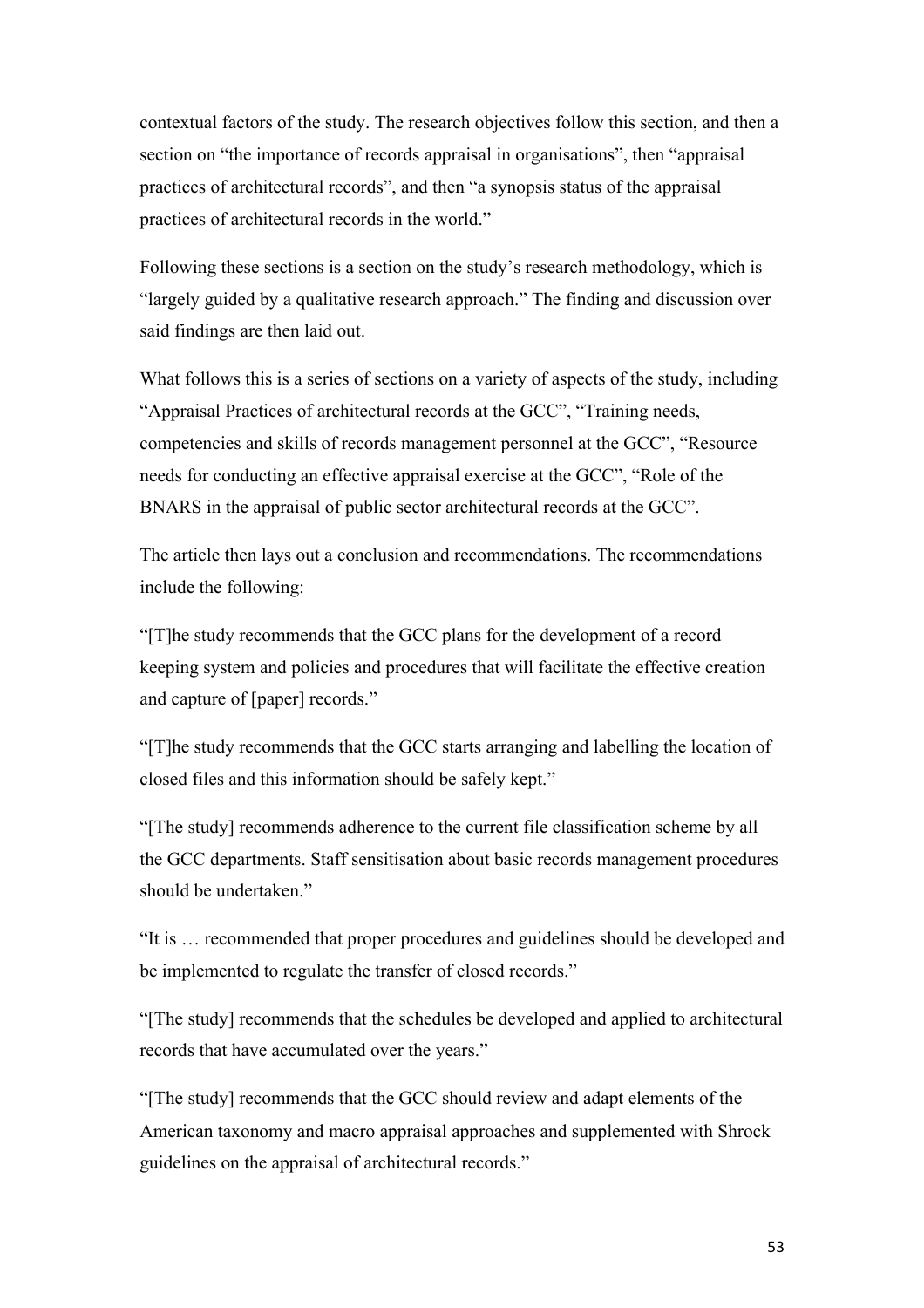"[The study] recommends that the GCC recruits professionals to manage non-active architectural records and work with training institutions such as University of Botswana introduce tailor-made specialised short courses on the care and management of these records."

"The study recommends that the GCC utilises the trade-off initiative and increase the existing manpower."

35. Mutsagondo, Samson, Forget Chaterera. "Mirroring the National Archives of Zimbabwe Act in the context of electronic records: lessons for ESARBICA member states." Information Development (2014): 1-6.

**Abstract/summary from article:** Many countries in the Eastern and Southern African Regional Branch of the International Council on Archives (ESARBICA) have embraced electronic government as a matter of priority. This is a programme where government business is conducted through use of different information communication technologies. Unfortunately, many members of the organization, including Zimbabwe, do not have archival legislation that specifically caters for the creation, use, maintenance and disposal of electronic records. This has resulted in records management practitioners resorting to a hit or miss approach when managing electronic records. This paper highlights the inadequacies of the National Archives of Zimbabwe (NAZ) Act (1986) as well as the challenges facing records management practitioners in as far as the management of electronic records is concerned. The survey research method was used to collect data specifically on inadequacies of the NAZ Act and challenges faced by information practitioners in using the act to deal with the creation, use, maintenance and disposal of electronic records.

#### **Annotation:**

This article primarily "highlights the inadequacies of the National Archives of Zimbabwe (NAZ) Act (1986) as well as the challenges facing records management practitioners in as far as the management of electronic records is concerned."

The article opens with an introduction to the article's subject matter, and then continues with the "statement of the problem", then the aim of the paper and the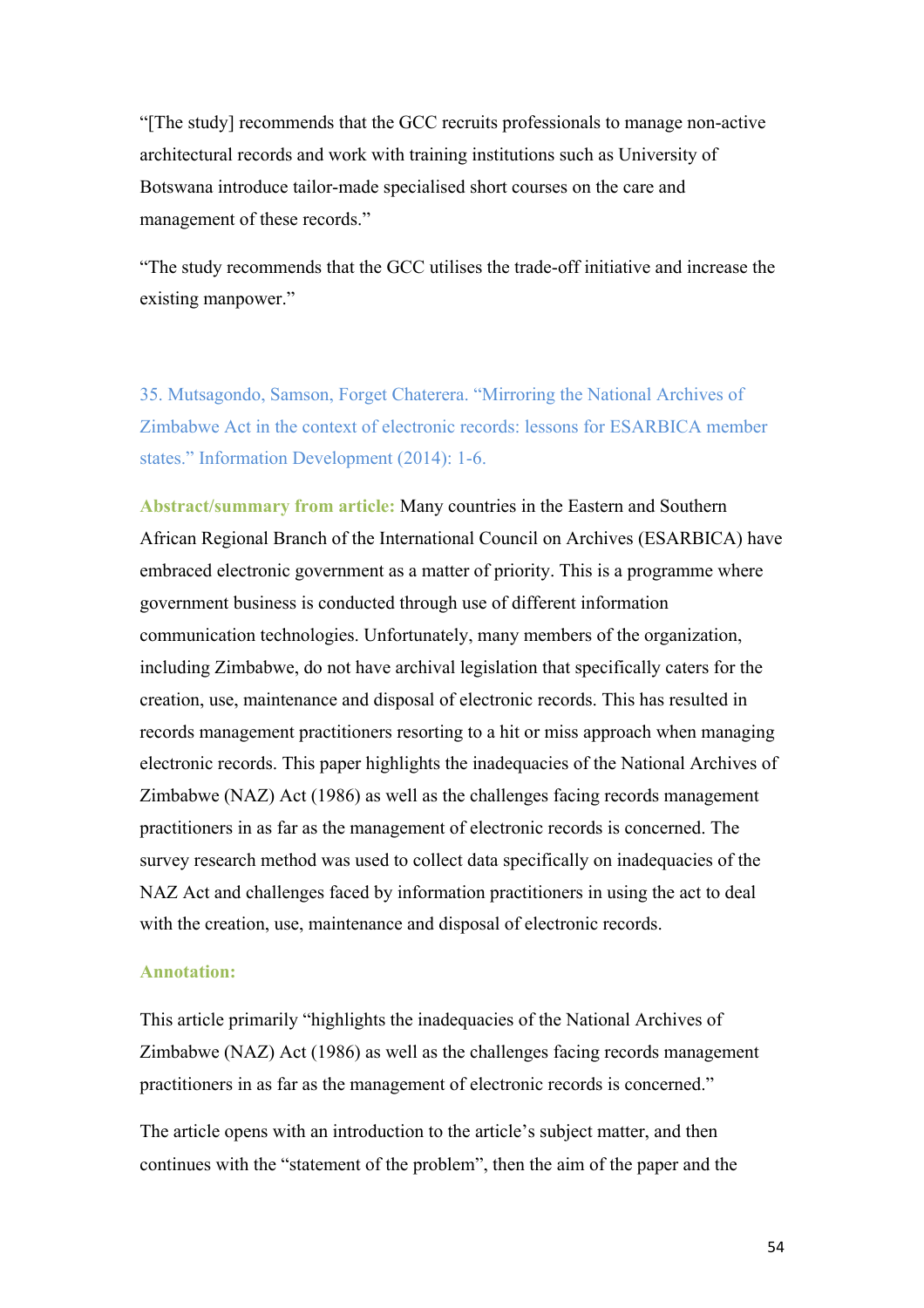"objectives of the study", and the research methodology (which is that it's "of a qualitative nature and made use of a survey research design". Following a small bit on the biodata of the respondents, the presentation and interpretation of the results follows.

After this lengthy and detailed section comes the recommendations. The recommendations, which include: "the adoption in Zimbabwe of the explicit reference model as opposed to the implicit coverage model".

The article concludes with the core statement that "Zimbabwe needs to revise its archival legislation in order to fully address the management of electronic records."

36. Nasieku, Agnes Peninah, Henry Kemoni, Japhet Otike. "Management of E-Records at Moi University Eldoret, Kenya." ESARBICA Journal 30 (2011): 177-210.

**Abstract/summary from article:** k The article discusses the findings of a study that was carried out to investigate the management of electronic records (e-records) at Moi University. The aim of the study was to investigate the management of e-records within the context of the records continuum principle with a view to recommending a framework that can be used to manage e-records. The sampling frame consisted of 60 respondents drawn from Moi University main campus, Chepkoilel campus and Town campuses. Purposive sampling technique was used to select respondents from Moi University management, ICT, general administration, records/accounts and secretarial staff. Data was collected using semi-structured interview schedules supplemented by observation. The study results revealed that despite Moi University embracing the use of computers as a critical tool for information management and communication in support of its business transactions, the management of e-records remained a neglected area of the university record keeping system. Factors contributing to this were found to include lack of policies and procedures to guide the management of e-records and lack of knowledge and skills in records management and in particular e-records management. The authors" recommendations include equipping staff and especially those responsible for managing e-records with knowledge and skills in records management and in particular e-records management, staff and users be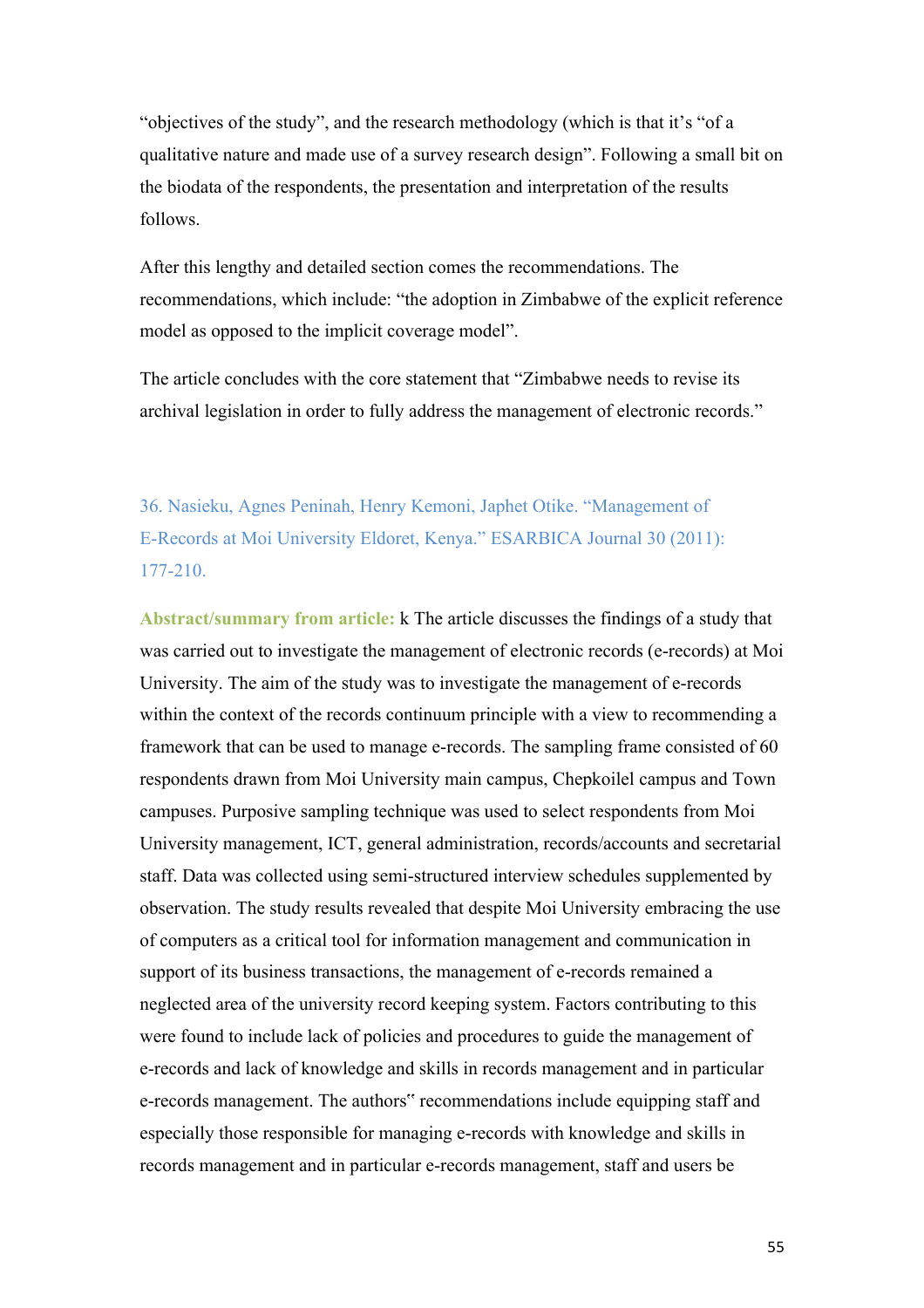equipped with ICT skills to enable them to work in an electronic environment and the university should raise awareness amongst staff on the importance of managing e-records.

## **Annotation:**

This article primarily "discusses the findings of a study that was carried out to investigate the management of electronic records (e-records) at Moi University."

The article begins with an introduction to the article's subject matter. Following this is the problem statement, which is followed by the study's aim and objectives. Included in this section is the statement that "[t]he main aim of the study was to investigate the management of erecords at Moi University within the context of the records continuum principle with a view to recommending a policy framework/model that can be used to manage e-records." The significance of the study and the theoretical considerations are then described and laid out for the reader.

Then begins a section connecting the record continuum model to the study, elaborating upon its relevance to the study. This section is quite thorough and detailed.

Following this is the section describing/detailing the research methodology for the study, which is as follows: "Both qualitative and quantitative research designs were used. Nonprobability sampling method was used where the sample for the study was obtained by use of purposive sampling method. Data was collected through face to face interviews with the respondents and an interview schedule was used to guide the interviews. This was supplemented by observation"

The findings of the study are then laid out in a lengthy section, with various sub-sections, including "strategies used for managing e-records", "ICT infrastructure and resources available to cater for the management of e-records" and more.

The article then presents the conclusion and recommendations.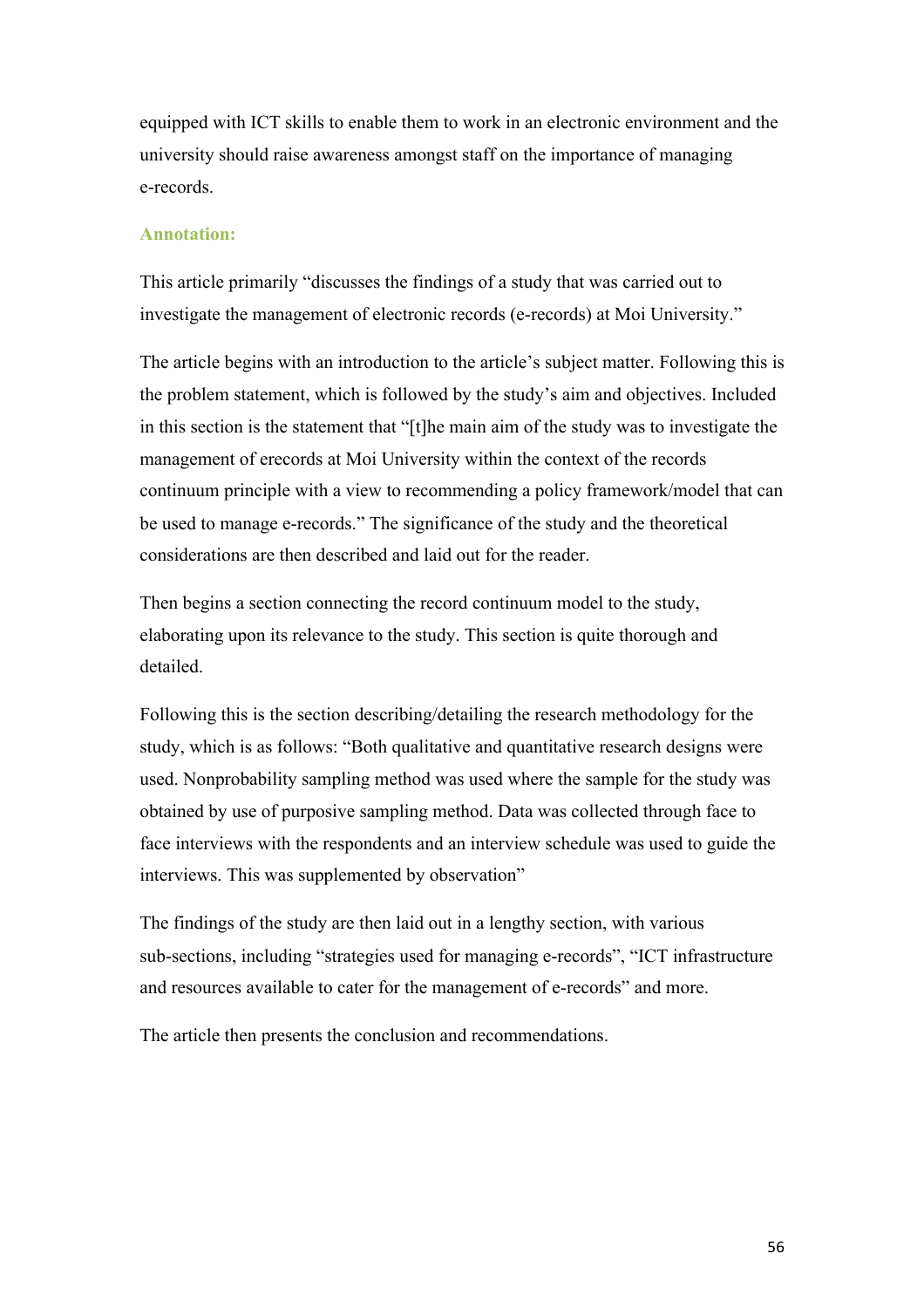37. Ngulube, Patrick, Patience Sibanda, Norah LS Makoni. "Mapping Access and Use of Archival Materials Held at the Bulawayo Archives in Zimbabwe." ESARBICA Journal 32 (2013): 135-149.

**Abstract/summary from article:** The purpose of this qualitative case study was to map access and use of archival materials at the Bulawayo Archives (BA) in Zimbabwe. The study investigated how access policies influenced access and use of archival collections at BA; the finding aids used to provide access to archives; the use of information and communication technologies to provide access to archives; how backlogs of unprocessed archival materials affected access to the collection; the systemic barriers that influenced access to archival materials; the skills and knowledge of staff in promoting access and use of archival materials; and the profile of the users of archival materials and the purpose that they utilised the information for. A case study research design was employed with face-to-face interviews, observation and artefact analysis as data collection methods. The respondents included the Director of National Archives of Zimbabwe, Acting Principal Archivist who was in charge of BA, two archivists and two records management assistants working with him, and ten users who consulted archival materials at BA during the period 1 August 2012 to 30 May 2013 when the study was conducted. Data were analyzed using thematic content analysis with an interpretevist perspective. The results showed that legal authorization of access to archives exists, archival finding aids were not adequate, there were huge backlogs of unprocessed archives, systemic barriers hindered users from accessing archives, staff had limited knowledge of promoting access to archives and the major users of archival materials were researchers from various fields. The study recommended that BA should improve their policies, procedures and practices by making them access-friendly so that they do not adversely impact on access and use of archival materials.

#### **Annotation:**

This article had the purpose "to map access and use of archival materials at the Bulawayo Archives (BA) in Zimbabwe."

The article begins with an introduction to the article's subject matter, which then follows with the problem statement. Following this is the "contextual profile of Bulawayo Archives", so as to establish the context for the article. What follows this is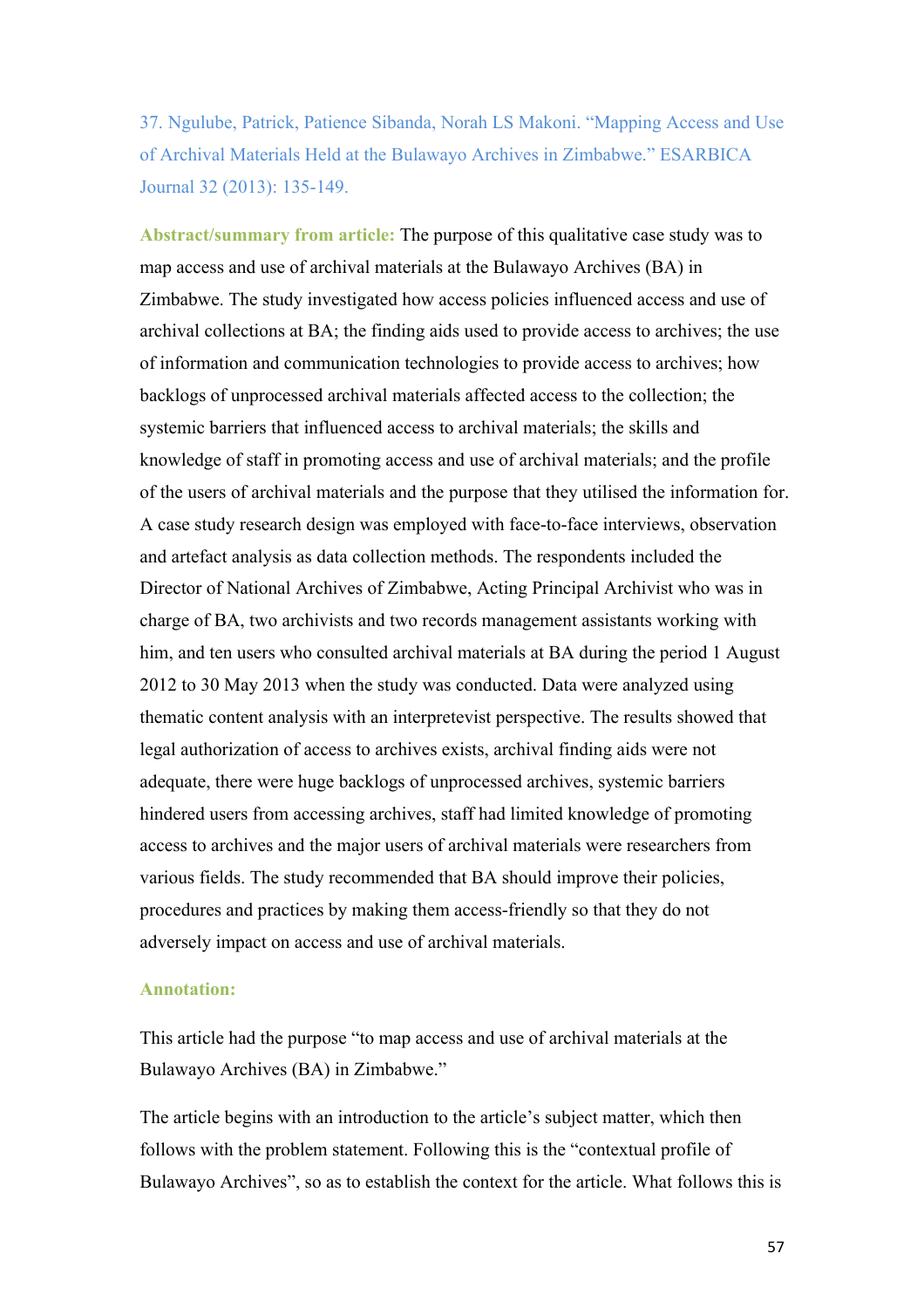the conceptual framework, which is an incredibly detailed section, and then the research methodology (which is a qualitative methodology).

The findings and the discussion on those findings are then laid out, which include various subsections.

Finally, the article closes with the conclusion and recommendations.

38. Okello-Obura, Constant. "Positioning of Records and Archives Education in Uganda: An Analysis of the Trend." ESARBICA Journal 28 (2009): 172-194.

**Abstract/summary from article:** The value of good records and archives management in the promotion of accountability, good governance and human rights cannot be overemphasized. However, this can only be possible when a pool of well-trained human resources exist in the field of records and archives management. This article, based on a literature review explores and makes the situation analysis of records and archives management education in Uganda. The article reviews the administrative history of Uganda to highlight the value of good records and archives management for the promotion of national heritage. It makes among others a review of records and archives management demand in Uganda; and states the intrinsic values of sound records management. The syllabus of Bachelor of Records and Archives Management (BRAM) in Uganda is presented. The challenges of records management education with reference to Uganda and the way forward are addressed.

## **Annotation:**

This article primarily "explores and makes the situation analysis of records and archives management education in Uganda."

The article begins with an introduction to the article's subject matter, and follows with the "administrative history of Uganda (1858-1978). Following this is a section on the "terrain of records and archives management demand in Uganda." There is then a section detailing and elaborating on "records and archival institutions in Uganda", and then a section describing the state of affairs in Uganda where the regulatory and legislative framework for records and archives management is concerned. This section is quite detailed, with a number of sub-sections. Following this is a section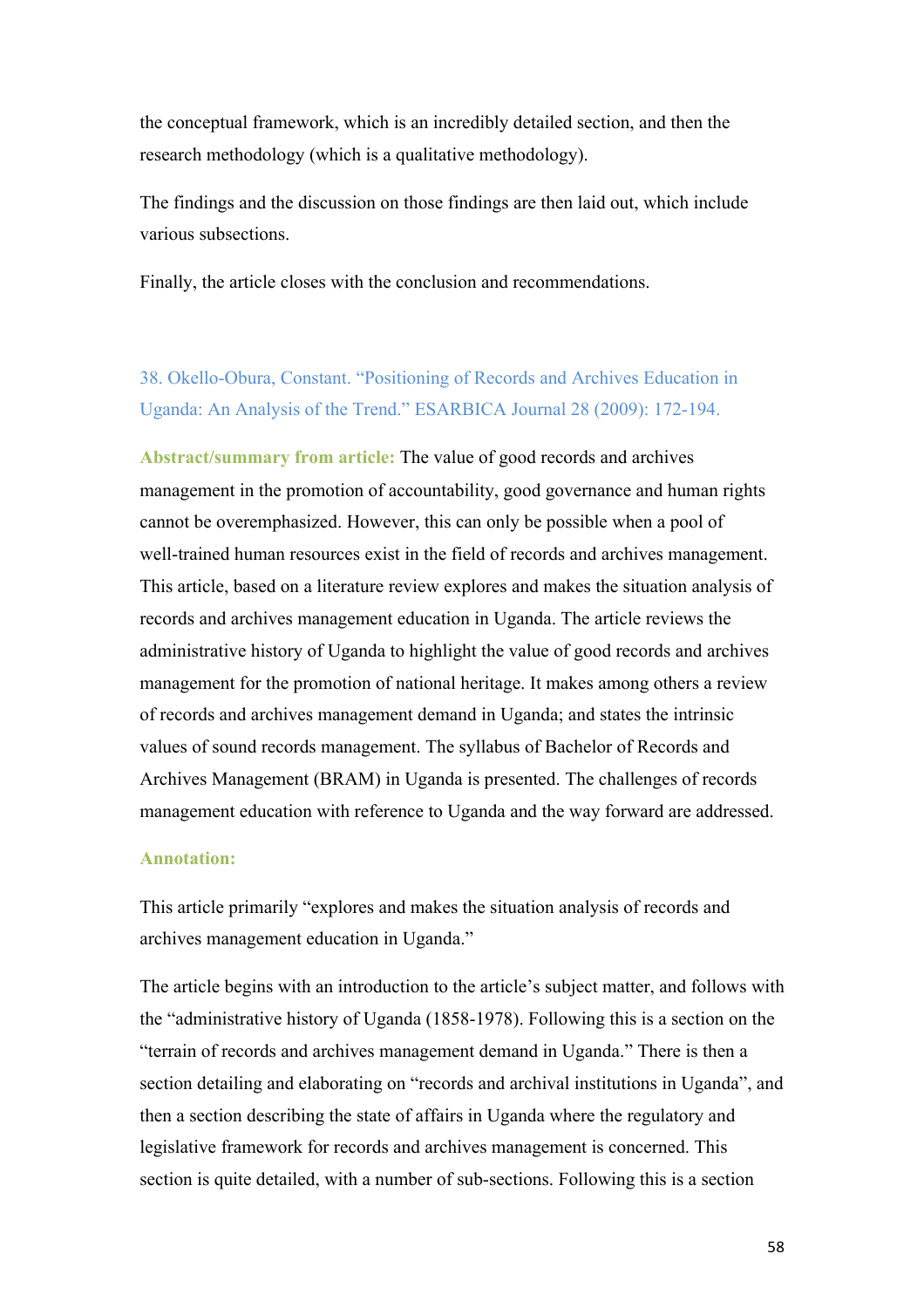exploring the nature and variables of education for records management and archives, and the complexities therein. There is then a section on the "[c]hallenges faced in providing records and archives education and training in Uganda", with numerous sub-sections. There is then the conclusion, which notes that "An overview of the administrative history of Uganda signifies the relevance of good records and archives management in Uganda."

In the section entitled 'The Way Forward', the author states that these things are needed: distance education for records and archives management in Uganda; international partnerships for the purposes of education and training; and, finally, advocacy among policy makers on the necessity of good records management.

39. Moloi, Julie. "E-Records Readiness in the Public Sector in Botswana." ESARBICA Journal 28 (2009): 105-127.

**Abstract/summary from article:** This article presents the findings of the study that was carried out in 2006. The objective of the study was to evaluate the status of erecords readiness in the public sector in Botswana. Data was collected through in-depth interviews and analysed using the Statistical Package for Social Sciences. The key findings of the study revealed that e-records readiness in Botswana is low on account of a lack of policy and legislative framework for e-records. The study population consisted of government ministries.

# **Annotation:**

The aim of this article/study is to "evaluate the status of erecords readiness in the public sector in Botswana."

The article begins with an introduction to the article's subject matter. Following this are sections on e-government in Botswana - on e-government in Botswana's public sector, the concept of e-readiness and its relevance to the article's subject matter, and a lengthy section (with a sub-section) on e-records readiness. In the article, the study's findings are laid out and discussed. The article explores, in great detail, the matter of e-records in Botswana and the various aspects and factors involving this, particularly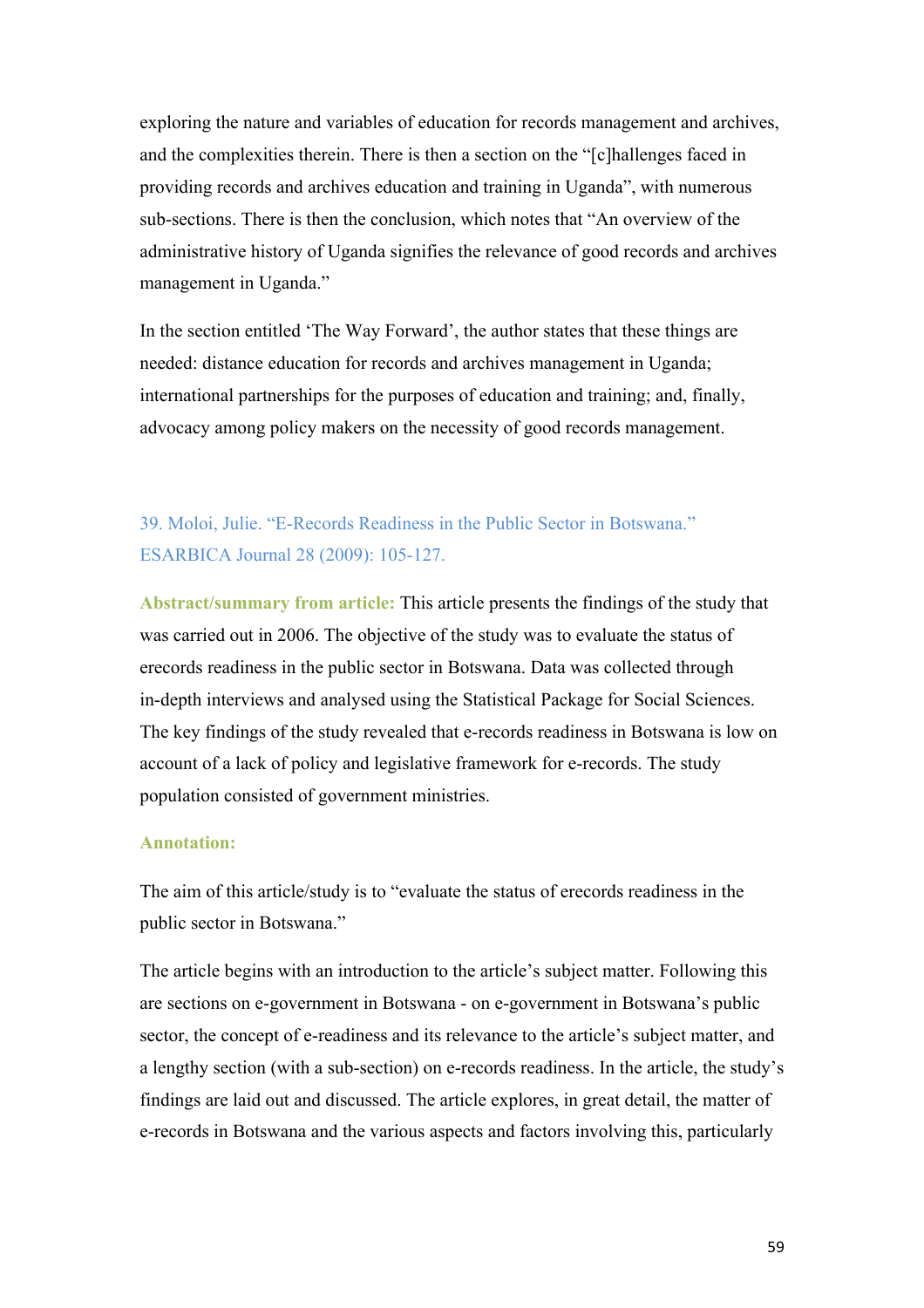regarding Botswana's readiness for e-records and where it does and/or does not meet expectations in this regard.

The article concludes with this striking statement: "The current status regarding the management of e-records in Botswana suggests that the level of e-records readiness in Botswana is almost non-existent. In order to address the current situation regarding the management of e-records, government could consider enacting legislation on erecords including the use of e-signatures to formalize the acceptance of e-records as official records and legalize their admissibility as evidence of business transactions even in the courts of law."

40. Mwangi, Peninah W., Justus M. Wamukoya. "Digital Preservation of Agricultural Information at Kenya Agricultural Research Institute." ESARBICA Journal (2009): 105-127.

**Abstract/summary from article:** Kenya Agricultural Research Institute (KARI) through its research and related activities generates a lot of digital agricultural information and records. While some of the information and records are born digital, others are the product of digitization. The information and records generated serve to improve and promote transfer of agricultural technologies, provide knowledge, inform the clientele, respond to demands and opportunities leading to the enhancement of agricultural production. The article examines the current practices underpinning digital preservation of agricultural information and records at KARI, the KAINet Pilot Project, and challenges in preservation of digital agricultural information and records at Kenya Agricultural Research Institute. The article further reviews literature pertaining to digital preservation and concludes with some recommendations directed towards improving and promoting preservation of digital agricultural information.

#### **Annotation:**

This article primarily "examines the current practices underpinning digital preservation of agricultural information and records at KARI, the KAINet Pilot Project, and challenges in preservation of digital agricultural information and records at Kenya Agricultural Research Institute."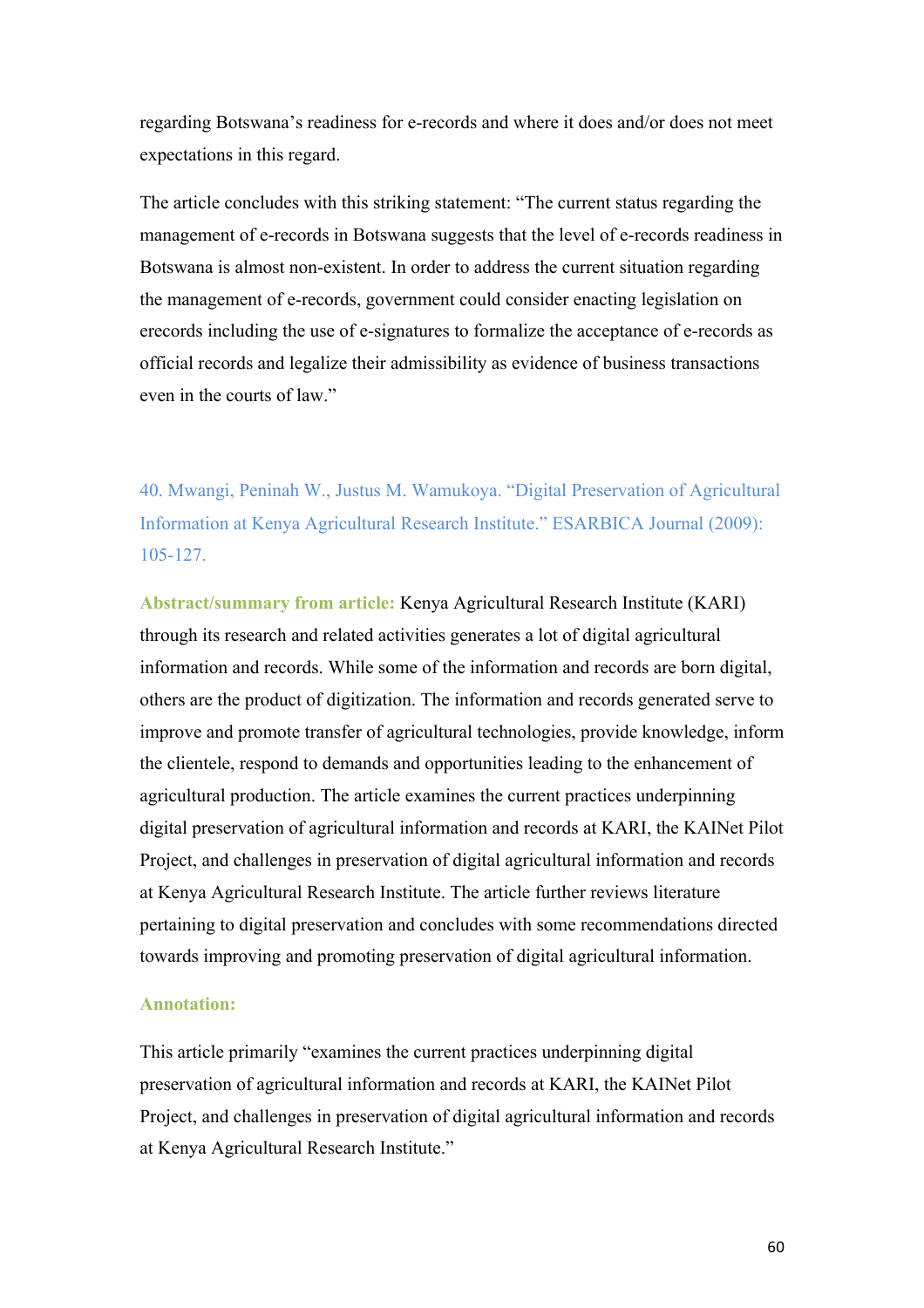This article introduces the subject matter, and then proceeds to lay out in a very detailed fashion the background information on the article's subject matter (KARI and the like). It then moves into aspects relating to digital preservation, exploring this aspect and related aspects in great detail and much thoroughness.

It then lays out a series of recommendations, which are (briefly) as follows:

- l Develop means to coordinate digital preservation activities at the Institute
- l Implementation of digital preservation strategies
- Need for additional resources
- Establishment of standards to govern digital records preservation
- l Development and implementation of digital records preservation policy
- l Methods for error detection and correction during creation and reformatting processes
- Legal issues
- $\bullet$  Develop means to coordinate digital preservation activities within the institution
- Development of digital records preservation programs
- Security of digital records

The article then concludes.

41. Wato, Richard. "E-Records Readiness in the ESARBICA Region: Challenges and the Way Forward." ESARBICA Journal 25 (2006): 69-83.

**Abstract/summary from article:** Managing e-records is one area that has always challenged archivists and records managers, especially in the developing countries, partly because of the following reasons:

- Their creation, use and preservation requires acquisition of costly hardware and software.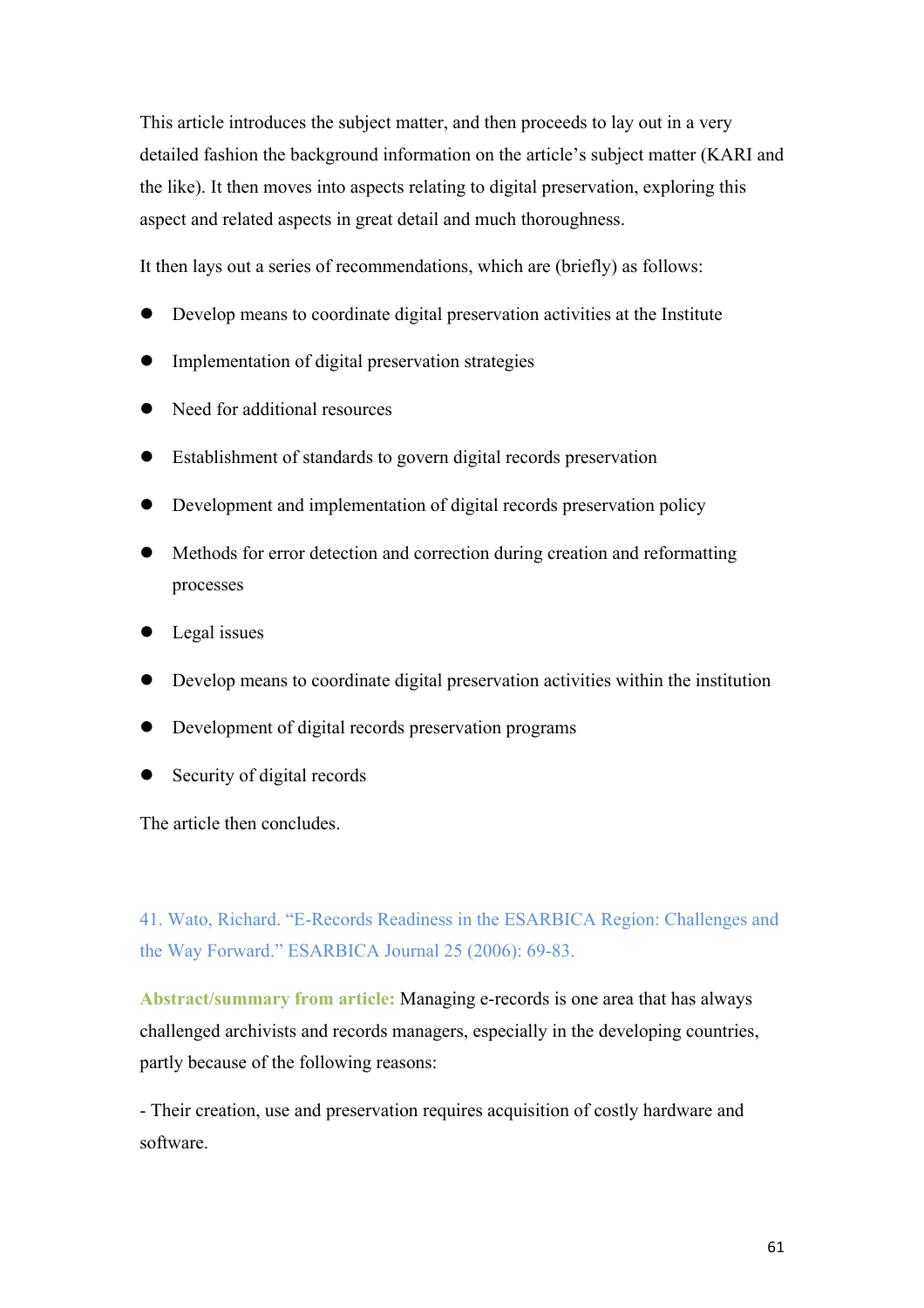- The archivist and records manager may be required to undergo re-training in the use of information technology in order to be conversant with the management of e-records.

- Preservation of e-records is determined by the storage media which are quickly becoming obsolete.

- Training institutions where archivists and records managers are being trained locally may be lacking in personnel to teach e-records management.

However, today a lot of government records are being created with the use of information technology. There is also an increase in online transactions through e-mails and the internet. Such transactions need to be captured in the institutional records management system for accountability and good governance. National archives in the ESAR-BICA region, however, seems to be shying away from their core responsibility of safeguarding the documented heritage of their respective countries in whatever format (including electronic). This article, therefore, endeavours to examine the e-readiness of each of the ESARBICA national archives and establish the reasons that may have contributed to the current state of affairs.

#### **Annotation:**

This article primarily focuses on and examines e-readiness of "each of the ESARBICA national archives" and seeking after the establishment of "the reasons that may have contributed to the current state of affairs."

The article explores the background of the issue, and then an entire host of relevant factors to the article's subject matter - ICT issues, e-governance, record authenticity, "resources and training for records management personnel", and more. Ultimately, the article explores fully the various aspects, factors and dimensions of e-readiness and e-records, in a very detailed and thorough fashion.

The article concludes with the statement that ESARBICA is not e-ready yet, but that a possible way forward is to "come up with some minimum standards for e-records that each of the countries would be expected to implement on a pilot basis."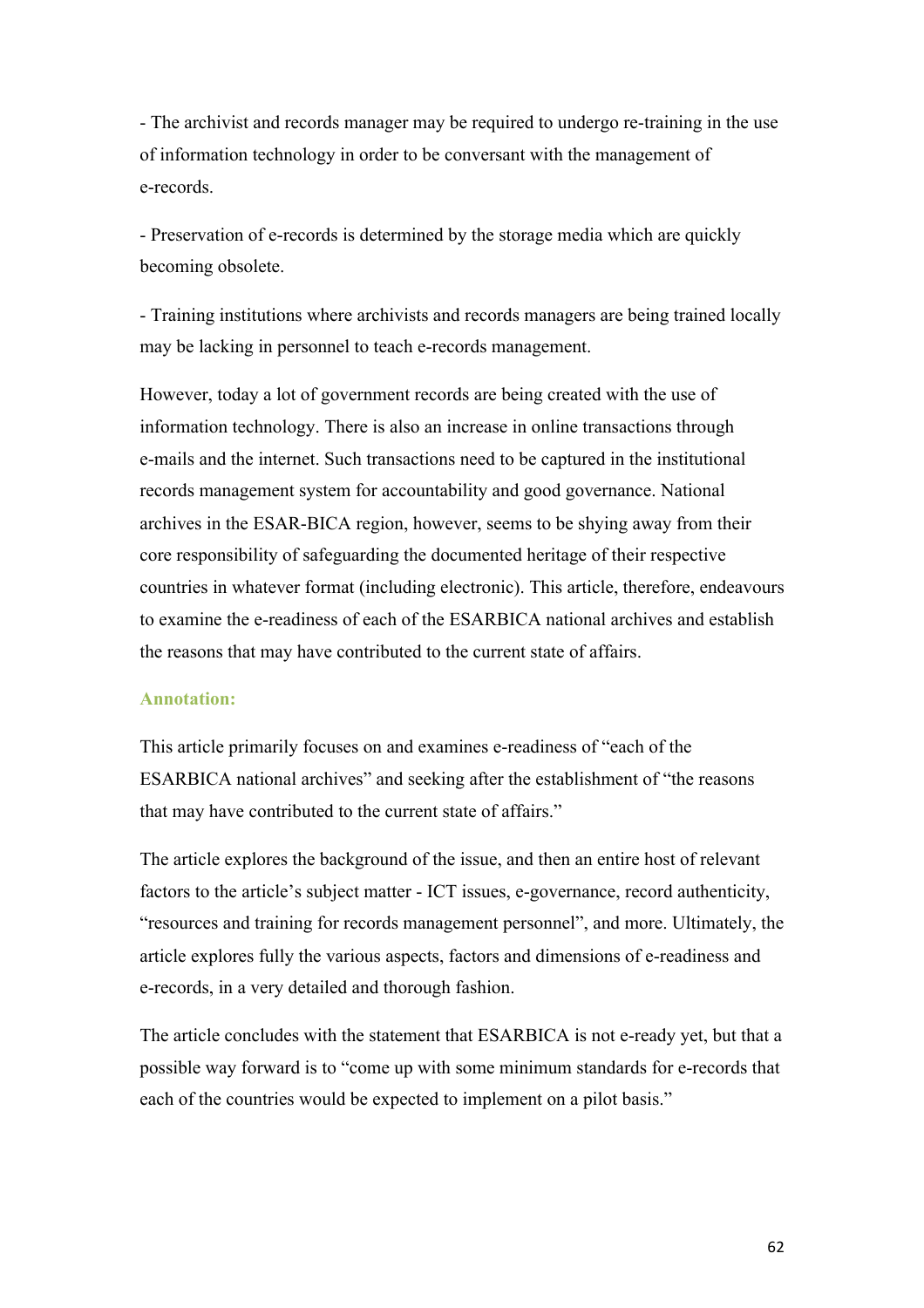42. Ngulube, Patrick, Mehluli Masuku, Delight T. Sigauke. "The Role of Archives in Preserving Indigenous Knowledge Systems in Zimbabwe: Is (RE) Inventing Themselves the Answer?" ESARBICA Journal 30 (2011): 261-278.

**Abstract/summary from article:** The management of indigenous knowledge (IK) should take a centre stage in the archive. However, archivists in Zimbabwe do not seem to be seriously concerned with preserving IK. Their disposition is largely influenced by their notion of an archive based on the Western epistemologies that dominated their training as archivists. IK was only considered for preservation if it complemented the written "official record". Archivists need to change that mindset and reinvent archival practices in order to play a prominent role in the preservation of IK.

# **Annotation:**

This article concerns the management of indigenous knowledge in archives.

The article opens with an introduction to the article's subject matter. Following this is a great amount of detail in defining IK (indigenous knowledge), and aspects tying archives and IK together (such as the "role of archivists in integrating IK into the archive"), and more. There is also an exploration of the topic of oral curation, and how this connects to the topic of archives and IK.

Also touched on is the possibility of "indigenous knowledge centres" being established "as a strategy to preserve indigenous knowledge", as a component of the broader archival system so as to meet the contextual necessities that indigenous knowledge specifically demands in any hypothetical or actual curation of it. Other aspects, such as copyright and intellectual property, are also touched on.

The article concludes with some words on the way forward for IK and archives, such as: "Where IK centres are to be established it is vital to develop a fully participatory and consultative process to identify and prioritise the material to be captured. In addition, where technology is used to preserve valuable artefacts or record the oral information from an IK source, care must be taken to ensure that the intellectual and cultural rights of indigenous peoples as owners of their cultural heritage are acknowledged and respected."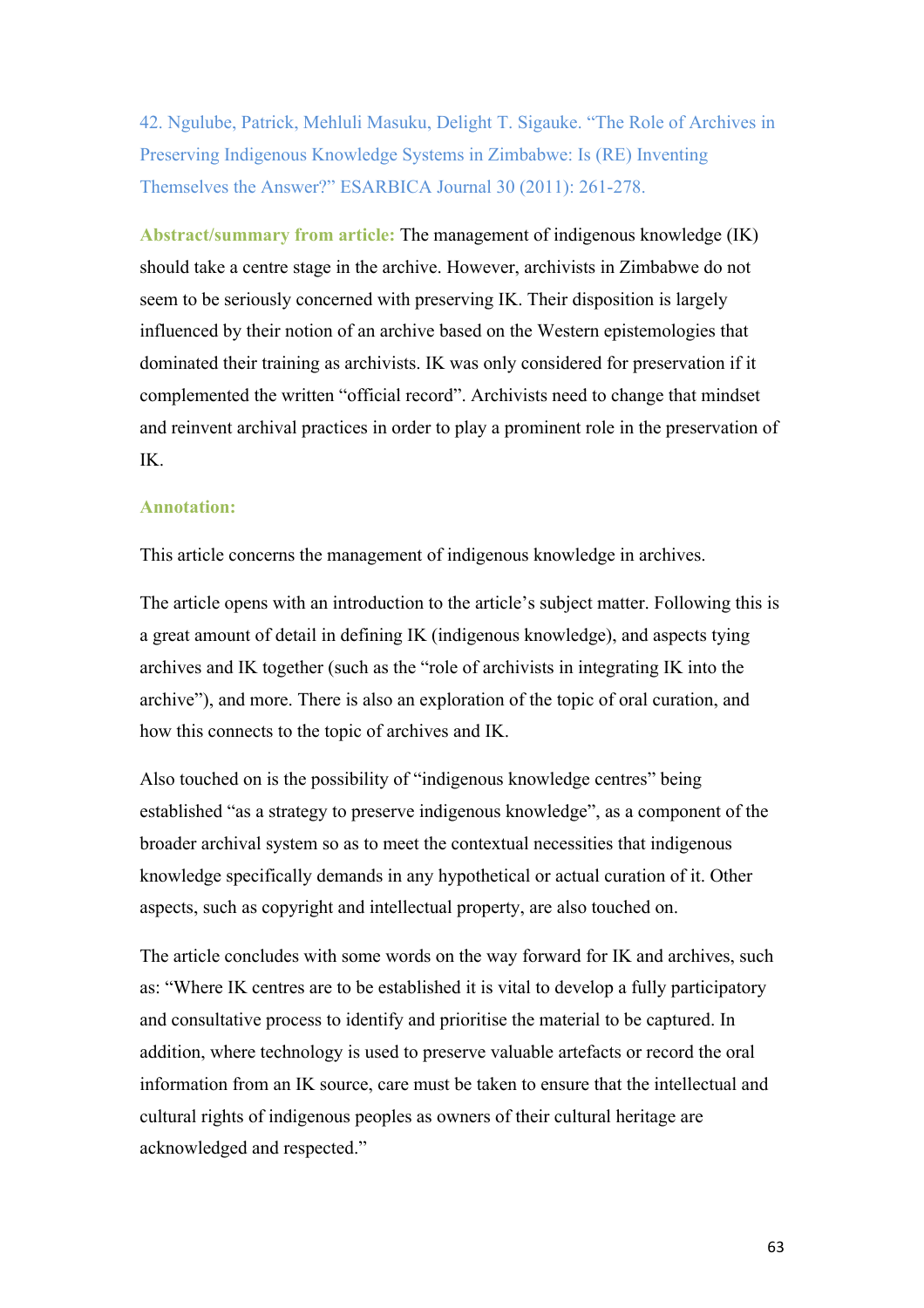43. Salamntu, Lumka Thami P., and Lisa Seymour. "A review of enterprise content management (ECM): Growth and maturation of ECM from the year 2001 to 2011." In Digital Information Processing and Communications (ICDIPC), 2015 Fifth International Conference on, pp. 31-37. IEEE, 2015.

**Abstract/summary from article:** Managing information and content in organisations can be a challenging task hence the implementation of the Enterprise Content Management (ECM) systems. ECM can be classified as integrated approach to information management. The ECM concept has received much attention from the practitioners and vendors perspective but ECM research is still an emerging field in Information Systems (IS) research. ECM research is approximately more than one decade but it only received little consideration from scholars and a lot of attention from industries. This paper will provide an in-depth review of the ECM literature mainly its implementation and the benefits associated with it. When looking at the four ECM dimensions, research indicates that the majority of the literature focuses on content mainly on the information and system views. However, ECM research still lacks consistency and well accepted definitions as it is a concept that is still evolving. Most of the literature consists of case studies and most frequent contribution in field studies with a promising trend towards contributing theory. This is a comprehensive analysis of the ECM literature across a number of sources and offers an important insight about the directions of the ECM research.

# **Annotation:**

This article primarily "provide[s] an in-depth review of the ECM literature mainly its implementation and the benefits associated with it."

The article opens with an introduction to the article and then delves into an exploration of the background issues to the discussions, then the findings are laid out and described, along with the review's methodology.

The article concludes with the statement that ECM is still "in its immature state ... and has a very small body of literature[.]"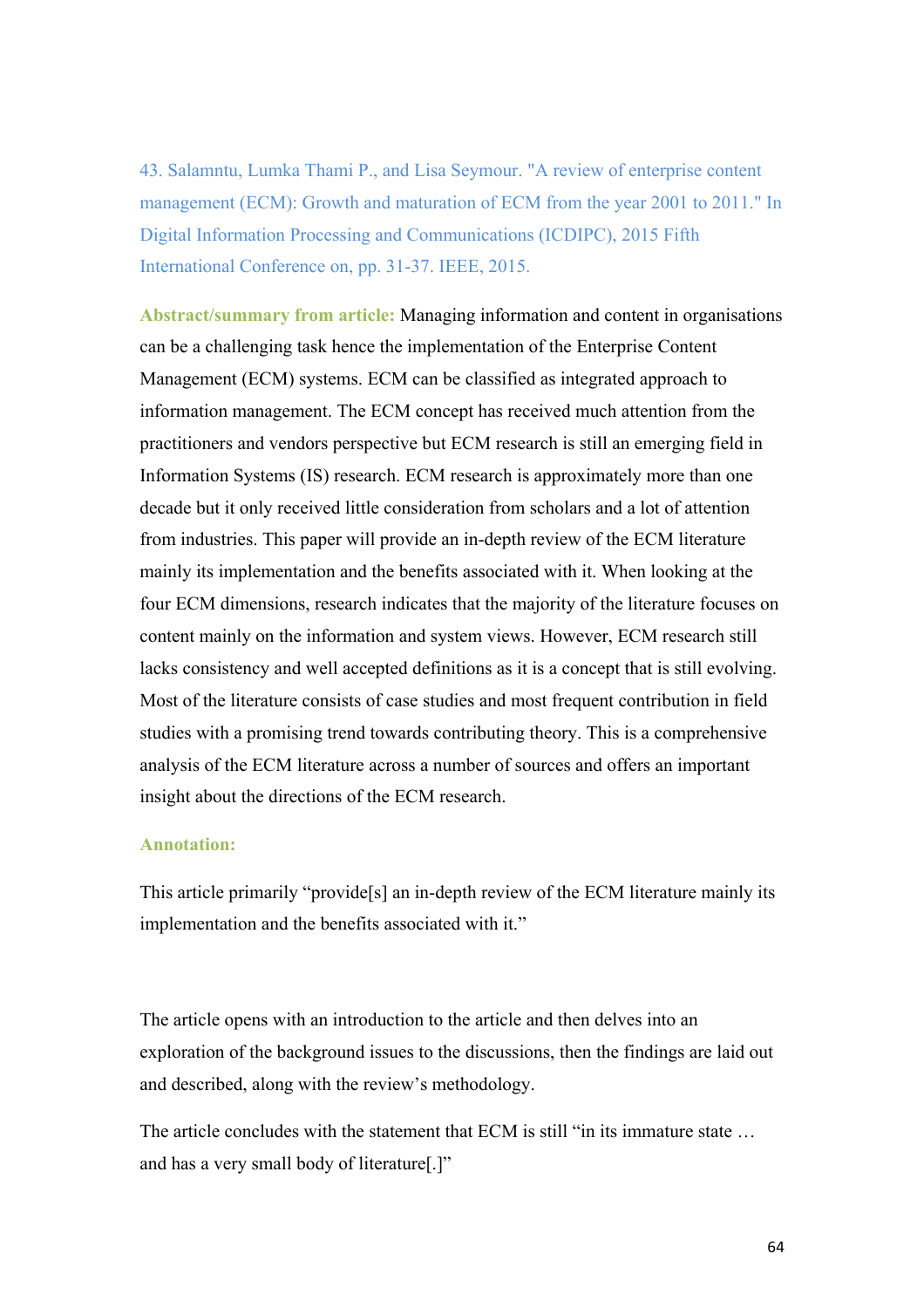44. Sebina, Peter. "ISO Standards and Records Management: The Case of the Botswana Meat Commission." Afr. J. Lib. Arch. & Inf Sc. Vol.11, No.1 (2001): 49-59.

**Abstract/summary from article:** In 1997 the Botswana Meat Commission (BMC) appointed consultants to advise on ways of improving records management activities in the company. This paper presents the results of the efforts of the BMC to set up effective ways of managing its records. It also explores the use of ISO (International Standards Organisation) 9000 standards in the management of BMC records. The paper explains the steps followed by BMC and the consultants to have their records systems streamlined to meet ISO requirements and concludes by arguing that there is no way BMC could have resisted ISO 9000 certification if it was to continue being a player in the world beef industry.

### **Annotation:**

This article primarily "presents the results of the efforts of the BMC to set up effective ways of managing its records. It also explores the use of ISO (International Standards Organisation) 9000 standards in the management of BMC records."

The article opens with an introduction to the article's subject matter, and then begins a thorough exploration of "records management initiatives at BMC", including the laying out of its survey results. The way forward is then laid out, followed by the conclusion.

45. Kalusopa, Trywell. "E-Record Readiness - Can We Build a Contextual and Conceptual Framework for Labour Organisations in Botswana?" ESARBICA Journal 29 (2010): 124-146.

#### **Abstract/summary from article:**

This article primarily "interrogates the usefulness of e-records readiness assessment tools in labour organizations in Botswana. Based on a literature review, the article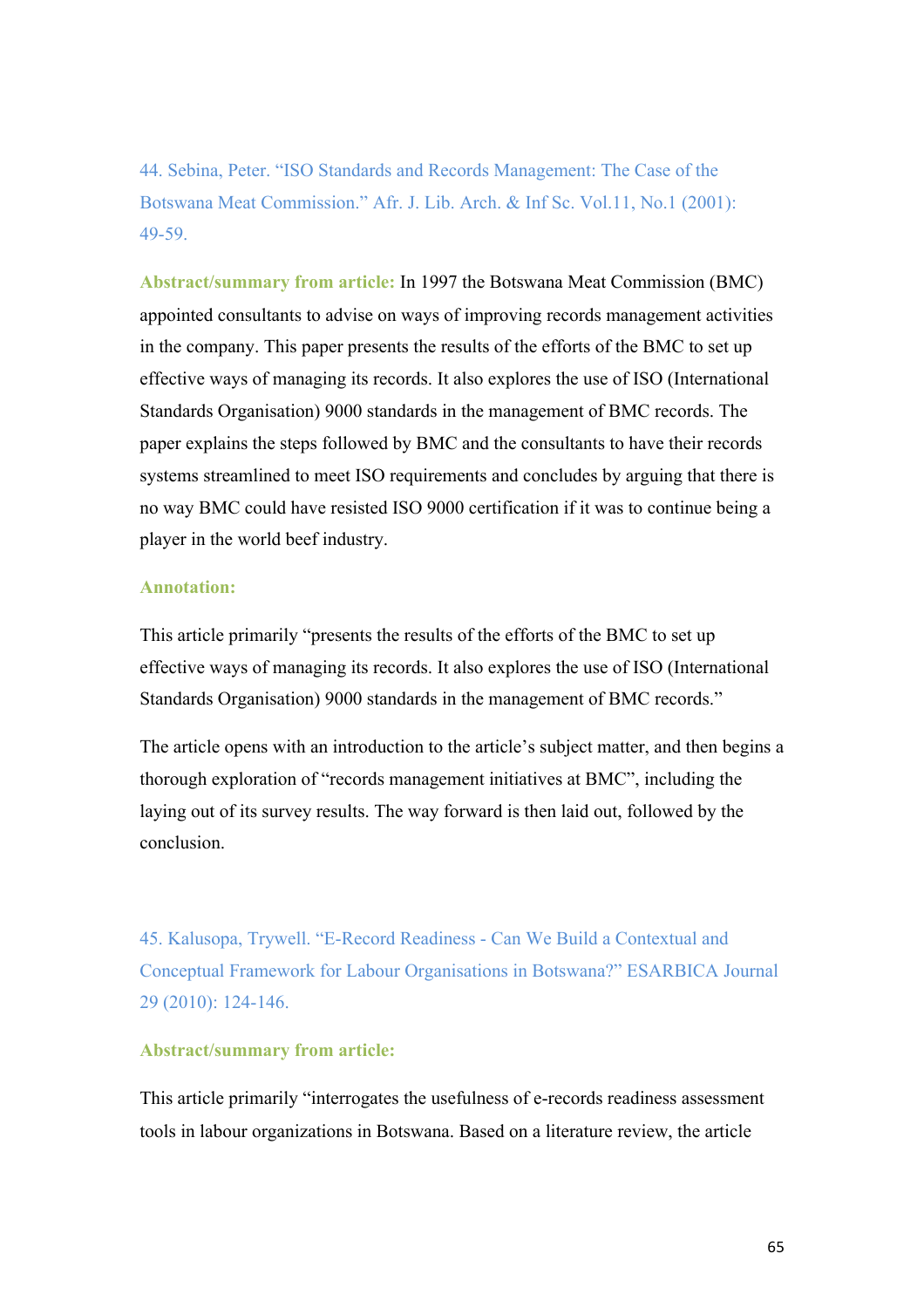seeks to review the content, context and implementation of e-records readiness tools in labour organisations in Botswana."

The article begins with an introduction to the article's subject matter, and follows with a definition of the necessary aspects of the article, such as e-readiness and "e-records readiness assessment tools." The article then delves into a deep and thorough exploration of "e-records readiness in labour organizations", including trends, the status of e-records readiness in countries such as South Africa and Botswana, the "efficacy of the e-record readiness assessment tools", and what lessons could be learned by relevant organizations in Botswana. The article then closes with the conclusion.

46. Murambiwa, Ivan, and Patrick Ngulube. "Measuring Access to Public Archives and Developing an Access Index: Experiences of the National Archives of Zimbabwe." ESARBICA Journal 30 (2011): 83-101.

**Abstract/summary from article:** The reason for the existence of national archival institutions and, indeed, archives is to preserve and give access to the national cultural heritage. The level of access to archives may be used as a measure to establish how far the archives have been taken to the people. One of the National Archives of Zimbabwe"s strategic goals is to increase access from 75 to 100% by 2013. This goal raises several questions including: Is access measurable? What exactly is constituted by the current 75% and the proposed 100%? The National Archives of Zimbabwe (NAZ), in seeking to answer some of the above questions, has embarked on an exercise to develop an auditable access regime. This development coincides with ongoing efforts by the International Council on Archives (ICA) to develop an access standard and global thrust towards open and transparent societies. A discussion of access invariably leads to other debates that include acquisition policies, archival automation, legislation that have a bearing on, for instance, closure periods, freedom of information and copyright, archival processing, access fees, facilities capacity and access times. This article looks at current efforts to develop an access index for the National Archives of Zimbabwe. To achieve 100% access by 2013 requires that an access baseline be established using quantifiable parameters such as accessioning and processing volumes, reader figures, finding aids, publications and access carrying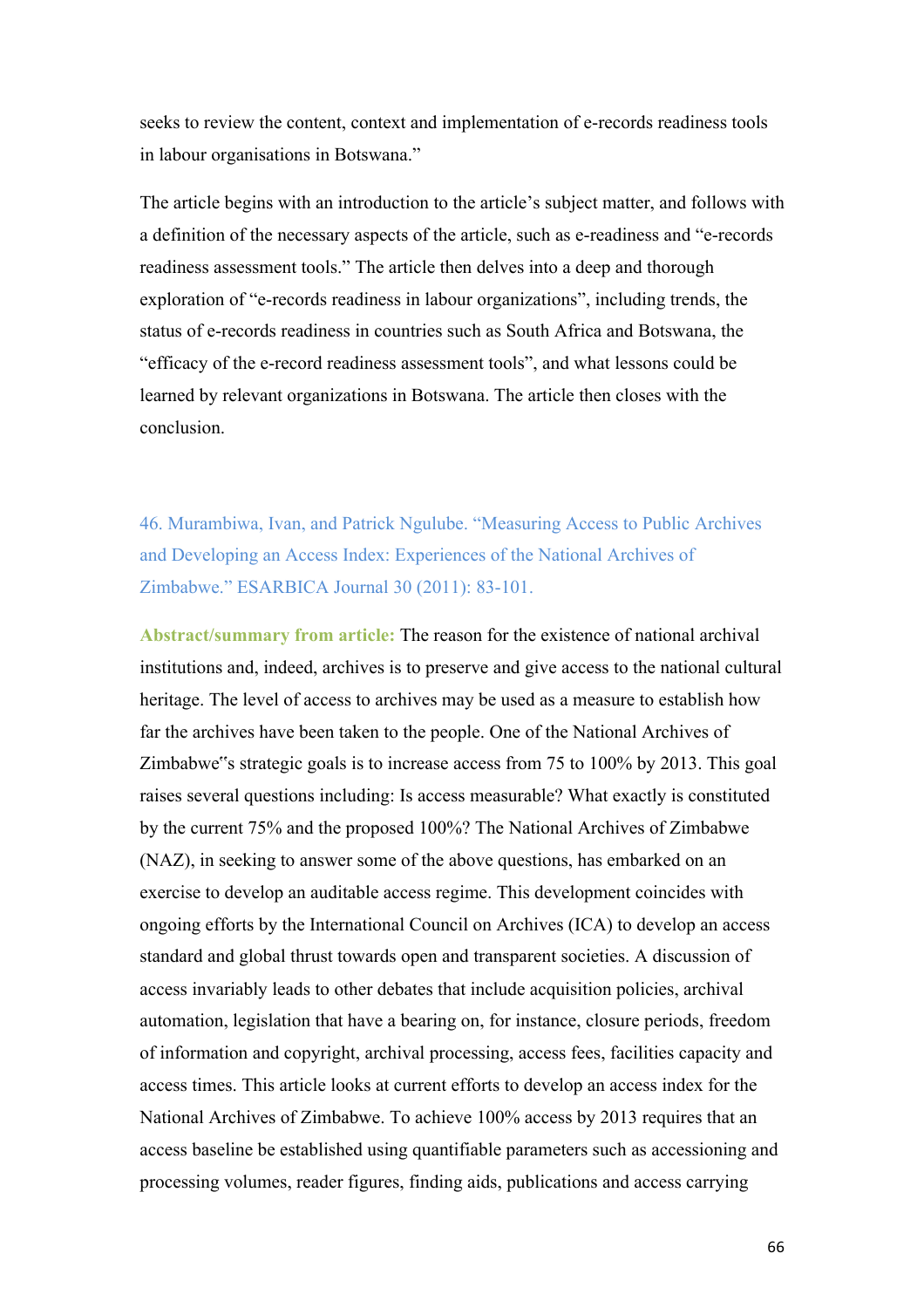capacity. Although this is work in progress, the numbers so far seem to show that access can be objectively quantified at the National Archives.

# **Annotation:**

This article primarily looks at "looks at current efforts to develop an access index for the National Archives of Zimbabwe."

The article opens with an introduction, which is then followed by a section on the necessity of the development of an index for the purpose of measuring access. The article then fully explores the issue of archival access in the article's context, examining "International Council of Archive (ICA) access principles", "trends influencing access to archives", and also the usage of Web 2.0 by archives and the decentralisation of archives. Many more aspects relating to archival access are explored, rendering this article an excellent introduction to and exploration of the issue of archival access in the African context.

The article then concludes with the statement that "[a]n appropriate framework can help archivists to collect meaningful, helpful and usable data to assess and monitor progress achieved, establish a baseline against which to measure the effects of the access programme's change on service performance, and demonstrate the contribution of archives to the advancement of society"

47. Kalusopa, Trywell. "Challenges of information and knowledge management in trade unions in Botswana within the context of millenium development goals." Journal of African Studies and Development Vol. 1(1) (2009): 001-007

**Abstract/summary from article:** The attainment of the Millennium Development Goals (MDGs) is closely tied to the challenges of globalization in Africa. Under the globalization drive, issues that centre on privatization, trade liberalization and foreign direct investment now call for most non-state actors such as the labour organizations to advocate for human centred approaches that stipulate MDGs projections. Globalization has also meant that the traditional processes of collective bargaining and advocacy in the labour movement have undergone a swift paradigm shift hastened global interactions of a high geographical spread facilitated by the advances in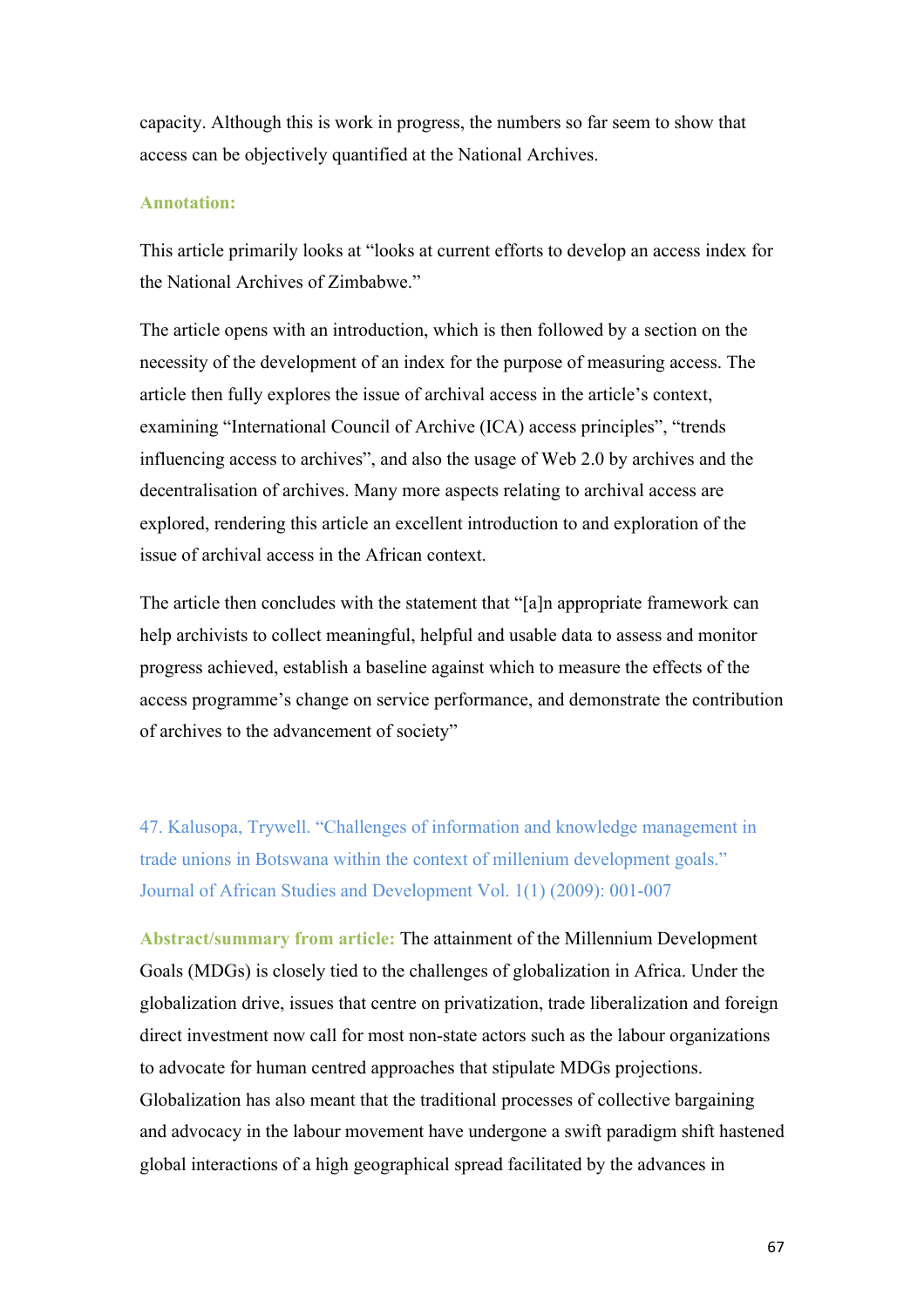Information Communication Technologies (ICTs). This has in essence deepened the transformation of decision-making processes of most governments, multinationals and non-state actors. Several suggestions now point to the fact that to remain viable and relevant, the labour movement requires, as a matter of necessity, to exploit the capabilities of ICTs to counter the effects of globalization by developing renewed cutting-edge skills based on information appreciation and use. This paper explores the challenges that the labour movement faces in the changing e-environment in Southern Africa, with particular emphasis on Botswana. It identifies some of the impediments for the slow response of the labour movement in using ICTs as a tool that can open up opportunities for education, training, mobilization and solidarity. The paper underscores the need for the labour movement to embrace the ICTs as a tool for information and knowledge management in their planning, implementation and evaluation of its activities within the context of MDGs.

Key words: Globalization, labour movement, trade union, information management, Information Communication Technology, Millennium Development Goals, Botswana, SADC.

#### **Annotation:**

This paper primarily "explores the challenges that the labour movement faces in the changing e-environment in Southern Africa, with particular emphasis on Botswana."

The article opens with an introduction to the article's subject matter, and follows with a number of sections fully and thoroughly exploring the interlocking subject matter of information/knowledge management, the process and progress of labour unions in Botswana, and the Millennium Development Goals with the hopes of achieving them.

The article concludes with the striking statement: "The challenges of conception, initiation, implementation, monitoring and evaluation of activities in labour organizations will always require the provision of reliable, pertinent and timely information. Consequently, it can be acknowledged that well-managed information delivery systems propelled by ICTs in labour organizations in Botswana can actually facilitate problem definition, measurement and analysis, taking inventories and gainful decisions, evaluation of the plans, programmes and projects within the context of MDGs."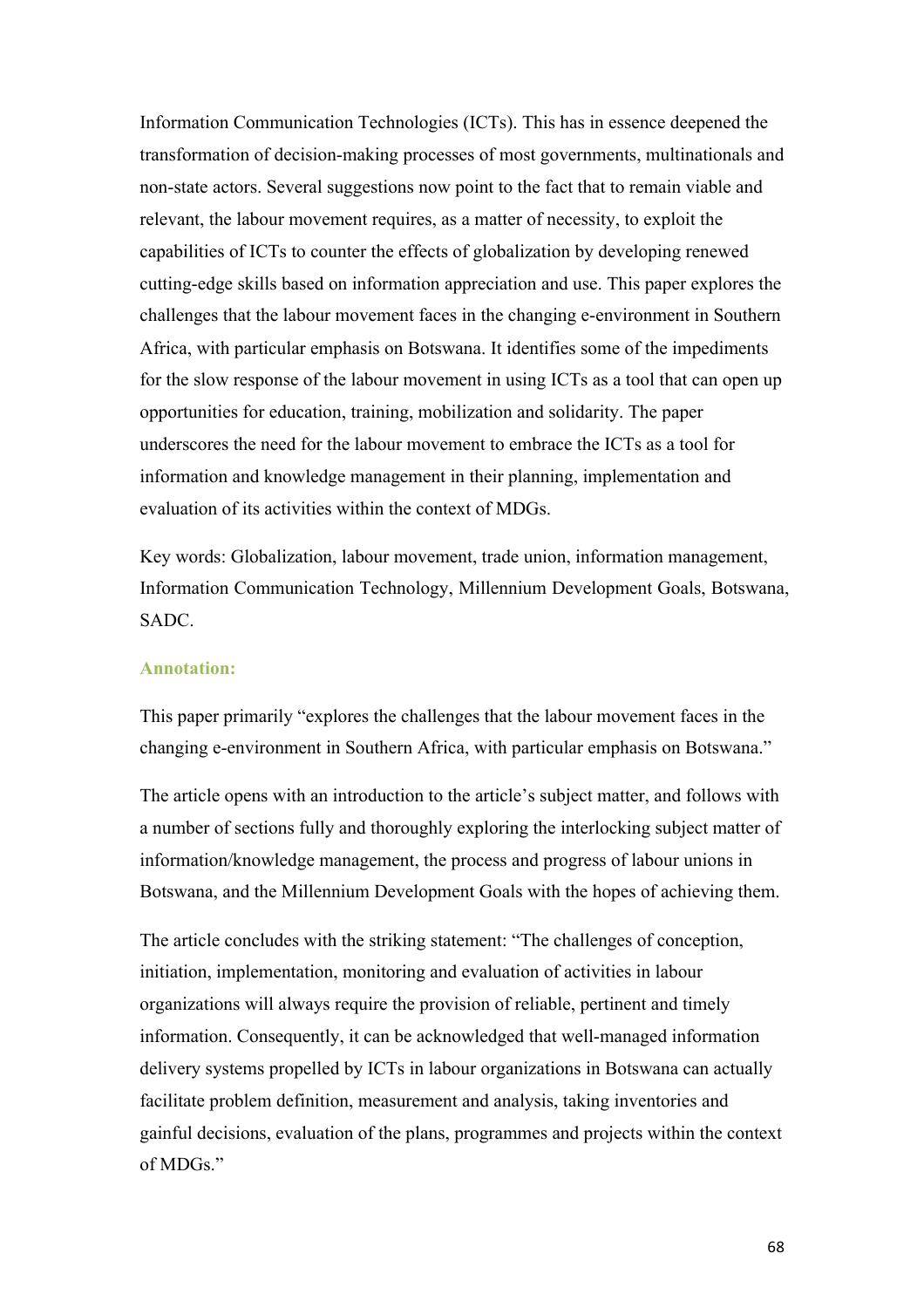48. Keakopa, Masegonyana Segomotso. "Automated records management systems in the ESARBICA region." ESARBICA Journal 21 (2002): 41-48.

#### **Abstract/summary from article: N/A**

## **Annotation:**

This article concerns automated records management systems in the ESARBICA region, such as the computerization of records management throughout the ESARBICA region.

This article contains a full and thorough exploration of the issue at hand, exploring and describing - it from a number of angles and facets. Amongst the facets of the issues explored are current developments in the ESARBICA region (the challenges and breakthroughs, and what necessarily needs to occur for progress to be made), experiences in developed countries (such as the United States), and an exploration of the ethical issues involved (such as "right of access to information, individual privacy and intellectual property rights, standardization, and relevant training.") Finally, the article closes with a detailed and thorough section on what the way forward is and can be where the automation of records management in the ESARBICA region is concerned.

49. Ngoepe, Mpho and Amos Saurombe. "Provisions for managing and preserving records created in networked environments in the archival legislative frameworks of selected member states of the Southern African Development Community." ARCHIVES AND MANUSCRIPTS, VOL. 44, NO. 1 (2016): 24–41

**Abstract/summary from article:** In most states in the Southern African

Development Community (SADC), the national archives acts were enacted shortly after independence and modelled closely on British archival legislation. These acts were mostly written with paper records in mind, while being silent on records that appear in other media such as microfilm, audiovisual and electronic. This study provides a qualitative content analysis of archival legislation to assess the extent to which provision is made for the management and preservation of records created in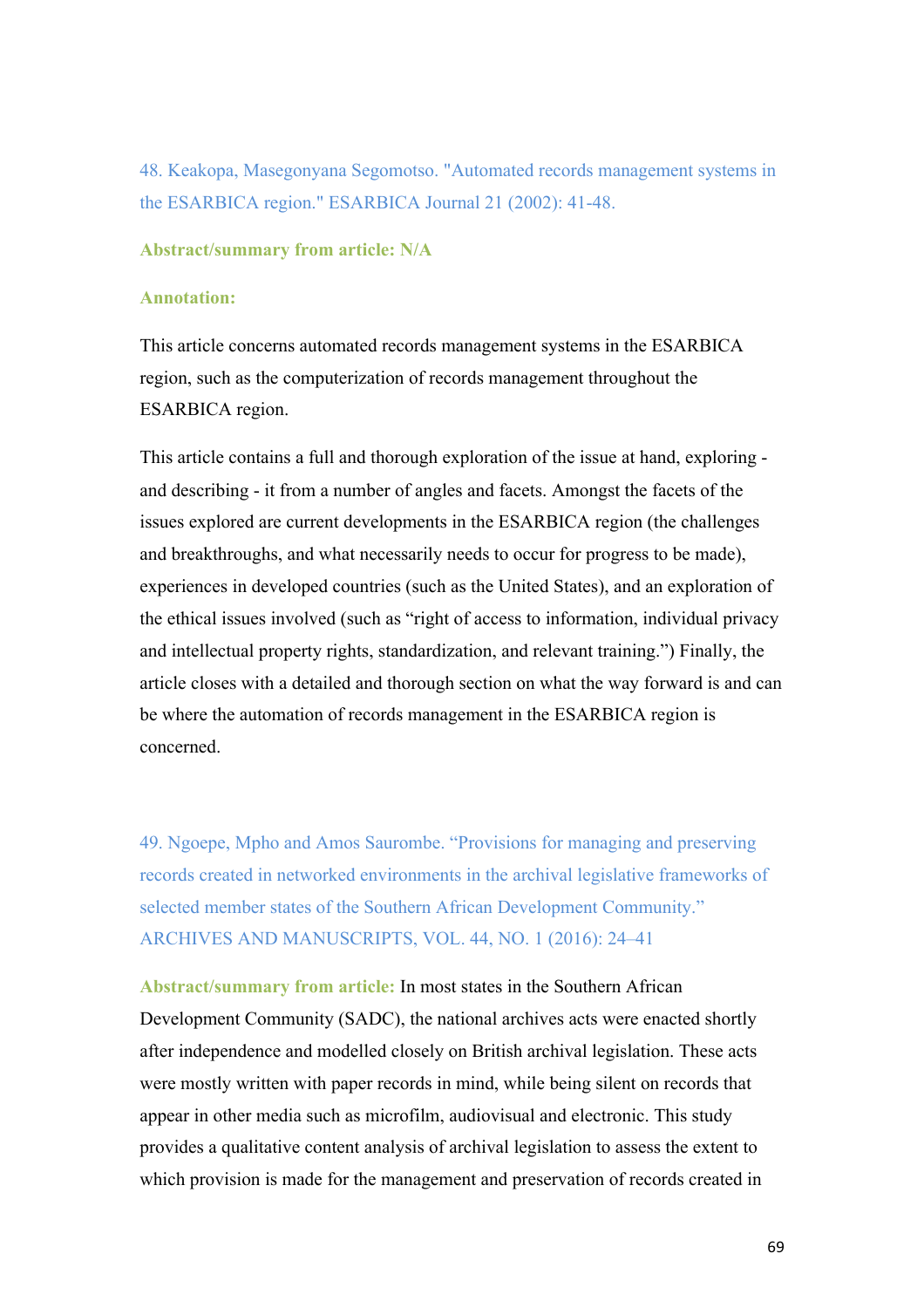networked environments in selected countries (Botswana, Lesotho, Malawi, Namibia, South Africa, Swaziland, Tanzania Zambia, and Zimbabwe) in the SADC region. The key finding suggests that while the archival legislation in South Africa makes provision for the management of electronic records, the pieces of legislation for the other countries are silent on this issue. Furthermore, all the pieces of legislation are silent on whether electronic records can be admissible as evidence in a court of law. The study recommends that the SADC should consider adding a legal instrument in the form of a protocol treaty on archival legislation and designing a model law or statute on electronic records management and preservation to be customised by member states.

## **Annotation:**

This article "provides a qualitative content analysis of archival legislation to assess the extent to which provision is made for the management and preservation of records created in networked environments in selected countries (Botswana, Lesotho, Malawi, Namibia, South Africa, Swaziland, Tanzania Zambia, and Zimbabwe) in the SADC region."

This article examines and explores, in great detail, the legislative framework for the selected record categories (records created in networked environments) in the selected countries for the purposes of the article. Each country is given its own section and a full elaboration of the legislative framework that exists within that country for its category of records.

The article concludes with the statement: "As observed by Parer, legislation for the future must also reflect the impact emergent issues have on the business of the archives. Such emergent issues that need to be taken into account include but are not limited to: cloud computing, convergent technologies, e-business, e-transactions and the Internet."

50. Ngulube, Patrick and Vivan Fuh Tafor. "The Management of Public Records and Archives in the Member Countries of ESARBICA." Journal of the Society of Archivists 27, no. 1 (2006): 57-83.

Abstract: This article discusses the findings of a cross-sectional study conducted between 2004 and 2005 to determine the extent to which archival institutions within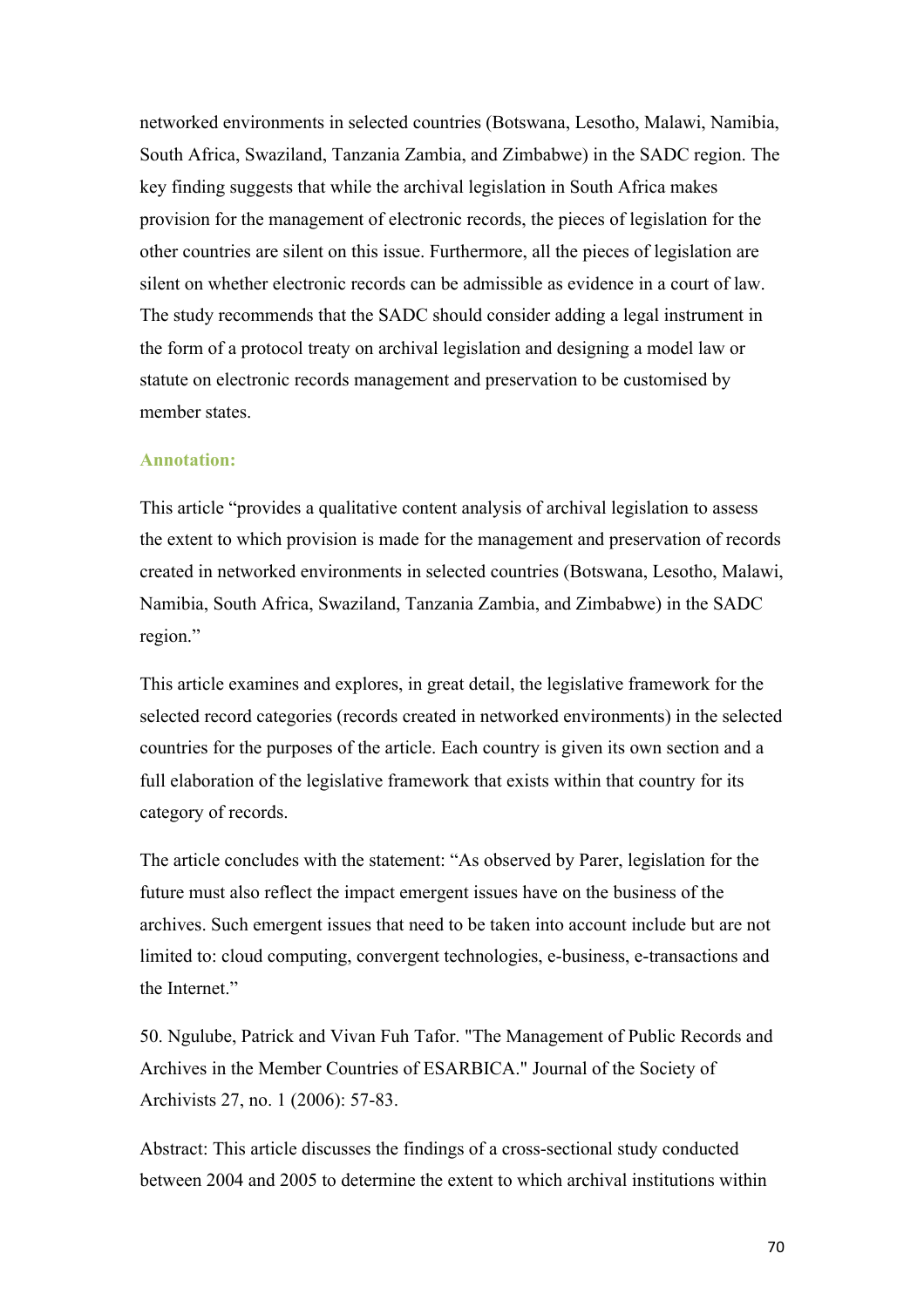the East and Southern Africa Regional Branch of the International Council on Archives (ESARBICA) region managed public records and archives. It is important that public records and archives are managed efficiently and effectively because the information they contain is the cornerstone of holding government accountable and fostering good governance. Data for the research were obtained through interviews, content analysis of documents and self-administered questionnaires that were mailed to the 13 member states that comprised ESARBICA. The study revealed that national archives within ESARBICA had limited resources for records management functions. Secondly, records management processes were neither governed by standards nor guided by a professional code of ethics. Thirdly, records management staff were not adequately trained. Fourthly, electronic records were in danger of being lost due to benign neglect. Fifthly, legislation that mandated archival institutions to manage records through their life-cycle was not comprehensive in certain instances. Sixthly, strategies used for public programming activities were rather limited and not clearly targeted at some archival institutions. However, there was growing recognition that stakeholders were best served by the management of records throughout their life-cycle.

Annotation: This article was an intriguing piece of work that delved into the state of archives and records management in the ESARBICA region, including delving into the various flaws, faults and issues (both minor and crisis-level) that existed within that pattern of practice and the various frameworks therein. It was very thorough, detailed, and accessible. If one wished to know where to begin when studying the state of archives and records management in sub-Saharan Africa in general, one could not go wrong starting with this article. However, there was a minor fault. The article could have benefited from connecting the flaws in ESARBICA archives and records management with broader causal influences - such as, perhaps, the role government corruption or national economic difficulties play in degraded archives and records management capacity. Even if these broader influences and ones like them had little to no effect on the matter at hand, it was still worth a mention.

51. Katuu, S. & Van der Walt, T., 2016, 'Assessing the legislative and regulatory framework supporting the management of records in South Africa's public health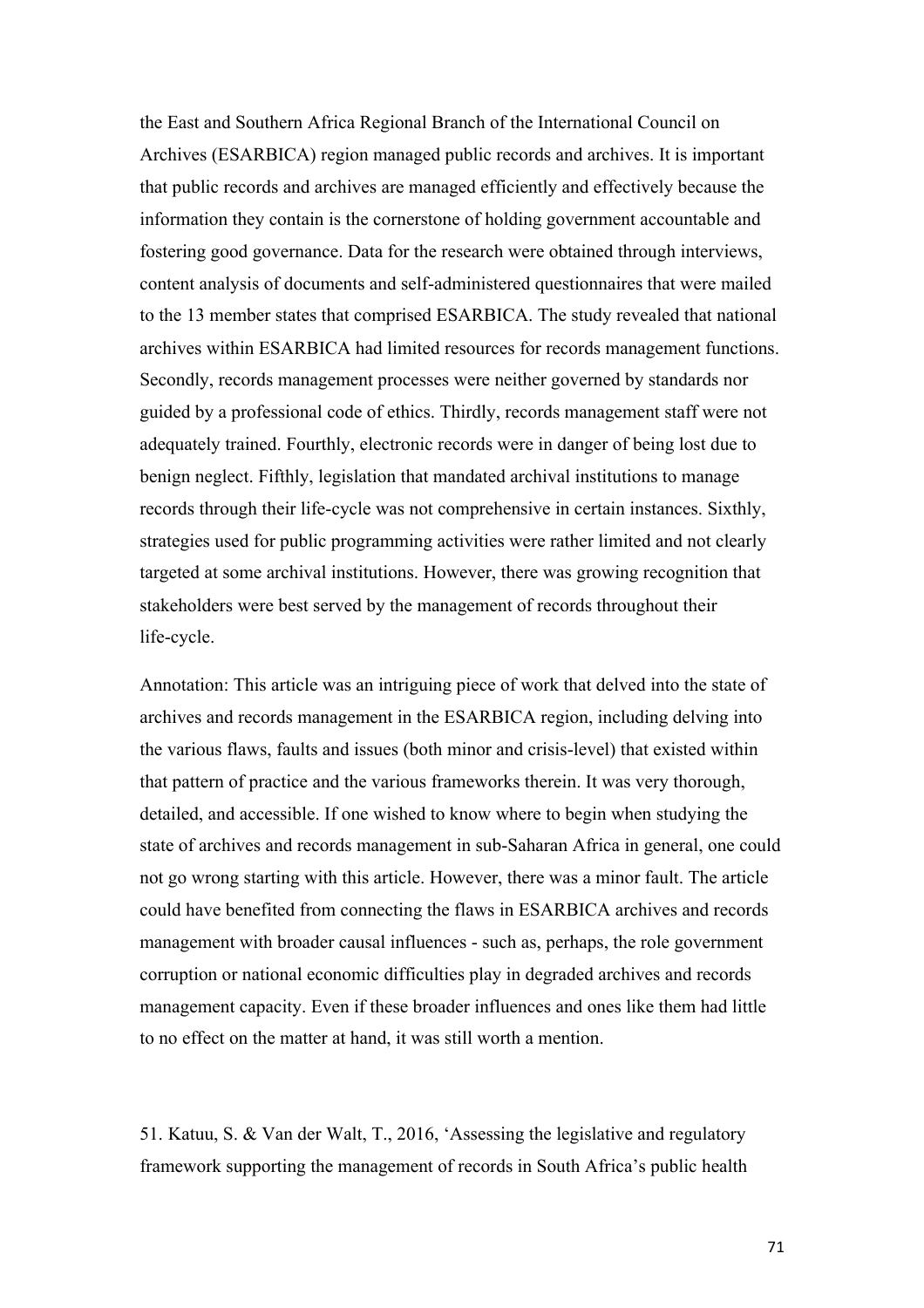sector', South African Journal of Information Management 18(1), a686. http://dx.doi. org/10.4102/sajim.v18i1.686

Abstract: Background: The process of improving the quality of health care delivery requires that health systems function efficiently and effectively. A key component of health care systems' efficiency is the administration of records that are often poorly managed. Any improvement in the management of records has to be done in full cognisance that records are generated in an organisational setting and based on a national legislative and regulatory framework. Objectives: The purpose of this article is to assess the contextual legislative and regulatory framework of South Africa's health care system and its impact on the effectiveness of records management in public health care institutions. Method: Data for the study were obtained from two sources. On the one hand, the study conducted a review of literature that not only provided background information but also informed the research process. On the other hand, a varied number of respondents were identified through purposive sampling, and their expert knowledge solicited through semi-structured interviews. Results: The literature review, as well as the interviews, revealed that findings on the legislative and regulatory environment are multi-layered. For instance, respondents echoed observations made from the literature review that, whilst South Africa had a complex array of legal instruments, compliance levels at public health institutions were very rudimentary and contrary to the levels of sophistication expected by the legal instruments. A number of respondents noted the lack of specific guidelines for health records and that in most government departments there was 'a very low key focus on the regulatory issues'. Several respondents stated that even when there were general guidelines for managing records, very few public institutions were compliant. A majority of the respondents noted a lack of an integrated approach in the different legislative and regulatory instruments, for instance, on the issue of records retention. Conclusion: The study revealed three related observations: firstly, that there is substantial legislative and regulatory dissonance in the management of health records in the country's public health sector; secondly, understanding the complex interplay of different legal and regulatory instruments in the country's public health sector is a critical first step, but it remains the beginning of the process; thirdly, there are lessons to be drawn from the extensive experiences of other countries such as the United Kingdom in addressing the legislative and regulatory challenges.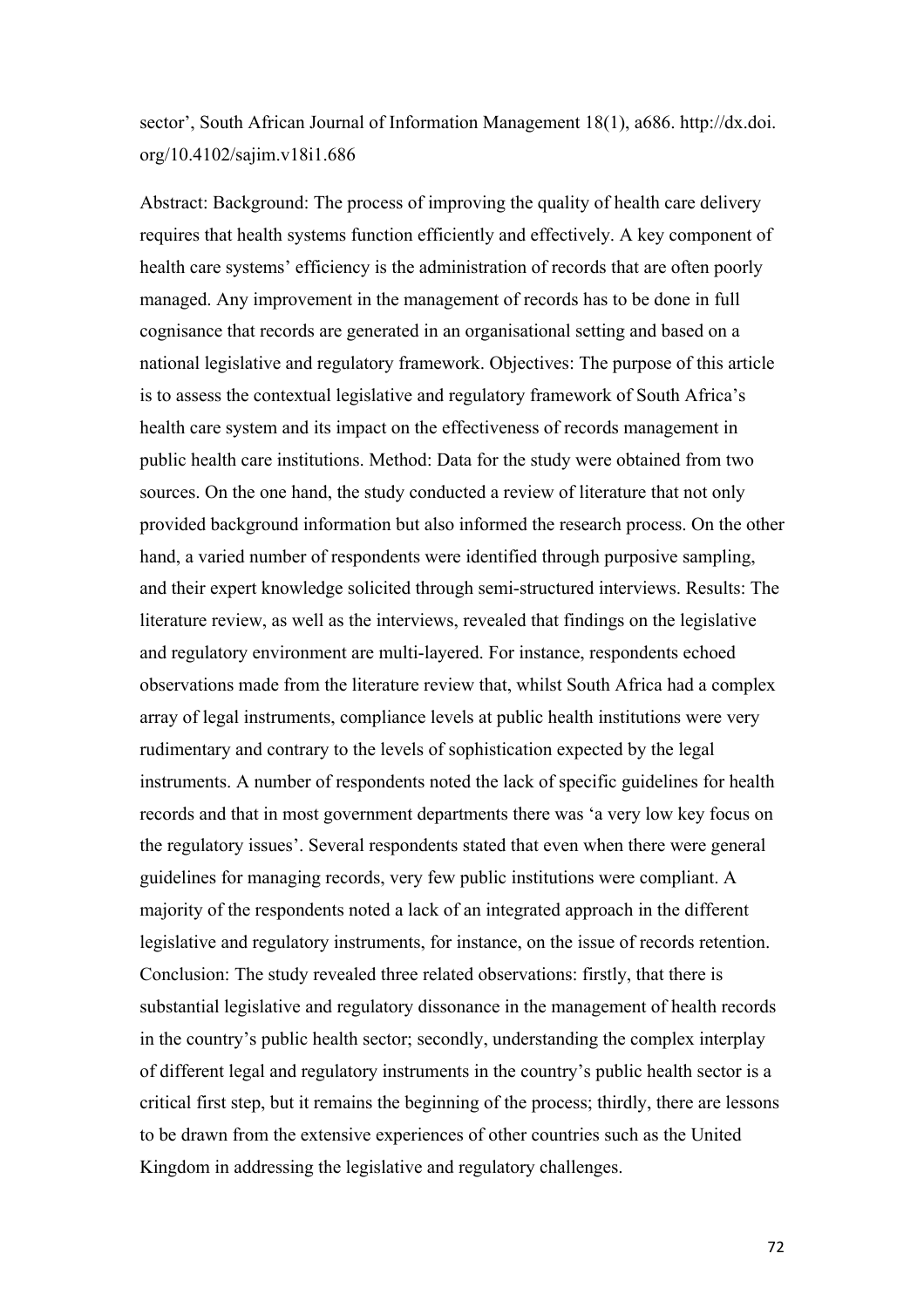Annotation: This article was an intriguing and insightful exploration into the matter of records management in the South African health sector. It vividly illustrated the confusion and contradiction in the sheer number of legislative frameworks where records management is concerned. Further, it was an excellent exploration of the crisis, and later, of potential solutions to the issue at hand. Particularly insightful was the connection between the legislative arena of South Africa and the 'on the ground' reality of records management in the health sector of South Africa. This could possibly lead to more study/work being done into the realm of archival and records legislation and the processes of the creation of said legislation, and connecting those processes and the like to records management in South Africa in general. The seeds for such work have clearly been laid in this work.

52. Katuu, Shadrack. "Transforming South Africa's health sector The eHealth Strategy, the implementation of electronic document and records management systems (EDRMS) and the utility of maturity models." Journal of Science and Technology Policy Management 7, No. 3 (2016): 330-345

Abstract: Purpose – The purpose of this paper is to explore the challenges of transforming South Africa's health sector through the country's eHealth Strategy and particularly one of its key components, the implementation of an integrated Electronic Document and Records Management System (EDRMS).

Design/methodology/approach – The study conducted an extensive review of literature and used it as a basis to analyse the challenges as well as opportunities in South Africa's transformation path within its health sector based on the nation's eHealth Strategy.

Findings – South Africa's health sector faces three main transformation challenges: inequity, legacy of fragmentation and a service delivery structure biased towards curative rather than preventive services. Health information systems provide a solid platform for improving efficiency but, within South Africa, these systems have been highly heterogeneous. A recent study showed the country had more than 40 individual health information systems scattered in all provinces, with over 50 per cent not adhering to any national or international standards and more than 25 per cent being stand-alone applications that shared information neither locally nor externally. The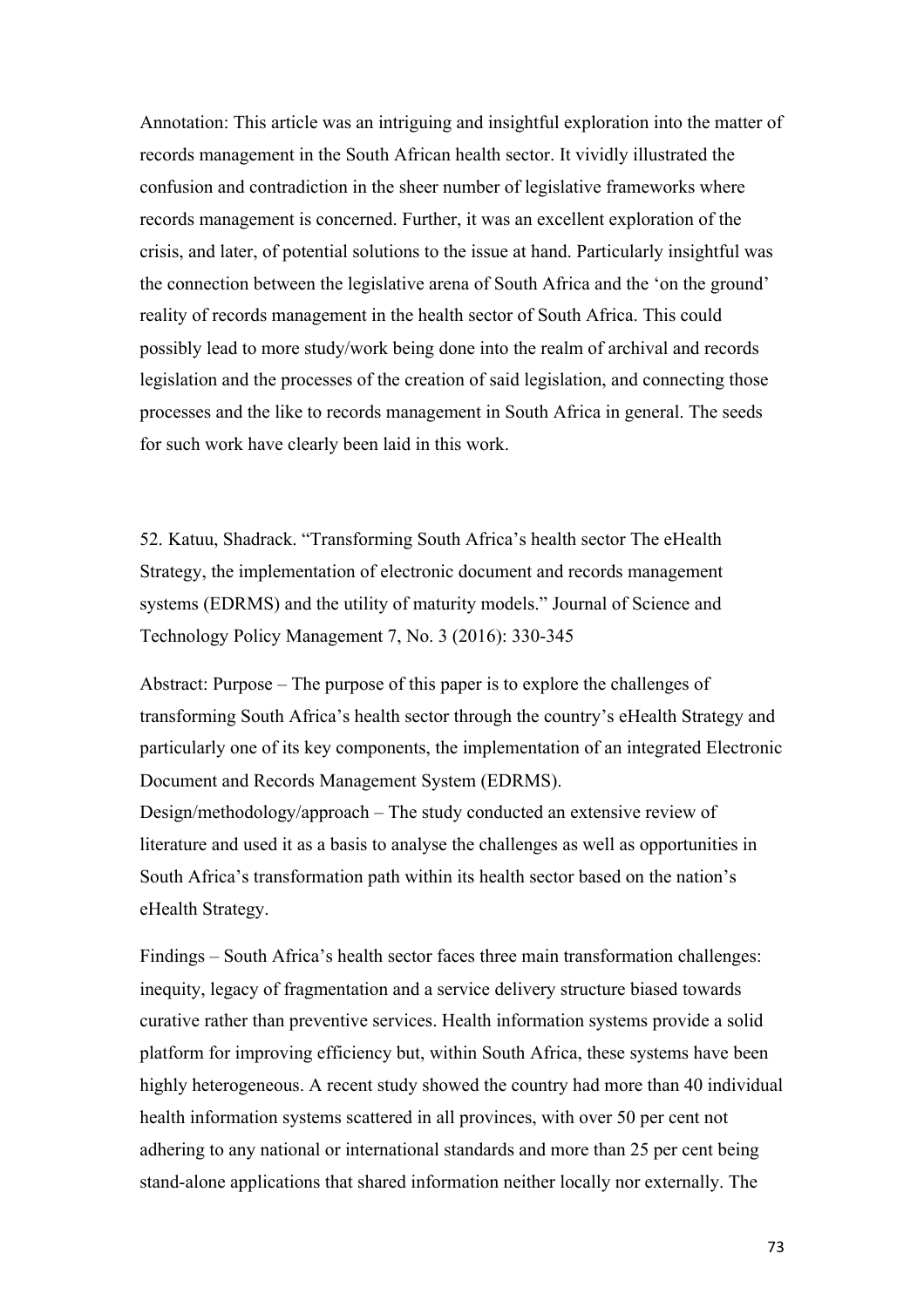eHealth Strategy offers a robust platform to start addressing the legacy of fragmentation and lack of interoperability. However, it also raises a few other concerns, including the use of different terminology such as Electronic Medical Record (EMR) interchangeable with Electronic Health Record (EHR), orEDRMSparallel with Electronic Content Management (ECM). In addition, there is the opportunity to explore the use of the maturity model concept in the EDRMS implementation experiences within South Africa.

Originality/value – This paper demonstrated the complex nature of the legacy of fragmentation in South Africa's health information systems and explored three aspects relating to terminology as well as maturity models that should be considered in the country's future eHealth Strategy.

Keywords South Africa, Maturity model, eHealth, Health information systems, Electronic content management, Electronic document and records management, Electronic medical record, Electronic health record

## Paper type Literature review

Annotation: This article was an insightful and well-detailed, as well as well-written, exploration of the status of South Africa's health information systems, the problems therein, and possible solutions. The positives of this article were that it laid out the crisis facing South African records management in the health sector in great detai, touched on the crisis of the disparity between public/private sector in the health sector, and laid out in detail the strategies the SA government has adopted to tackle the problem. However, there was room for improvement. I can't help but feel that some exploration of the roots - material and ideological - of the disparity between the public sector and private sector in South African health care would have benefited the paper. Some citation of neo-Marxist theory or scholarship in connection with this could have helped, in tying the roots of this disparity back to the crisis as it materially exists today and in how it can be tackled.

53. McDonald, John, and Valerie Leveille. "Whither the retention schedule in the era of big data and open data?" Records Management Journal 24 No. 2 (2014): 99-121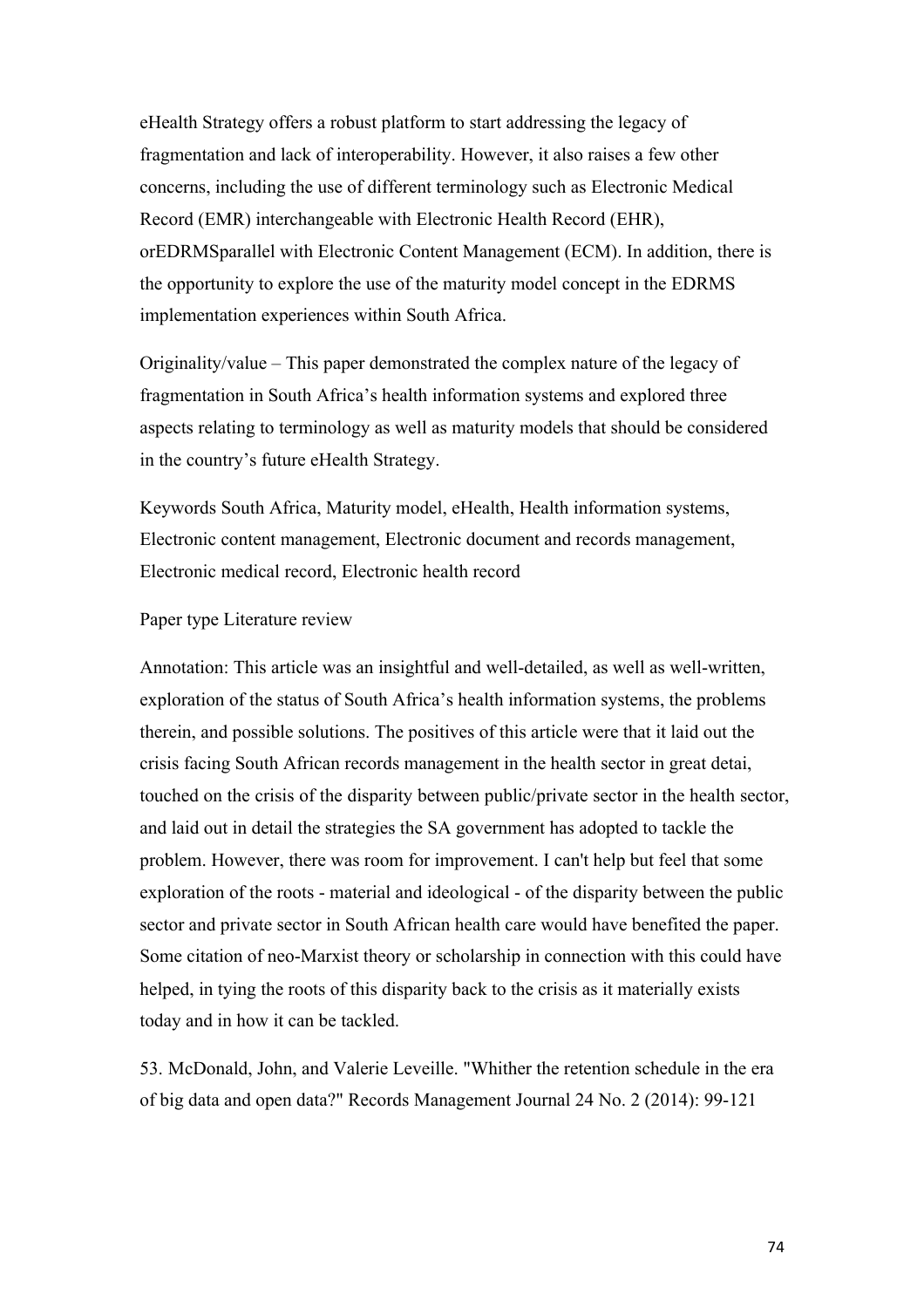Abstract: Purpose – This article, which is one of the products of an international collaborative research initiative called iTrust, aims to explore these questions and offer suggestions concerning how the issues they raise can be addressed.

Design/methodology/approach – The article describes the results of the first stage in a multi-stage research project leading to methods for developing retention and disposition specifications and formal schedules for open data and big data initiatives. A fictitious organization is used to describe the characteristics of open data and big data initiatives, the gap between current approaches to setting retention and disposition specifications and schedules and what is required and how that gap can be closed. The landscape described as a result of this stage in the research will be tested in case studies established in the second stage of the project.

Findings – The argument is made that the business processes supporting open data and big data initiatives could serve as the basis for developing enhanced standards and procedures that are relevant to the characteristics of these two kinds of initiatives. The point is also made, however, that addressing the retention and disposition issues requires knowledge and leadership, both of which are in short supply in many organizations. The characteristics, the issues and the approaches will be tested through case studies and consultations with those involved with managing and administering big data and open data initiatives.

Originality/value – There is very little, if any, current literature that addresses the impact of big data and open data on the development and application of retention schedules. The outcome of the research will benefit those who are seeking to establish processes leading to formally approved retention and disposition specifications, as well as an instrument – the approved retention and disposal schedule – designed to ensure the ongoing integrity of the records and data associated with big data and open data initiatives.

Keywords Big data, Open data, Retention, Business process, Schedule, Disposition

## Paper type Conceptual paper

Annotation: This paper was deeply insightful and intriguing. The concept model of a hypothetical organization, used to conceptually map out the intricacies of the proposed models at work, was bold, innovative and intriguing. The various subjects